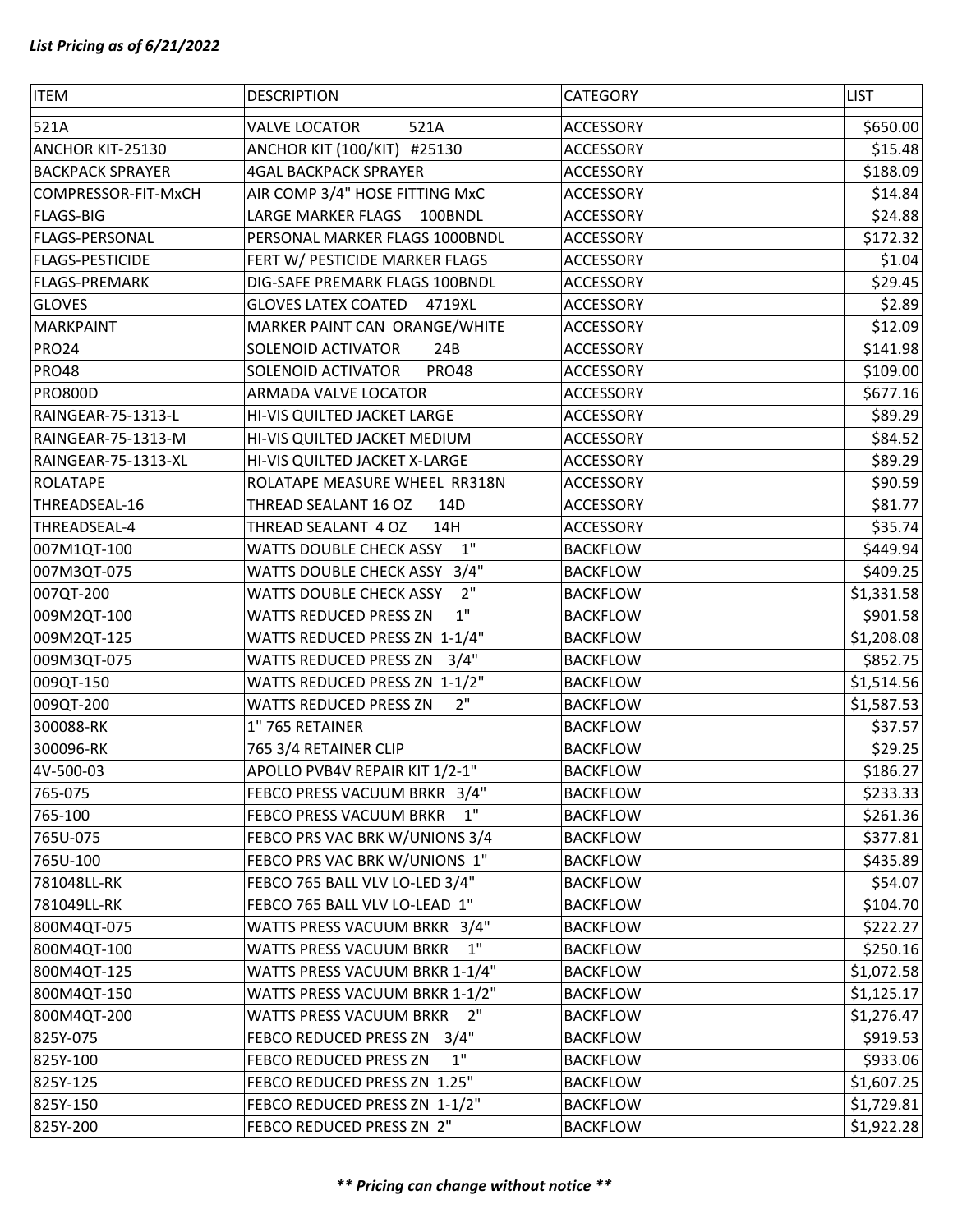| <b>ITEM</b>      | <b>DESCRIPTION</b>             | <b>CATEGORY</b> | <b>LIST</b> |
|------------------|--------------------------------|-----------------|-------------|
| 850-075          | FEBCO DOUBLE CHECK ASSY 3/4"   | <b>BACKFLOW</b> | \$428.78    |
| 850-100          | FEBCO DOUBLE CHECK ASSY 1"     | <b>BACKFLOW</b> | \$471.42    |
| 901549-RK        | FEBCO 710 VENT KIT 1"          | <b>BACKFLOW</b> | \$53.28     |
| 905048-RK        | FEBCO 765 BONNET KIT 1"        | <b>BACKFLOW</b> | \$108.11    |
| 905051-RK        | FEBCO 765 CHECK ASSEMBLY 3/4"  | <b>BACKFLOW</b> | \$84.46     |
| 905052-RK        | FEBCO 765 CHECK ASSEMBLY 1"    | <b>BACKFLOW</b> | \$94.52     |
| 905111-RK        | FEBCO 825Y RUBBER KIT 3/4-11/4 | <b>BACKFLOW</b> | \$122.10    |
| 905112-RK        | FEBCO 825Y RUBBER KIT 11/2-2   | <b>BACKFLOW</b> | \$248.68    |
| 905211-RK-FEBCO  | FEBCO 765 BONET/POPET KIT 3/4" | <b>BACKFLOW</b> | \$98.74     |
| 905211-RK-GREEN  | AFTER MKT 765 BONET/POPET 3/4" | <b>BACKFLOW</b> | \$64.09     |
| 905212-RK-FEBCO  | FEBCO 765 BONNET/POPPET KIT 1" | <b>BACKFLOW</b> | \$121.57    |
| 905212-RK-GREEN  | AFTER MKT 765 BONET/POPET 1"   | <b>BACKFLOW</b> | \$66.50     |
| <b>HVB-075</b>   | HOSE BIBB VACUUM BRKR 3/4"HT   | <b>BACKFLOW</b> | \$12.02     |
| LF7RU2-2 1x1     | WATTS DUAL CHECK LEAD FREE 1"  | <b>BACKFLOW</b> | \$138.47    |
| LF7RU2-2 3/4x3/4 | WATTS DUAL CHECK LEAD FREE 3/4 | <b>BACKFLOW</b> | \$132.25    |
| RK009M2CK1-1     | WATTS 009M2 1ST CHECK KIT 1"   | <b>BACKFLOW</b> | \$198.39    |
| RK009M2RT-1      | WATTS 009M2 RUBBER KIT 1"      | <b>BACKFLOW</b> | \$220.70    |
| RK009M2VT-1      | WATTS 009M2 RELF VLV KIT 1"    | <b>BACKFLOW</b> | \$522.15    |
| RK009M3CK1-3/4   | WATTS 009M3 1ST CHECK KIT 3/4" | <b>BACKFLOW</b> | \$109.05    |
| RK009M3RT-3/4    | WATTS 009M3 RUBBER KIT 3/4"    | <b>BACKFLOW</b> | \$229.31    |
| RK009M3VT-3/4    | WATTS 009M3 RELF VLV KIT 3/4"  | <b>BACKFLOW</b> | \$381.30    |
| <b>RK1-720A</b>  | WILKINS 720A REPAIR KIT 1/2-1" | <b>BACKFLOW</b> | \$142.91    |
| RK721-3          | WILKINS 720 CANOPY 3/4 - 1"    | <b>BACKFLOW</b> | \$30.98     |
| RK800M4B-1       | WATTS 800M4 BONNET KIT 1"      | <b>BACKFLOW</b> | \$119.38    |
| RK800M4B1/2-3/4  | WATTS 800M4 BONNET KIT 3/4"    | <b>BACKFLOW</b> | \$117.66    |
| RK800M4CK-1      | WATTS 800M4 CHECK KIT 1"       | <b>BACKFLOW</b> | \$79.86     |
| RK800M4CK1/2-3/  | WATTS 800M4 CHECK KIT 3/4"     | <b>BACKFLOW</b> | \$79.86     |
| RK800M4CKRET-1   | WATTS 800M4 CK SPRNG RETNR-1"  | <b>BACKFLOW</b> | \$16.18     |
| RK800M4CKRET-3/4 | WATTS 800M4 CK SPRNG RETNR-3/4 | <b>BACKFLOW</b> | \$14.05     |
| RK800M4FRV-1     | WATTS 800M4 FREEZE VENT 1"     | <b>BACKFLOW</b> | \$141.17    |
| RK800M4FRV1/2-3  | WATTS 800M4 FREEZE VENT 3/4"   | <b>BACKFLOW</b> | \$118.47    |
| RK800M4V-1       | WATTS 800M4 VENT 1"            | <b>BACKFLOW</b> | \$35.23     |
| RK800M4V1/2-3/4  | WATTS 800M4 VENT 3/4"          | <b>BACKFLOW</b> | \$35.23     |
| RK800RT1/2-1     | WATTS 800 RUBBER KIT 1"        | <b>BACKFLOW</b> | \$132.26    |
| RK800V1/2-1      | WATTS 800 VENT KIT 1"          | <b>BACKFLOW</b> | \$150.28    |
| RK800V11/4-2     | WATTS 800 VENT KIT 1 1/4"-2"   | <b>BACKFLOW</b> | \$477.17    |
| <b>RK99BA47</b>  | WATTS 009M2/M3 RETAINER 3/4"   | <b>BACKFLOW</b> | \$18.73     |
| RK99CA47-P       | WATTS 009M2 RETAINER 1 1047114 | <b>BACKFLOW</b> | \$54.53     |
| TC-012           | BACKFLOW TESTCOCK 1/8" (TC-1)  | <b>BACKFLOW</b> | \$17.18     |
| TC-025           | BACKFLOW TESTCOCK 1/4" (TC-2)  | <b>BACKFLOW</b> | \$17.18     |
| U800M4QT-075     | WATTS PRS VAC BRK W/UNIONS 3/4 | <b>BACKFLOW</b> | \$393.28    |
| U800M4QT-100     | WATTS PRS VAC BRK W/UNIONW 1"  | <b>BACKFLOW</b> | \$453.08    |
| PVCCEM-204       | E-Z WELD PVC CEMENT/GLUE CLEAR | <b>CEMENT</b>   | \$26.47     |
| PVCCEM-222       | E-Z WELD WET WELD CEMENT/GLUE  | <b>CEMENT</b>   | \$32.31     |
| PVCPRI-211       | E-Z WELD CLEAR PRIMER          | <b>CEMENT</b>   | \$28.60     |
| PVCPRI-212       | E-Z WELD PURPLE PRIMER         | <b>CEMENT</b>   | \$38.32     |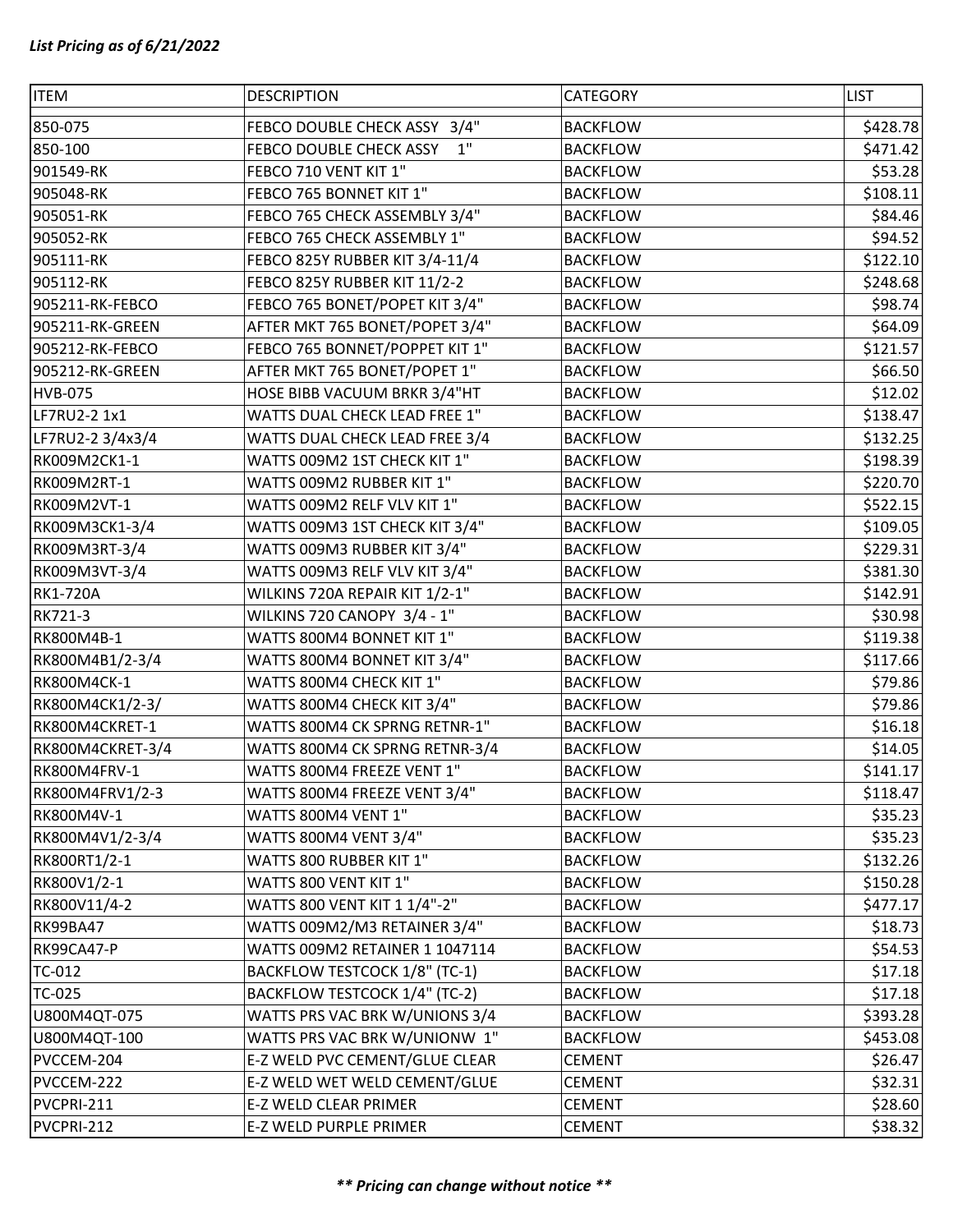| <b>ITEM</b>             | <b>DESCRIPTION</b>                    | CATEGORY           | <b>LIST</b> |
|-------------------------|---------------------------------------|--------------------|-------------|
| PVCPRI-30752            | <b>OATEY CLEAR PRIMER</b>             | <b>CEMENT</b>      | \$77.79     |
| PVCPRI-30757            | <b>OATEY PURPLE PRIMER</b>            | <b>CEMENT</b>      | \$29.04     |
| CHEM-ACCLAIM            | <b>ACCLAIM EXTRA HERBICIDE 1.0GAL</b> | <b>CHEMICALS</b>   | \$801.59    |
| CHEM-BIFEN7.9           | BIFEN 7.9F SELECT 1GAL                | <b>CHEMICALS</b>   | \$67.27     |
| <b>CHEM-BRUSHMASTER</b> | BRUSHMASTER WEED KILLER GALLON        | <b>CHEMICALS</b>   | \$205.97    |
| <b>CHEM-DYLOX</b>       | DYLOX 6.2GRAN GRUB CONT 30#BAG        | <b>CHEMICALS</b>   | \$70.76     |
| <b>CHEM-EAGLE</b>       | <b>EAGLE 62G FUNGICIDE 25LB</b>       | <b>CHEMICALS</b>   | \$68.62     |
| <b>CHEM-MECAMINE</b>    | MEC AMINE-D HERBICIDE 2.5GAL          | <b>CHEMICALS</b>   | \$131.25    |
| <b>CHEM-ONYX</b>        | <b>ONYX INSECTICIDE</b><br>1.0 QT     | <b>CHEMICALS</b>   | \$155.00    |
| CHEM-QUIKPRO1.5         | ROUNDUP QUIKPRO<br>1.5 OZ             | <b>CHEMICALS</b>   | \$8.65      |
| CHEM-QUIKPRO6.8         | ROUNDUP QUIKPRO<br>6.8 LB             | <b>CHEMICALS</b>   | \$198.89    |
| CHEM-QUINCLORAC0.5GL    | DRIVE XLR8 CRBGRSS CONT 0.5GAL        | <b>CHEMICALS</b>   | \$69.61     |
| CHEM-QUINCLORAC1LB      | QUINCLORAC 75DF HERBCDE 1.0 LB        | <b>CHEMICALS</b>   | \$95.96     |
| <b>CHEM-RANGERPRO</b>   | ROUNDUP RANGERPRO<br>2.5 GAL          | <b>CHEMICALS</b>   | \$212.74    |
| <b>CHEM-SCYTHE</b>      | BELOUKA HERBICIDE 2.5 GAL             | <b>CHEMICALS</b>   | \$275.00    |
| CHEM-SPEEDZONE-2.5GL    | SPEEDZONE SOUTHERN 2.5GAL             | <b>CHEMICALS</b>   | \$268.94    |
| <b>CHEM-TALSTAR</b>     | 0-0-7 W.735 TALSTAR 50#BAG            | <b>CHEMICALS</b>   | \$21.12     |
| CHEM-TENACITY8OZ        | TENACITY 8 OZ                         | <b>CHEMICALS</b>   | \$145.04    |
| <b>CHEM-TREFLAN</b>     | TREFLAN .5G PREEMERGENT 40#BAG        | <b>CHEMICALS</b>   | \$41.04     |
| CHEM-TRIMEC-2.5G        | TRIMEC BENTGRASS<br>2.5GAL            | <b>CHEMICALS</b>   | \$280.63    |
| 210R                    | PINCH CLAMP 1/2"<br>100/BAG           | <b>CLAMPS</b>      | \$42.43     |
| 271R                    | PINCH CLAMP 3/4"<br>100/BAG           | <b>CLAMPS</b>      | \$49.82     |
| 331R                    | OETIKER PINCH CLAMP 1" 100/BAG        | <b>CLAMPS</b>      | \$54.03     |
| 331RM                   | MURRAY PINCH CLAMP 1" 100/BAG         | <b>CLAMPS</b>      | \$52.46     |
| 425R                    | PINCH CLAMP 1-1/4" 100/BAG            | <b>CLAMPS</b>      | \$71.25     |
| 485R                    | PINCH CLAMP 1-1/2"<br>100/BAG         | <b>CLAMPS</b>      | \$72.23     |
| <b>H12SS</b>            | HOSE CLAMP SS 11/16 - 1-1/4           | <b>CLAMPS</b>      | \$4.38      |
| <b>H16SS</b>            | HOSE CLAMP SS 3/4 - 1-1/2             | <b>CLAMPS</b>      | \$4.38      |
| <b>H24SS</b>            | HOSE CLAMP SS 1-1/16 - 2              | <b>CLAMPS</b>      | \$4.42      |
| <b>H32SS</b>            | HOSE CLAMP SS 1-9/16 - 2-1/2          | <b>CLAMPS</b>      | \$4.55      |
| A2C75DP                 | ACC2 DECODER PLASTIC WALL 75ST        | <b>CONTROLLERS</b> | \$2,480.00  |
| A2CD75                  | A2CD75 DECODER OUTPUT MODULE          | <b>CONTROLLERS</b> | \$915.00    |
| ACC99D                  | DECODER CONTROLLER                    | <b>CONTROLLERS</b> | \$4,824.75  |
| BL-KR1                  | K-RAIN BLUETOOTH 1 STA BAT CON        | <b>CONTROLLERS</b> | \$187.45    |
| BL-KR2                  | K-RAIN BLUETOOTH 2 STA BAT CON        | <b>CONTROLLERS</b> | \$244.93    |
| BL-KR4                  | K-RAIN BLUETOOTH 4 STA BAT CON        | <b>CONTROLLERS</b> | \$307.27    |
| BL-KR6                  | K-RAIN BLUETOOTH 6 STA BAT CON        | <b>CONTROLLERS</b> | \$367.40    |
| <b>BL-OL</b>            | BLUETOOTH 4 ZONE LTNG CONTRLR         | <b>CONTROLLERS</b> | \$316.67    |
| DUAL-1                  | HUNTER I-CORE 1 STA DECODER           | <b>CONTROLLERS</b> | \$251.00    |
| DUAL-2                  | HUNTER I-CORE 2 STA DECODER           | <b>CONTROLLERS</b> | \$412.00    |
| DUAL48M                 | HUNTER I-CORE 48 STA MODULE           | <b>CONTROLLERS</b> | \$918.00    |
| <b>DUAL-S</b>           | HUNTER I-CORE SURGE SUPPRESSN         | <b>CONTROLLERS</b> | \$169.00    |
| ESP4ME3                 | RAINBIRD 4-22 STA MOD W/ WIFI         | <b>CONTROLLERS</b> | \$235.07    |
| <b>ESPLXD</b>           | RAINBIRD 2-WIRE CONTROLLER            | <b>CONTROLLERS</b> | \$2,019.60  |
| ESPLXDSM75              | RAINBIRD 75 STATION ADD-ON MOD        | <b>CONTROLLERS</b> | \$540.00    |
| ESPLXME2                | RAINBIRD ESPLXME2 MODULAR CONT        | <b>CONTROLLERS</b> | \$949.00    |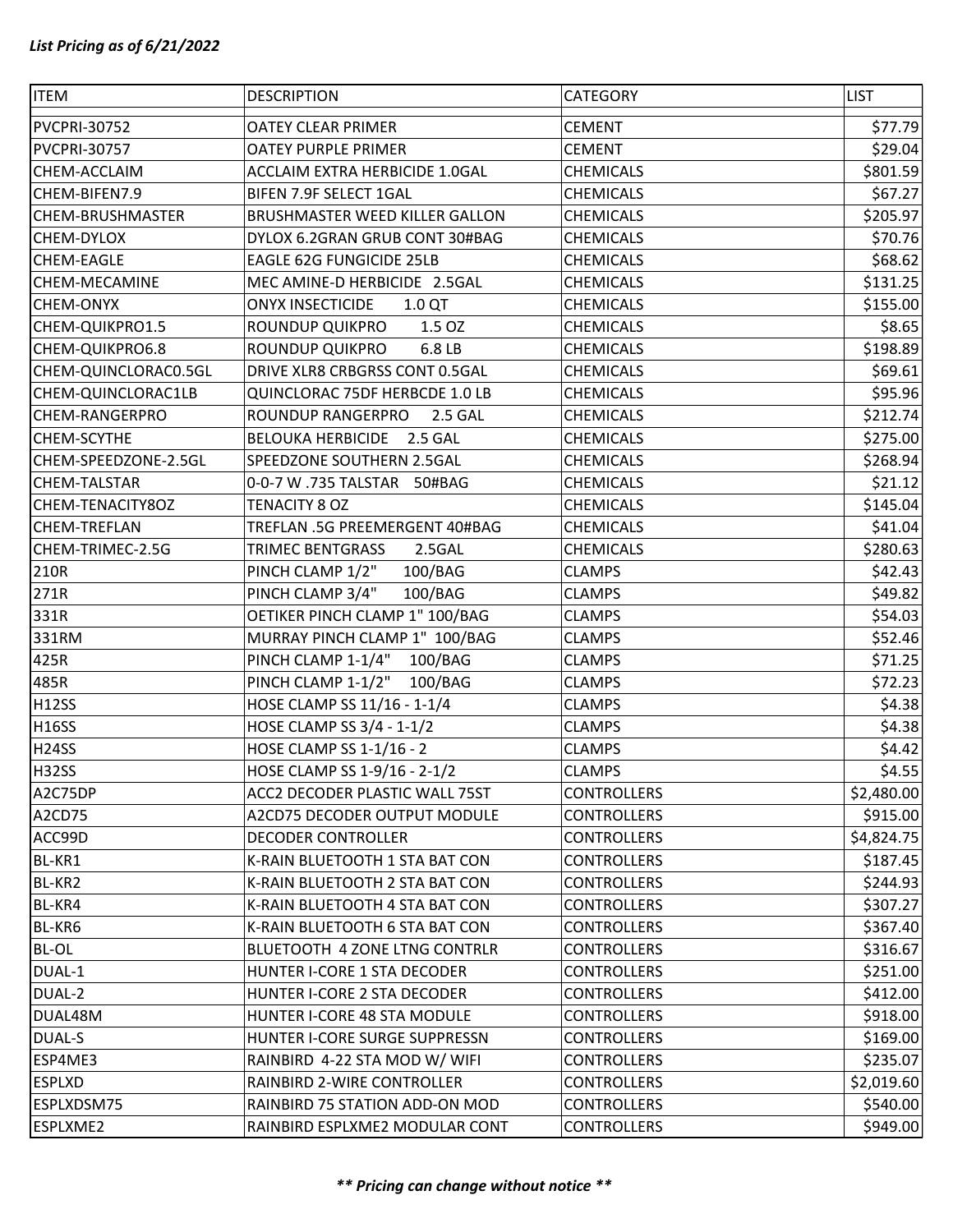| <b>ITEM</b>     | <b>DESCRIPTION</b>                   | CATEGORY           | <b>LIST</b> |
|-----------------|--------------------------------------|--------------------|-------------|
| ESP-TM2-12      | RAINBIRD 12 STA CONTROLLER           | <b>CONTROLLERS</b> | \$396.22    |
| ESP-TM2-4       | RAINBIRD 4 STA CONTROLLER            | <b>CONTROLLERS</b> | \$157.12    |
| ESP-TM2-6       | RAINBIRD 6 STA CONTROLLER            | <b>CONTROLLERS</b> | \$177.62    |
| ESP-TM2-8       | RAINBIRD 8 STA CONTROLLER            | CONTROLLERS        | \$211.77    |
| $EZ-1$          | HUNTER SINGLE STATION DECODER        | <b>CONTROLLERS</b> | \$109.00    |
| EZ-DM           | HUNTER DECODER MODULE HCC/ICC2       | <b>CONTROLLERS</b> | \$383.00    |
| EZ-DT           | HUNTER DECODER DIAGNOSTIC TOOL       | <b>CONTROLLERS</b> | \$488.00    |
| HC-075-FLOW     | 3/4 FLOWMETER FOR HYDRAWISE          | <b>CONTROLLERS</b> | \$261.00    |
| HC-100-FLOW     | 1" FLOWMETER FOR HYDRAWISE           | <b>CONTROLLERS</b> | \$295.00    |
| HCC800M         | HCC CNTRL, METAL WALL, 8 ST          | <b>CONTROLLERS</b> | \$1,300.00  |
| HCC800PL        | HUNTER 8 ST PRO INTER OUTDOOR        | <b>CONTROLLERS</b> | \$844.00    |
| <b>HCC-FPUP</b> | HUNTER HCC CONTROLLER RETRO          | <b>CONTROLLERS</b> | \$494.00    |
| <b>HPC-400</b>  | HUNTER 4STA MODULAR HYDRAWISE        | <b>CONTROLLERS</b> | \$354.00    |
| HPC-FP          | HUNTER PROC HYDRAWISE RETROFIT       | <b>CONTROLLERS</b> | \$321.00    |
| <b>I2C800M</b>  | HUNTER 8 STA BASE METAL              | <b>CONTROLLERS</b> | \$1,075.00  |
| <b>I2C800PL</b> | HUNTER 8 STA BASE PLASTIC            | <b>CONTROLLERS</b> | \$513.00    |
| <b>IC600M</b>   | HUNTER I-CORE 6 STA BASE METAL       | CONTROLLERS        | \$1,910.00  |
| IC600PL         | HUNTER I-CORE 6 STA BASE PLAST       | <b>CONTROLLERS</b> | \$1,025.00  |
| IQ4G-USA        | RAINBIRD 4G CELLULAR COMM            | <b>CONTROLLERS</b> | \$4,477.20  |
| LNK2WIFI        | RAINBIRD ESP LNK WIFI MODULE         | CONTROLLERS        | \$159.52    |
| LSP1TURF        | RAINBIRD LINE SURGE PROTECTOR        | CONTROLLERS        | \$189.00    |
| MOD-A2M600      | A2M-600 6 STATION MODULE             | <b>CONTROLLERS</b> | \$544.00    |
| MOD-ESPLXMSM12  | RAINBIRD 12 STA MODULE (ESPLXM       | <b>CONTROLLERS</b> | \$327.60    |
| MOD-ESPLXMSM8   | RAINBIRD 8 STA MODULE (ESPLXM)       | <b>CONTROLLERS</b> | \$218.40    |
| MOD-ESPSM3      | RAINBIRD 3 STA MODULE (ESP4M)        | <b>CONTROLLERS</b> | \$70.85     |
| MOD-ESPSM6      | RAINBIRD 6 STA MODULE (ESP4ME)       | <b>CONTROLLERS</b> | \$127.67    |
| MOD-FD101TURF   | RAINBIRD 1 STA DECODER(ESPLXD)       | <b>CONTROLLERS</b> | \$253.80    |
| MOD-FD202TURF   | RAINBIRD 2 STATION DECODER           | <b>CONTROLLERS</b> | \$513.00    |
| MOD-FD401TURF   | RAINBIRD 4 STATION DECODER           | <b>CONTROLLERS</b> | \$707.40    |
| MOD-HC-1200M    | HUNTER 12 STA MODULE (HC-1200)       | <b>CONTROLLERS</b> | \$256.20    |
| MOD-ICD100      | <b>HUNTER 1 STA DECODER</b><br>(ACC) | <b>CONTROLLERS</b> | \$244.00    |
| MOD-ICD200      | HUNTER 2 STA DECODER<br>(ACC)        | <b>CONTROLLERS</b> | \$404.00    |
| MOD-ICD400      | HUNTER 4 STA DECODER<br>(ACC)        | <b>CONTROLLERS</b> | \$646.00    |
| MOD-ICM2200     | HUNTER 22STA MODULE<br>(ICC800)      | <b>CONTROLLERS</b> | \$538.00    |
| MOD-ICM400      | HUNTER 4 STA MODULE (ICC800)         | <b>CONTROLLERS</b> | \$152.00    |
| MOD-ICM600      | HUNTER 6 STA MODULE<br>(IC600)       | <b>CONTROLLERS</b> | \$247.00    |
| MOD-ICM800      | HUNTER 8 STA MODULE (ICC800)         | <b>CONTROLLERS</b> | \$268.00    |
| MOD-PCM300      | HUNTER 3 STA MODULE (PC400)          | <b>CONTROLLERS</b> | \$78.00     |
| MOD-PCM900      | HUNTER 9 STA MODULE<br>(PC400)       | <b>CONTROLLERS</b> | \$289.00    |
| MOD-PROEX3205   | KRAIN 4 STA MODULE (PROEX3202)       | <b>CONTROLLERS</b> | \$59.09     |
| <b>NODE-100</b> | HUNTER 1 STATION BATTERY CONT        | <b>CONTROLLERS</b> | \$214.00    |
| <b>NODE-200</b> | HUNTER 2 STATION BATTERY CONT        | <b>CONTROLLERS</b> | \$307.00    |
| <b>NODE-400</b> | HUNTER 4 STATION BATTERY CONT        | <b>CONTROLLERS</b> | \$375.00    |
| NODE-BT100      | HUNTER 1 STATION BLUETOOTH           | <b>CONTROLLERS</b> | \$214.00    |
| <b>PC400</b>    | HUNTER PRO-C 4 STA OUTDOOR BAS       | <b>CONTROLLERS</b> | \$284.00    |
| <b>PC400I</b>   | HUNTER PRO-C 4 STA INDOOR BASE       | <b>CONTROLLERS</b> | \$242.00    |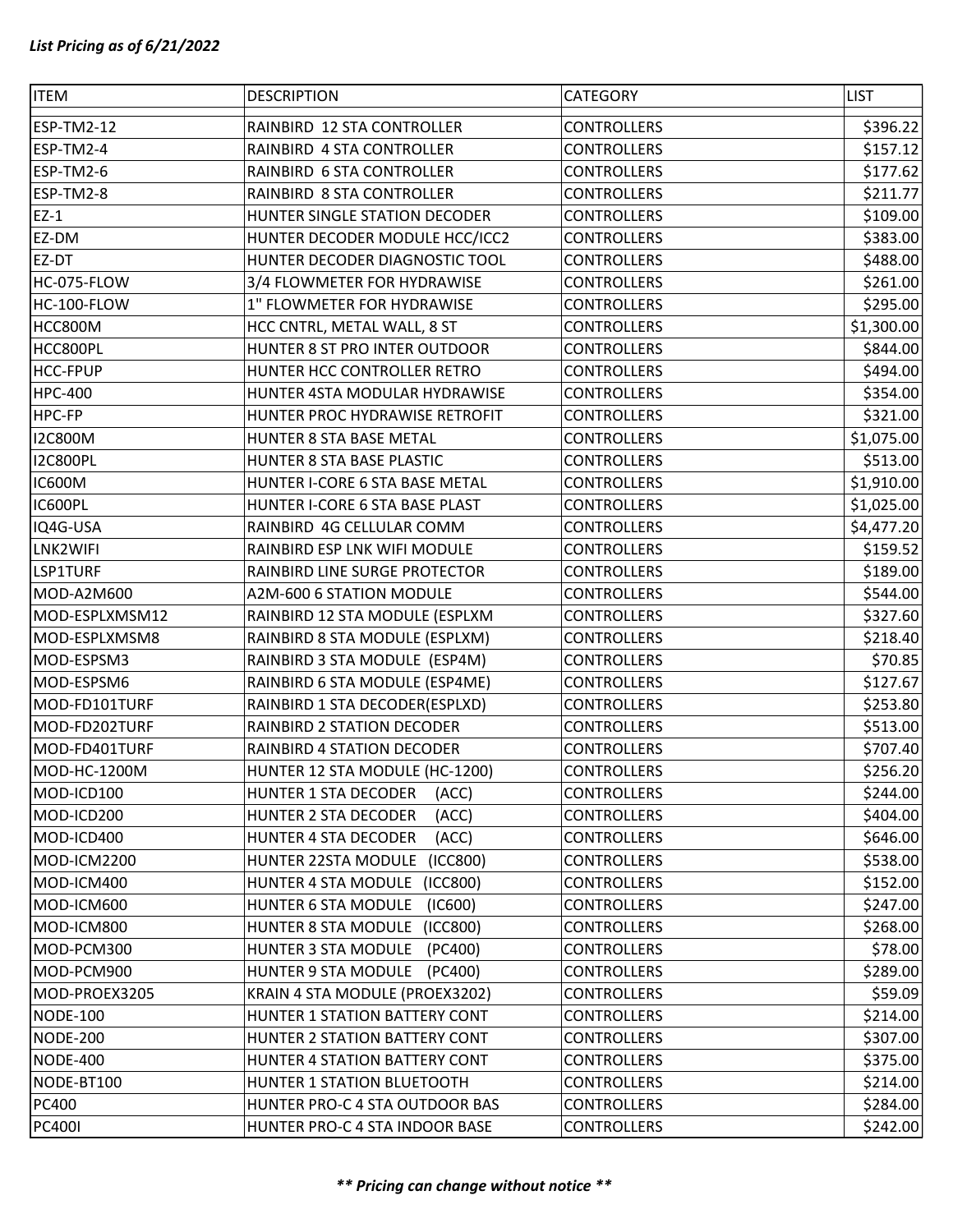| <b>ITEM</b>         | <b>DESCRIPTION</b>             | CATEGORY           | <b>LIST</b> |
|---------------------|--------------------------------|--------------------|-------------|
| PHC-1200            | HUNTER 12 ST PRO INTER OUTDOOR | <b>CONTROLLERS</b> | \$584.00    |
| PHC-1200I           | HUNTER 12 ST PRO INTERNET CONT | <b>CONTROLLERS</b> | \$584.00    |
| <b>PHC-2400</b>     | PHC2400 OUTDOOR HYDRAWISE      | <b>CONTROLLERS</b> | \$1,025.00  |
| <b>PHC-2400I</b>    | HUNTER 24 ST PRO INTERNET CONT | <b>CONTROLLERS</b> | \$1,025.00  |
| <b>PHC-600</b>      | HUNTER 6 ST PRO INTERNET OUTD. | <b>CONTROLLERS</b> | \$493.00    |
| <b>PHC-600I</b>     | HUNTER 6 ST PRO INTERNET CONT  | <b>CONTROLLERS</b> | \$493.00    |
| <b>PL1600-WIFI</b>  | PL1600 with SmartLink WiFi     | <b>CONTROLLERS</b> | \$325.00    |
| <b>PM-PROC</b>      | PRO C MAIN MODULE 820200       | <b>CONTROLLERS</b> | \$69.46     |
| PROEX-3202OD        | KRAIN 4 STA OUTDOOR BASE       | <b>CONTROLLERS</b> | \$260.82    |
| PROEX-3206-RFMOD    | <b>KRAIN PROEX RF MODULE</b>   | <b>CONTROLLERS</b> | \$106.42    |
| PROEX-3208-WRFS     | KRAIN WIRELESS RAIN/FRZ SENSOR | <b>CONTROLLERS</b> | \$84.26     |
| PROEX-U3208-UWRFS   | KRAIN UNIV WLESS RAIN/FRZ SEN  | <b>CONTROLLERS</b> | \$134.61    |
| PROEX-WIFIHUB-3209  | KRAIN WIFI HUB 3209            | <b>CONTROLLERS</b> | \$151.77    |
| PROLC-3104          | <b>KRAIN 4 STA LC OUTDOOR</b>  | <b>CONTROLLERS</b> | \$148.50    |
| <b>PROLC-3104ID</b> | <b>KRAIN 4 STA LC INDOOR</b>   | <b>CONTROLLERS</b> | \$145.84    |
| PROLC-3108          | <b>KRAIN 8 STA LC OUTDOOR</b>  | <b>CONTROLLERS</b> | \$183.93    |
| <b>PROLC-3108ID</b> | <b>KRAIN 8 STA LC INDOOR</b>   | <b>CONTROLLERS</b> | \$182.63    |
| PROLC-3112          | <b>KRAIN 12 STA LC OUTDOOR</b> | <b>CONTROLLERS</b> | \$259.24    |
| PROLC-3112ID        | KRAIN 12 STA LC INDOOR         | <b>CONTROLLERS</b> | \$257.52    |
| RAC-16RACHBX        | RACHIO OUTDOOR ENCLOSURE       | <b>CONTROLLERS</b> | \$30.00     |
| <b>ROAM-KIT</b>     | HUNTER ROAM REMOTE KIT         | <b>CONTROLLERS</b> | \$384.00    |
| ROAM-SCWH           | HUNTER SRC SHIELDED HARNESS    | <b>CONTROLLERS</b> | \$28.00     |
| ROAM-WH             | HUNTER ROAM 6' WIRING HARNESS  | <b>CONTROLLERS</b> | \$19.20     |
| ROAMXL-KIT          | HUNTER ROAM LONG RANGE REMOTE  | <b>CONTROLLERS</b> | \$1,210.00  |
| RPS469-9            | K-RAIN 9 STA INDOOR/OUTDOOR    | <b>CONTROLLERS</b> | \$207.64    |
| SD210TURF           | RAINBIRD SENSOR DECODER        | <b>CONTROLLERS</b> | \$1,080.00  |
| SI-8250             | SIGNATURE 12 STA INTERNET CONT | <b>CONTROLLERS</b> | \$294.30    |
| SOLENOID-TBOSPSOL   | RAINBIRD TBOS DC SOLENOID      | <b>CONTROLLERS</b> | \$56.37     |
| <b>WAND</b>         | WIFI MOD FOR X2 CONTROLLERS    | <b>CONTROLLERS</b> | \$185.00    |
| <b>WF-IS12</b>      | WIFI 12 STA CONTROLLER         | <b>CONTROLLERS</b> | \$433.34    |
| W-HC-FLOW           | HUNTER WIRELESS FLOW SENSOR    | <b>CONTROLLERS</b> | \$288.00    |
| X2-1400             | <b>HUNTER X21400</b>           | <b>CONTROLLERS</b> | \$391.00    |
| X2-400              | HUNTER X2400                   | <b>CONTROLLERS</b> | \$165.00    |
| X2-600              | HUNTER X2600                   | <b>CONTROLLERS</b> | \$188.00    |
| X2-800              | HUNTER X2800                   | <b>CONTROLLERS</b> | \$226.00    |
| <b>XC400I</b>       | HUNTER 4 STA INDOOR            | <b>CONTROLLERS</b> | \$155.00    |
| <b>XC600I</b>       | <b>HUNTER 6 STA INDOOR</b>     | <b>CONTROLLERS</b> | \$175.00    |
| <b>XC800I</b>       | HUNTER 8 STA INDOOR            | <b>CONTROLLERS</b> | \$221.00    |
| <b>XCH1200</b>      | HUNTER 12 STATION BATTERY CONT | <b>CONTROLLERS</b> | \$380.00    |
| <b>XCH600</b>       | HUNTER 6 STATION BATTERY CONT  | <b>CONTROLLERS</b> | \$263.00    |
| ADAPCF-007          | COPPER ADAPTER CxF 3/4"        | <b>COPPER</b>      | \$12.27     |
| ADAPCF-010          | <b>COPPER ADAPTER CxF 1"</b>   | <b>COPPER</b>      | \$28.35     |
| ADAPCF-102          | COPPER ADAPTER CxF 1x3/4"      | <b>COPPER</b>      | \$41.48     |
| ADAPCF-131          | COPPER ADAPTER CxF 3/4x1"      | <b>COPPER</b>      | \$41.48     |
| ADAPCM-007          | COPPER ADAPTER CxM 3/4"        | <b>COPPER</b>      | \$9.45      |
| ADAPCM-010          | <b>COPPER ADAPTER CxM 1"</b>   | <b>COPPER</b>      | \$24.39     |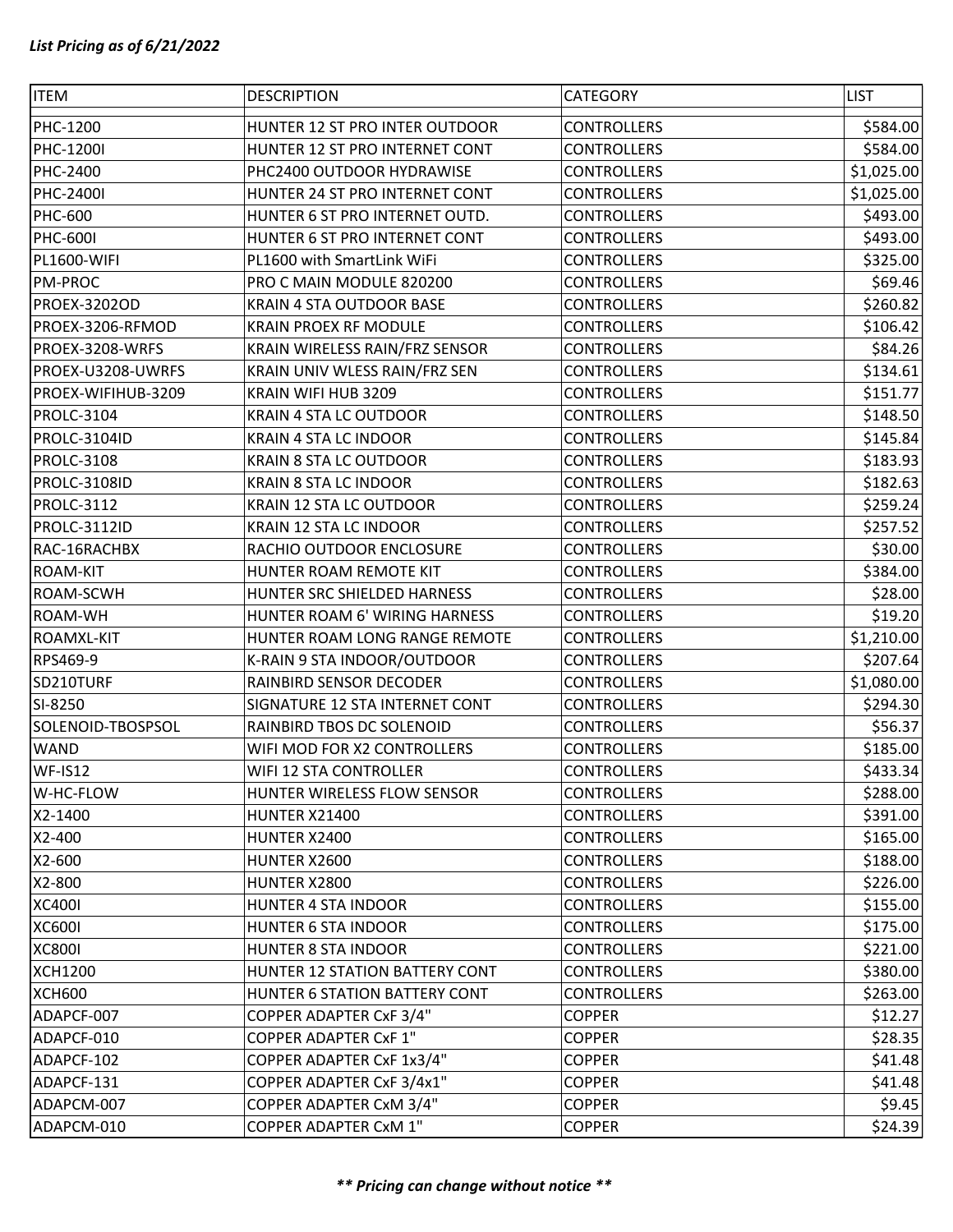| <b>ITEM</b>       | <b>DESCRIPTION</b>                    | <b>CATEGORY</b> | <b>LIST</b> |
|-------------------|---------------------------------------|-----------------|-------------|
| ADAPCM-101        | COPPER ADAPTER CxM 1/2x3/4"           | <b>COPPER</b>   | \$16.45     |
| ADAPCM-102        | COPPER ADAPTER CxM 1x3/4"             | <b>COPPER</b>   | \$36.13     |
| ADAPCM-131        | COPPER ADAPTER CxM 3/4x1"             | <b>COPPER</b>   | \$36.13     |
| COUPL-005         | COPPER COUPL 1/2" SWEATxSWEAT         | <b>COPPER</b>   | \$2.04      |
| COUPL-007         | COPPER COUPL 3/4" SWEATxSWEAT         | <b>COPPER</b>   | \$4.09      |
| COUPL-010         | COPPER COUPL 1" SWEATxSWEAT           | <b>COPPER</b>   | \$8.26      |
| COUPL-101         | COPPER COUPL 3/4x1/2" SWEATxSW        | <b>COPPER</b>   | \$7.26      |
| COUPL-131         | COPPER COUPL 3/4x1" SWEATxSWEA        | <b>COPPER</b>   | \$13.46     |
| DROPELLCF-005     | COPPER DROP ELL CxF 1/2"              | <b>COPPER</b>   | \$22.11     |
| DROPELLCF-007     | COPPER DROP ELL CxF 3/4"              | <b>COPPER</b>   | \$45.53     |
| <b>ELL-007</b>    | COPPER ELL 3/4" SWEATxSWEAT           | <b>COPPER</b>   | \$6.05      |
| <b>ELL-010</b>    | COPPER ELL 1" SWEATxSWEAT             | <b>COPPER</b>   | \$14.84     |
| ELL45-007         | COPPER 45 ELL 3/4" SWEATxSWEAT        | <b>COPPER</b>   | \$8.64      |
| ELL45-010         | COPPER 45 ELL 1" SWEATxSWEAT          | <b>COPPER</b>   | \$21.70     |
| ELLCF-007         | COPPER ELL CxF 3/4"                   | <b>COPPER</b>   | \$24.58     |
| ELLCM-007         | CAST BRASS ELL CxM 3/4"               | <b>COPPER</b>   | \$21.53     |
| ELLCM-010         | <b>COPPER ELL CxM 1"</b>              | <b>COPPER</b>   | \$79.73     |
| <b>EMERYCLOTH</b> | <b>EMERY CLOTH</b><br><b>10 YDS</b>   | <b>COPPER</b>   | \$11.42     |
| <b>FLUX</b>       | SOLDERING PASTE FLUX<br>8 OZ          | <b>COPPER</b>   | \$12.50     |
| NIP-883-005       | <b>BRASS NIPPLE 3/4xCLOSE</b>         | <b>COPPER</b>   | \$7.41      |
| NIP-884-005       | <b>BRASS NIPPLE 1xCLOSE</b>           | <b>COPPER</b>   | \$10.93     |
| PIP-075           | COPPER PIPE TYPE L 3/4" 10'SK         | <b>COPPER</b>   | \$90.53     |
| PIP-100           | COPPER PIPE TYPE L 1" 10'SK           | <b>COPPER</b>   | \$129.20    |
| PIPEHOOK1X8       | COPPER PIPE HOOK 1 x 8"               | <b>COPPER</b>   | \$1.25      |
| <b>PLUG-005</b>   | <b>BRONZE PLUG 1/2" THREADED</b>      | <b>COPPER</b>   | \$7.62      |
| PLUG-007          | <b>BRONZE PLUG 3/4" THREADED</b>      | <b>COPPER</b>   | \$8.71      |
| STELL-007         | COPPER STREET ELL 3/4"                | <b>COPPER</b>   | \$8.73      |
| STELL-010         | <b>COPPER STREET ELL 1"</b>           | <b>COPPER</b>   | \$22.53     |
| STELL45-010       | COPPER 45 STREET ELL 1"               | <b>COPPER</b>   | \$28.64     |
| <b>TEE-005</b>    | COPPER TEE 1/2" SWEATxSWEAT           | <b>COPPER</b>   | \$4.61      |
| <b>TEE-007</b>    | COPPER TEE 3/4" SWEATxSWEAT           | <b>COPPER</b>   | \$11.07     |
| <b>TEE-010</b>    | COPPER TEE 1" SWEATxSWEAT             | <b>COPPER</b>   | \$34.22     |
| <b>TEE-074</b>    | COPPER BULLHEAD TEE 1/2x3/4"          | <b>COPPER</b>   | \$21.28     |
| TEECCF-007        | <b>CAST BRASS TEE</b><br>CxCxF $3/4"$ | <b>COPPER</b>   | \$37.00     |
| TEECCF-101        | CAST BR TEE CxCxF 3/4x3/4x1/2"        | <b>COPPER</b>   | \$40.39     |
| TEECCF-130        | CAST BRASS TEE CxCxF 1x1x1/2"         | <b>COPPER</b>   | \$37.00     |
| TEECCF-131        | CAST BRASS TEE CxCxF 1x1x3/4"         | <b>COPPER</b>   | \$44.80     |
| TEECFC-007        | <b>CAST BRASS TEE</b><br>CxFxC 3/4"   | <b>COPPER</b>   | \$30.77     |
| TEECFC-101        | CAST BR TEE CxFxC 3/4x1/2x3/4"        | <b>COPPER</b>   | \$29.87     |
| TEECFC-130        | CAST BRASS TEE CxFxC 1x1/2x1"         | <b>COPPER</b>   | \$45.14     |
| TEECFC-131        | CAST BRASS TEE CxFxC 1x3/4x1"         | <b>COPPER</b>   | \$44.11     |
| TEEFFF-007        | <b>BRONZE TEE FxFxF 3/4"</b>          | <b>COPPER</b>   | \$18.69     |
| TEEFFF-010        | <b>BRONZE TEE FxFxF 1"</b>            | <b>COPPER</b>   | \$33.20     |
| UNIONCM-007       | COPPER UNION CxM 3/4"                 | <b>COPPER</b>   | \$77.63     |
| DA-486744         | DAUER MR16 LED 4W 25D 2700K           | DAUER MR16      | \$36.52     |
| DA-486745         | DAUER MR16LEW 4W 40D 2700K            | DAUER MR16      | \$36.52     |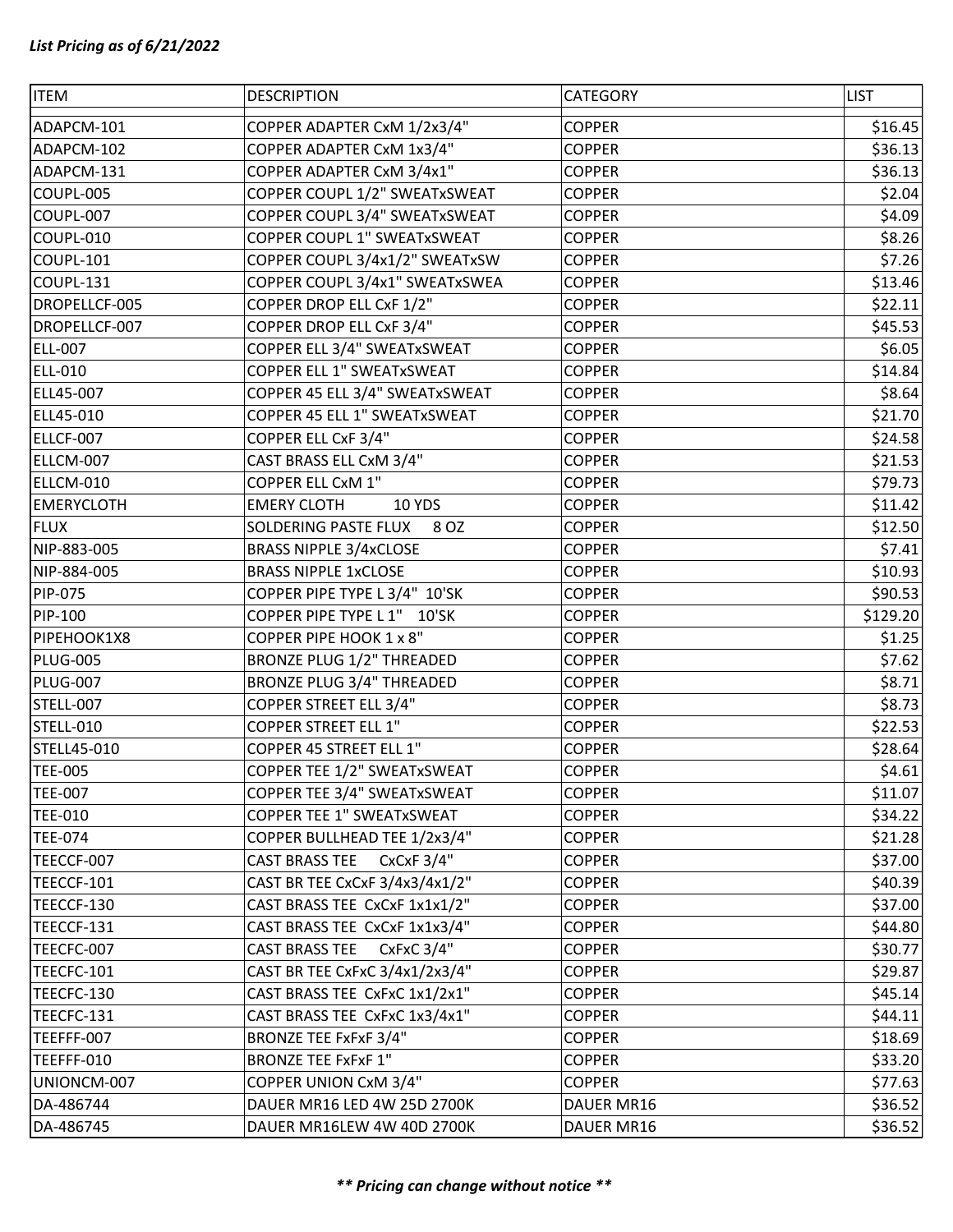| <b>ITEM</b>         | <b>DESCRIPTION</b>                  | CATEGORY          | <b>LIST</b> |
|---------------------|-------------------------------------|-------------------|-------------|
| DA-486749           | DAUER MR16 LED 4W 25D 3000K         | DAUER MR16        | \$36.52     |
| DA-486750           | DAUER MR16 LED 4W 40D 3000K         | DAUER MR16        | \$36.52     |
| DA-486751           | DAUER MR16 LED 4W 60D 3000K         | <b>DAUER MR16</b> | \$36.52     |
| DA-486755           | DAUER MR16 LED 5W 40D 2700K         | DAUER MR16        | \$36.52     |
| DA-486756           | DAUER MR16 LED 5W 60D 2700K         | DAUER MR16        | \$36.52     |
| DA-486759           | DAUER MR16 LED 5W 25D 3000K         | DAUER MR16        | \$36.52     |
| DA-486760           | DAUER MR16 LED 5W 40D 3000K         | DAUER MR16        | \$36.52     |
| DA-486761           | DAUER MR16 LED 5W 60D 3000K         | DAUER MR16        | \$36.52     |
| DA-487044           | DAUER MR16 LED 2W 40D 3000K         | DAUER MR16        | \$36.52     |
| DA-487048           | DAUER MR16 LED 2W 60D 3000K         | DAUER MR16        | \$36.52     |
| DA-487075           | DAUER MR16 LED 7W 45D 3000K         | DAUER MR16        | \$36.52     |
| DR-FWAS24WH         | NDS FLO-WELL 24x28"LEACH SYSTM      | DRAINAGE          | \$229.63    |
| DR-FWFF67           | NDS FLO-WELL FILTR FABRIC WRAP      | <b>DRAINAGE</b>   | \$21.12     |
| 1800RETRO           | R/B 1800 BODY W FILTR/PRES REG      | <b>DRIP</b>       | \$32.73     |
| <b>DBC025</b>       | BUG CAP FOR 1/4" TUBING             | <b>DRIP</b>       | \$0.89      |
| DRIPIN-025-6-100    | NDS 1/4" DRIPIN 6" 100'COIL         | <b>DRIP</b>       | \$33.20     |
| <b>DRIPIN-12500</b> | NDS 1/2" DRIPIN 12" 500'RL          | <b>DRIP</b>       | \$360.71    |
| DRIPIN-C250         | NDS 1/4" DRIPIN CONNECTOR           | <b>DRIP</b>       | \$0.37      |
| DRIPIN-GP 2         | NDS 1/4" DRIPIN GOOF PLUG           | <b>DRIP</b>       | \$0.31      |
| DRIPIN-L250         | NDS 1/4" DRIPIN ELBOW               | <b>DRIP</b>       | \$0.52      |
| DRIPIN-SAT250       | NDS 1/4" DRIPIN SHRUB ADPT          | <b>DRIP</b>       | \$3.97      |
| DRIPIN-ST250        | NDS 1/4" DRIPIN SWIVEL TEE ADA      | <b>DRIP</b>       | \$4.74      |
| DRIPIN-T250         | NDS 1/4" DRIPIN TEE                 | <b>DRIP</b>       | \$0.72      |
| <b>EMT6XERI</b>     | R/B 6 OUTLET BARB x 1/2" FPT        | <b>DRIP</b>       | \$5.85      |
| HDL0612250CV        | HUNTER 17mm.6GPHx12" CV 250'RL      | <b>DRIP</b>       | \$124.00    |
| HFR10007540         | 1X3/4" PRESS REG FILTER             | <b>DRIP</b>       | \$52.00     |
| PC05                | 5.0 GPH EMITTER                     | <b>DRIP</b>       | \$2.72      |
| PC07                | R/B DRIP EMITTER 7.0GPH VIOLET      | <b>DRIP</b>       | \$2.72      |
| <b>PC10</b>         | R/B DRIP EMITTER 10.0GPH GREEN      | <b>DRIP</b>       | \$2.72      |
| PCZ-101-40          | 1" DRIP ZONE CONTROL KIT W/ VA      | <b>DRIP</b>       | \$98.00     |
| PRF100RBY           | 1" PRESS REG FILTER                 | <b>DRIP</b>       | \$53.80     |
| <b>PSIH40X100</b>   | RAINBIRD 40PSI 1" PRESS REG         | <b>DRIP</b>       | \$43.25     |
| <b>PSIM30X075</b>   | RAINBIRD 30PSI 3/4" PRESS REG       | <b>DRIP</b>       | \$25.14     |
| RBY200SSMX          | RAINBIRD SS 200 MESH SCREEN         | <b>DRIP</b>       | \$13.04     |
| TLO50FTEE           | 17mm COMBO TEE                      | <b>DRIP</b>       | \$1.70      |
| TL050MA             | 17mm BARBx1/2MPT ADAPT              | <b>DRIP</b>       | \$0.99      |
| TL075MA             | 17mm BARBx3/4MPT ADAPT              | <b>DRIP</b>       | \$1.04      |
| TL2W075MA           | 17mm 2-WAY-V BARBx3/4MPT ADAPT      | <b>DRIP</b>       | \$2.22      |
| <b>TLAVRV</b>       | 1/2" AIR VACUUM RELIEF VALVE        | <b>DRIP</b>       | \$18.13     |
| <b>TLCOUP</b>       | 17mm COUPLING                       | <b>DRIP</b>       | \$0.64      |
| <b>TLCROS</b>       | 17mm CROSS                          | <b>DRIP</b>       | \$1.41      |
| TLCV6-12025         | NETAFIM W/CV 17mm.6x12" 250'RL      | <b>DRIP</b>       | \$217.29    |
| TLDF100-140         | NETAFIM DISC FILTER 1" 140MESH      | <b>DRIP</b>       | \$113.00    |
| TLDL001             | <b>NETAFIM 17mm BLANK</b><br>100'RL | <b>DRIP</b>       | \$38.99     |
| TLDL0025            | NETAFIM 17mm BLANK<br>250'RL        | <b>DRIP</b>       | \$97.80     |
| TLDL9-1201          | NETAFIM DRIP .9GPHx12" 100'RL       | <b>DRIP</b>       | \$82.94     |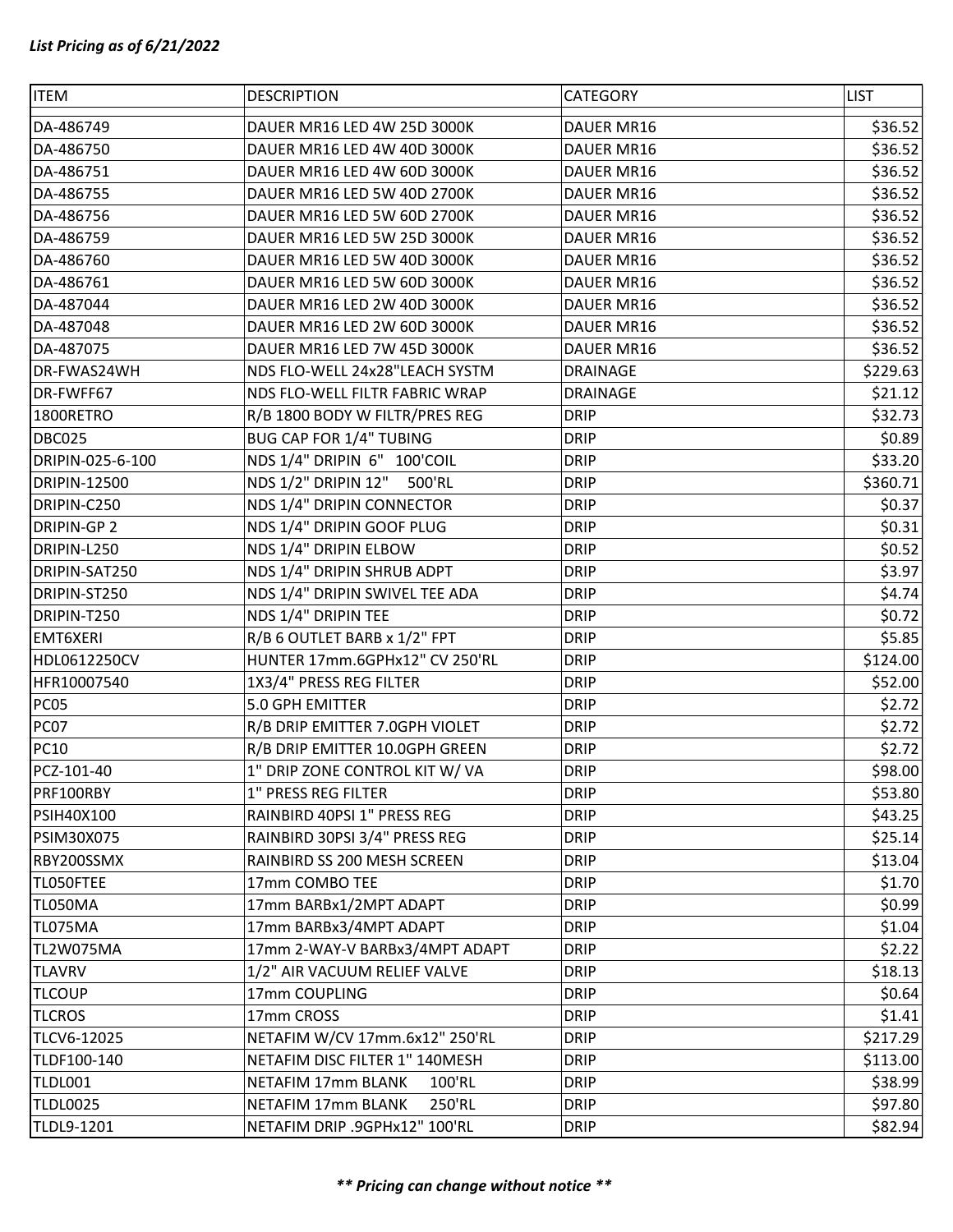| <b>ITEM</b>         | <b>DESCRIPTION</b>                | CATEGORY          | <b>LIST</b> |
|---------------------|-----------------------------------|-------------------|-------------|
| TLDL9-12025         | NETAFIM DRIP .9GPHx12" 250'RL     | <b>DRIP</b>       | \$192.64    |
| TLDL9-1210          | NETAFIM DRIP .9GPHx12" 1000'RL    | <b>DRIP</b>       | \$717.43    |
| TLEDTUBE-01W        | 1/4" WHITE TUBING BLANK 100'CO    | <b>DRIP</b>       | \$29.96     |
| TLEDTUBEMVLV-B      | 1/4" BARBED MICRO-VALVE           | <b>DRIP</b>       | \$1.83      |
| <b>TLELL</b>        | 17mm ELBOW                        | <b>DRIP</b>       | \$0.89      |
| TLFIG8              | 17mm FIGURE 8 LINE END            | <b>DRIP</b>       | \$0.34      |
| <b>TLFLAG</b>       | NETAFIM INDICATOR STAKE 10F-01    | <b>DRIP</b>       | \$8.66      |
| TLFV-1              | 17mm AUTOMATIC FLUSH VALVE        | <b>DRIP</b>       | \$29.57     |
| TLPRV075HF45V2K     | NETAFIM PRV 3/4"FxM 45PSI         | <b>DRIP</b>       | \$19.16     |
| <b>TLS6-25</b>      | DRIPLINE TIE DOWN STAPLE 25/BG    | <b>DRIP</b>       | \$0.37      |
| <b>TLSOV</b>        | 17mm SHUT-OFF VALVE               | <b>DRIP</b>       | \$6.02      |
| <b>TLTEE</b>        | 17mm TEE                          | <b>DRIP</b>       | \$0.95      |
| <b>TS025</b>        | 1/4" TUBING STAKE                 | <b>DRIP</b>       | \$0.84      |
| X360ADJMST          | R/B 360 DEG ADJ FLOW MISTER       | <b>DRIP</b>       | \$8.62      |
| XB05PC              | R/B DRIP EMITTER 0.5GPH BLUE      | <b>DRIP</b>       | \$1.48      |
| XB10PC              | R/B DRIP EMITTER 1.0GPH BLACK     | <b>DRIP</b>       | \$1.48      |
| XB20PC              | R/B DRIP EMITTER 2.0GPH RED       | <b>DRIP</b>       | \$1.48      |
| XCZ075PRF           | 3/4" LOW FLOW CONTROL ZONE KIT    | <b>DRIP</b>       | \$78.32     |
| XFD0912100          | RAINBIRD DRIP .9GPHx12" 100'RL    | <b>DRIP</b>       | \$81.30     |
| XFD0912250          | RAINBIRD DRIP .9GPHx12" 250'RL    | <b>DRIP</b>       | \$184.75    |
| <b>XFD100</b>       | RAINBIRD BLANK DRIP 100'RL        | <b>DRIP</b>       | \$32.60     |
| <b>XFD250</b>       | RAINBIRD BLANK DRIP 250'RL        | <b>DRIP</b>       | \$58.44     |
| <b>XFFCOUP</b>      | R/B 17mm COUPLING                 | <b>DRIP</b>       | \$0.83      |
| <b>XFFELBOW</b>     | R/B 17mm ELBOW                    | <b>DRIP</b>       | \$1.00      |
| XFFMA075            | R/B 17mm BARBx3/4MPT ADAPTER      | <b>DRIP</b>       | \$1.24      |
| <b>XFFTEE</b>       | R/B 17mm TEE                      | <b>DRIP</b>       | \$1.14      |
| <b>XFFTOOL</b>      | RB 17mm FITTING INSERTION TOOL    | <b>DRIP</b>       | \$9.50      |
| <b>XMTOOL</b>       | RAINBIRD XERIMAN TOOL             | <b>DRIP</b>       | \$10.31     |
| XQ100               | RB 1/4" MICRO DRIP BLANK 100'     | <b>DRIP</b>       | \$32.60     |
| XS360TSPYK          | R/B 360 ADJ SPRAY W SPK (20)      | <b>DRIP</b>       | \$2.77      |
| #6-BARECOPPER       | #6 WIRE X 25' GROUND WIRE         | <b>ELECTRICAL</b> | \$91.80     |
| 72020               | KSC-2 SMALL KING SHRINK CRIMP     | <b>ELECTRICAL</b> | \$49.43     |
| 9V-BAT              | 9 VOLT BATTERY<br>2 PK            | <b>ELECTRICAL</b> | \$10.99     |
| ACE CONNECTOR-90330 | ACE CONNECTOR BULK (50) #90330    | <b>ELECTRICAL</b> | \$324.64    |
| ACE CONNECTOR-90335 | ACE CONNECTOR (2PC/BAG) #90335    | <b>ELECTRICAL</b> | \$12.99     |
| BVS-1               | WIRE CONNECTOR (BLUE) BVS-1       | <b>ELECTRICAL</b> | \$2.36      |
| CABLETIE-48-308UVB  | BLACK 8" CABLE TILE W/ SCR HLE    | <b>ELECTRICAL</b> | \$11.16     |
| CADWELD             | CADWELD CONNECTOR CGT1161G        | <b>ELECTRICAL</b> | \$48.21     |
| CONDUIT-050         | ELECTRICAL CONDUIT 1/2" 10'SK     | <b>ELECTRICAL</b> | \$24.12     |
| CONDUIT-075         | ELECTRICAL CONDUIT 3/4" 10'SK     | <b>ELECTRICAL</b> | \$32.94     |
| DBR/Y6-20235        | <b>DIRECT BURY KIT</b><br>DBR/Y-6 | <b>ELECTRICAL</b> | \$4.67      |
| DRYCONN-BLACK       | DRYCONN BLACK CONNECTOR 61135     | <b>ELECTRICAL</b> | \$1.57      |
| DRYCONN-BLACK-CAN   | DRYCONN BLACK CONN (150) 61146    | <b>ELECTRICAL</b> | \$158.15    |
| <b>DRYCONN-BLUE</b> | DRYCONN BLUE CONNECTOR 62225      | <b>ELECTRICAL</b> | \$2.14      |
| DRYCONN-BLUE-CAN    | DRYCONN BLUE CONN (100) 62241     | <b>ELECTRICAL</b> | \$180.19    |
| DRYCONN-TAN         | DRYCONN TAN CONNECTOR 20111       | <b>ELECTRICAL</b> | \$2.38      |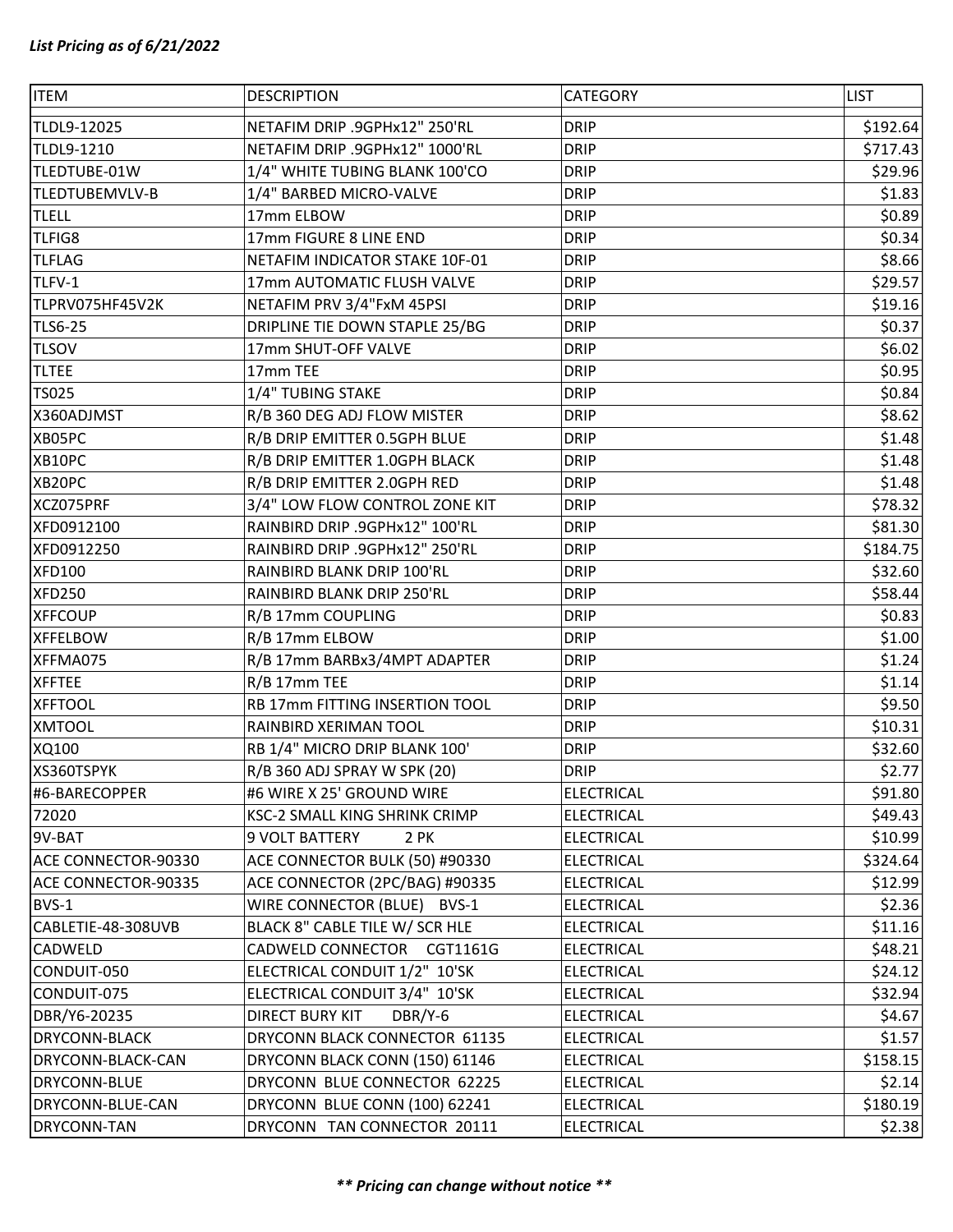| <b>ITEM</b>            | <b>DESCRIPTION</b>                    | CATEGORY                      | <b>LIST</b> |
|------------------------|---------------------------------------|-------------------------------|-------------|
| DRYCONN-TAN-CAN        | DRYCONN TAN CONN (50) 20136           | <b>ELECTRICAL</b>             | \$86.46     |
| <b>GROUND ROD-10FT</b> | 5/8" x 10' COPPER GROUND ROD          | <b>ELECTRICAL</b>             | \$105.00    |
| <b>GROUND ROD-8FT</b>  | GROUND ROD 5/8" X 8'                  | <b>ELECTRICAL</b>             | \$42.00     |
| GROUNDROD-CLAMP        | GROUND ROD CLAMP 182005               | <b>ELECTRICAL</b>             | \$9.68      |
| LBBOX-050              | LB OUTLET BOX 1/2"                    | <b>ELECTRICAL</b>             | \$13.26     |
| LBBOX-075              | LB OUTLET BOX 3/4"                    | <b>ELECTRICAL</b>             | \$21.97     |
| LV9000                 | <b>BLAZING WIRE CONNECTOR</b>         | <b>ELECTRICAL</b>             | \$1.74      |
| LV9500                 | <b>BLAZING LIGHTING WIRE CONNECTR</b> | <b>ELECTRICAL</b>             | \$2.26      |
| PIGTAIL-6              | POWER SUPPLY CORD 6'                  | <b>ELECTRICAL</b>             | \$11.21     |
| <b>POWERSET</b>        | <b>GROUND ENHANCE MATERIAL 50LB</b>   | <b>ELECTRICAL</b>             | \$298.13    |
| <b>STAPLES</b>         | CABLE STAPLES (100/BOX) #70102        | <b>ELECTRICAL</b>             | \$11.24     |
| <b>TESTER</b>          | LOW VOLTAGE TESTER<br>E217            | <b>ELECTRICAL</b>             | \$7.50      |
| <b>VOLTMETER</b>       | DIGITAL MULTIMETER<br><b>PRO30</b>    | <b>ELECTRICAL</b>             | \$47.40     |
| <b>WIRENUT-BLUE</b>    | BLUE WIRENUT (100/BOX) 10-002         | <b>ELECTRICAL</b>             | \$8.12      |
| WIRESTRIP-HARVARD      | WIRE STRIPPER & CUTTER #46005         | <b>ELECTRICAL</b>             | \$23.19     |
| COMPRESSOR-BELT        | BOSS 306927-425 DOUBLE-BELT           | EQUIPMENT-POWER               | \$74.40     |
| COMPRESSOR-CARBKIT     | KOHLER/STENS CARB REBUILD KIT         | <b>EQUIPMENT-POWER</b>        | \$73.50     |
| COMPRESSOR-FIT-FxCH    | AIR COMP 3/4" HOSE FITTING FxC        | EQUIPMENT-POWER               | \$14.84     |
| COMPRESSOR-KIT-1YR     | BOSS 1YR/500HR SERV KT 80396          | <b>EQUIPMENT-POWER</b>        | \$355.50    |
| COMPRESSOR-KIT-50HR    | BOSS BULLET 50-HR SRV KT 80395        | EQUIPMENT-POWER               | \$232.00    |
| COMPRESSOR-KIT-ENGIN   | BOSS ENGINESIDE OIL CHANGE KIT        | <b>EQUIPMENT-POWER</b>        | \$35.05     |
| HOSE-075-003'          | COMM. GRADE HOSE 3/4" 3' CHxM         | EQUIPMENT-POWER               | \$29.90     |
| HOSE-075-100'          | COMM. GRADE HOSE 3/4" CHxM            | <b>EQUIPMENT-POWER</b>        | \$176.71    |
| SERVICE-AIRSIDE        | <b>BOSS BULLET AIR SIDE SERVICE</b>   | <b>EQUIPMENT-POWER</b>        | \$399.00    |
| SERVICE-ENGINESIDE     | BOSS BULLET ENGINE SIDE SERVIC        | <b>EQUIPMENT-POWER</b>        | \$249.00    |
| FERT-STEP/1            | 19-00-04 25XCU .10 DIMENSN 50#        | <b>FERTILIZER</b>             | \$50.58     |
| FERT-STEP/2-LOCKUP     | 19-00-05 50XCU PLUS LOCKUP 50#        | <b>FERTILIZER</b>             | \$65.13     |
| FERT-STEP/2-TRIMEC     | 24-0-5 25XCU .82 TRIMEC 50#           | <b>FERTILIZER</b>             | \$68.41     |
| FERT-STEP/3            | 17-00-06 2%FE .225 ALLECTS 50#        | <b>FERTILIZER</b>             | \$58.50     |
| FERT-STEP/4            | 24-00-05 40% XCU 2%FE<br>50#          | <b>FERTILIZER</b>             | \$50.61     |
| FERT-STEP/5            | 12-00-02 25% CA w/ REMEDY LIME        | <b>FERTILIZER</b>             | \$35.96     |
| SEED-TEAMGREEN         | 90% TALL FESCUE 10% PERENL RYE        | <b>FERTILIZER</b>             | \$211.86    |
| 110-15                 | <b>COMPRESSION COUPLING 1.5"</b>      | FITTINGS-COMPRESSION COUPLING | \$28.55     |
| 110-20                 | <b>COMPRESSION COUPLING 2"</b>        | FITTINGS-COMPRESSION COUPLING | \$37.13     |
| 110-25                 | <b>COMPRESSION COUPLING 2.5"</b>      | FITTINGS-COMPRESSION COUPLING | \$69.83     |
| 110-30                 | <b>COMPRESSION COUPLING 3"</b>        | FITTINGS-COMPRESSION COUPLING | \$91.40     |
| 110-40                 | <b>COMPRESSION COUPLING 4"</b>        | FITTINGS-COMPRESSION COUPLING | \$150.32    |
| 117-10                 | FLO-SPAN COUPLING 1"                  | FITTINGS-COMPRESSION COUPLING | \$26.03     |
| 117-12                 | FLO-SPAN COUPLING 1.25"               | FITTINGS-COMPRESSION COUPLING | \$47.92     |
| 117-15                 | FLO-SPAN COUPLING 1.5"                | FITTINGS-COMPRESSION COUPLING | \$54.41     |
| 117-20                 | FLO-SPAN COUPLING 2"                  | FITTINGS-COMPRESSION COUPLING | \$84.97     |
| 117-25                 | FLO-SPAN COUPLING 2.5"                | FITTINGS-COMPRESSION COUPLING | \$112.49    |
| 117-30                 | FLO-SPAN COUPLING 3"                  | FITTINGS-COMPRESSION COUPLING | \$141.77    |
| 117-40                 | FLO-SPAN COUPLING 4"                  | FITTINGS-COMPRESSION COUPLING | \$256.54    |
| 1401-005               | TEE (Ixlxl) 1/2"<br>(250)             | FITTINGS-INSERT               | \$4.67      |
| 1401-007               | TEE (IxIxI) 3/4"<br>(200)             | FITTINGS-INSERT               | \$5.03      |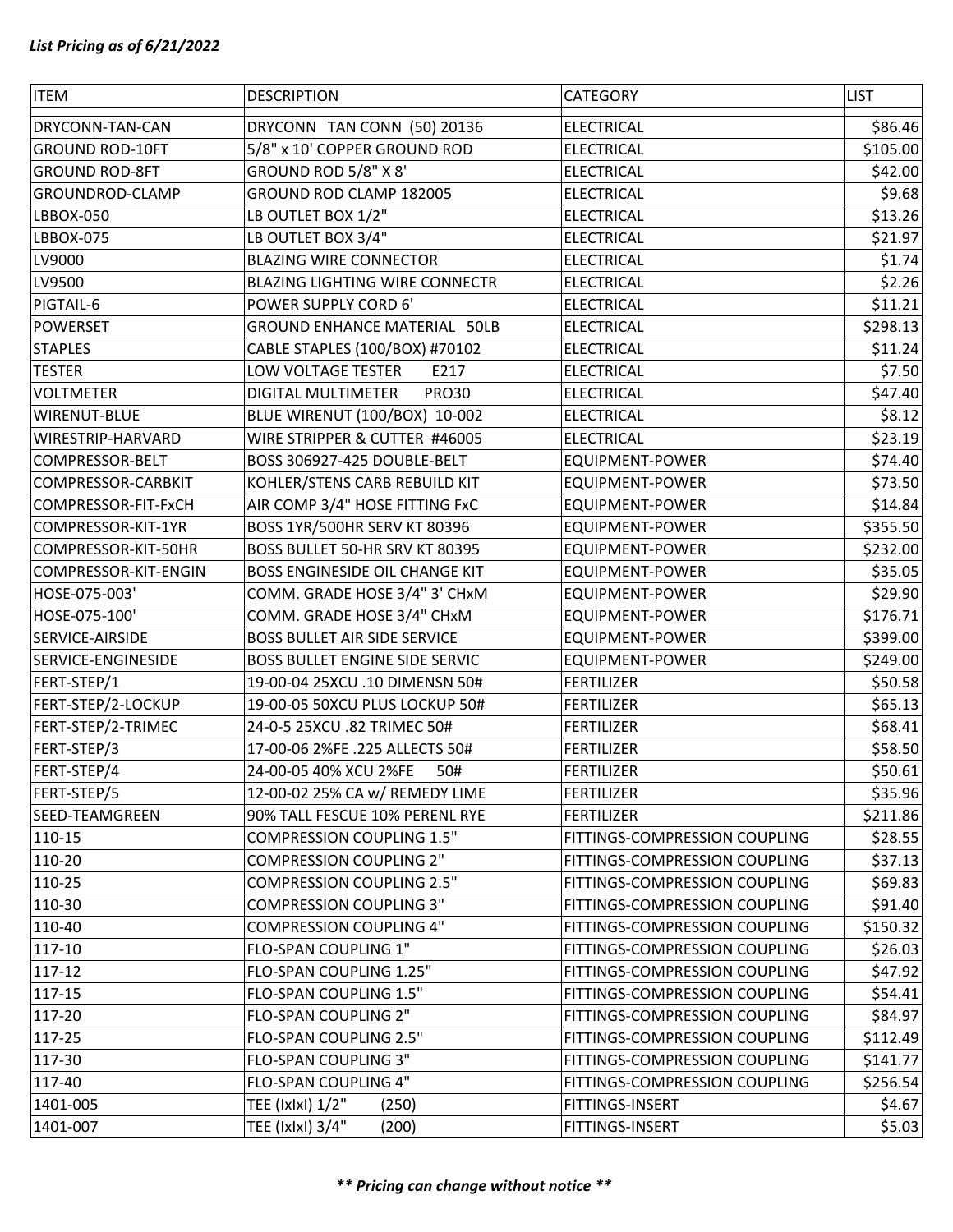| <b>ITEM</b> | <b>DESCRIPTION</b>                    | CATEGORY        | <b>LIST</b> |
|-------------|---------------------------------------|-----------------|-------------|
| 1401-010    | TEE (IxIxI) 1"<br>(50)                | FITTINGS-INSERT | \$6.55      |
| 1401-010S   | SPEARS TEE (IxIxI) 1"<br>(25)         | FITTINGS-INSERT | \$6.20      |
| 1401-012    | TEE (IxIxI) 1.25"<br>(50)             | FITTINGS-INSERT | \$10.24     |
| 1401-015    | TEE (IxIxI) 1.5"<br>(25)              | FITTINGS-INSERT | \$11.62     |
| 1401-020    | TEE (IxIxI) 2"<br>(20)                | FITTINGS-INSERT | \$22.91     |
| 1401-099    | TEE (IxIxSP) 3/4"<br>(100)            | FITTINGS-INSERT | \$7.26      |
| 1401-099S   | SPEARS TEE (IxIxSP) 3/4"              | FITTINGS-INSERT | \$6.89      |
| 1401-102    | <b>BULLHD TEE (IxIxI) 3/4x1 (100)</b> | FITTINGS-INSERT | \$14.47     |
| 1401-125    | DURA 1 x 3/4 x 3/4 TEE INSERT         | FITTINGS-INSERT | \$11.49     |
| 1401-129    | TEE (IxIxSP) 1"<br>(100)              | FITTINGS-INSERT | \$7.92      |
| 1401-129S   | SPEARS TEE (IxIxSP) 1" (25)           | FITTINGS-INSERT | \$7.52      |
| 1401-130    | REDUC TEE (IxIxI) 1x1/2 (100)         | FITTINGS-INSERT | \$6.69      |
| 1401-131    | REDUC TEE (IxIxI) 1x3/4 (100)         | FITTINGS-INSERT | \$6.76      |
| 1401-132    | <b>BULLHD TEE (IxIxI) 1x1.25 (50)</b> | FITTINGS-INSERT | \$20.22     |
| 1401-168    | RED TEE (Ixlxl) 1.25x1 (50)           | FITTINGS-INSERT | \$8.79      |
| 1401-211    | RED TEE (IxIxI) 1.5x1<br>(50)         | FITTINGS-INSERT | \$15.32     |
| 1402-005    | TEE (IxIxF) 1/2"<br>(200)             | FITTINGS-INSERT | \$5.03      |
| 1402-007    | TEE (IxIxF) 3/4"<br>(200)             | FITTINGS-INSERT | \$7.61      |
| 1402-010    | TEE (IxIxF) 1"<br>(50)                | FITTINGS-INSERT | \$8.94      |
| 1402-010S   | SPEARS TEE (IxIxF) 1"<br>(25)         | FITTINGS-INSERT | \$8.51      |
| 1402-015    | TEE (IxIxF) 1.5"<br>(25)              | FITTINGS-INSERT | \$22.84     |
| 1402-101    | REDUC TEE(IxIxF) 3/4x1/2 (200)        | FITTINGS-INSERT | \$6.28      |
| 1402-125    | TEE (IxIxF) 1X3/4X3/4                 | FITTINGS-INSERT | \$12.95     |
| 1402-130    | REDUC TEE (IxIxF) 1x1/2 (100)         | FITTINGS-INSERT | \$8.29      |
| 1402-130S   | SPEARS RED TEE (IxF)1x1/2 (25)        | FITTINGS-INSERT | \$7.87      |
| 1402-131    | REDUC TEE (IxIxF) 1x3/4 (100)         | FITTINGS-INSERT | \$8.29      |
| 1402-131S   | SPEARS RED TEE (IxF)1x3/4 (25)        | FITTINGS-INSERT | \$7.87      |
| 1402-166    | REDUC TEE (IxIxF) 1.25x1/2(50)        | FITTINGS-INSERT | \$11.28     |
| 1402-167    | REDUC TEE (IxIxF) 1.25x3/4(50)        | FITTINGS-INSERT | \$12.43     |
| 1402-168    | REDUC TEE (IxIxF) 1.25x1 (50)         | FITTINGS-INSERT | \$13.13     |
| 1402-209    | REDUC TEE (IxIxF) 1.5x1/2 (50)        | FITTINGS-INSERT | \$17.34     |
| 1402-210    | REDUC TEE (IxIxF) 1.5x3/4 (50)        | FITTINGS-INSERT | \$20.51     |
| 1402-211    | REDUC TEE (IxIxF) 1.5x1 (50)          | FITTINGS-INSERT | \$20.51     |
| 1402-249    | REDUC TEE (IxIxF) 2x1<br>(25)         | FITTINGS-INSERT | \$27.05     |
| 1402-251    | REDUC TEE (IxIxF) 2x1.5 (25)          | FITTINGS-INSERT | \$28.30     |
| 1403-010    | TEE (IxIxM) 1"<br>(50)                | FITTINGS-INSERT | \$11.28     |
| 1403-010S   | SPEARS TEE (IxIxM) 1"<br>(25)         | FITTINGS-INSERT | \$10.73     |
| 1406-005    | ELL (IxI) 1/2"<br>(250)               | FITTINGS-INSERT | \$4.28      |
| 1406-007    | ELL (IxI) 3/4"<br>(250)               | FITTINGS-INSERT | \$5.21      |
| 1406-010    | ELL (IxI) 1"<br>(100)                 | FITTINGS-INSERT | \$5.76      |
| 1406-010S   | SPEARS ELL (IxI) 1"<br>(25)           | FITTINGS-INSERT | \$5.47      |
| 1406-012    | ELL (IxI) 1.25"<br>(50)               | FITTINGS-INSERT | \$6.45      |
| 1406-015    | ELL (IxI) 1.5"<br>(50)                | FITTINGS-INSERT | \$7.61      |
| 1406-020    | ELL (IxI) 2"<br>(25)                  | FITTINGS-INSERT | \$10.61     |
| 1406-129    | ELL (IxSP) 1"<br>(100)                | FITTINGS-INSERT | \$6.06      |
| 1406-131    | REDUC ELL (IxI) 1x3/4 (100)           | FITTINGS-INSERT | \$6.06      |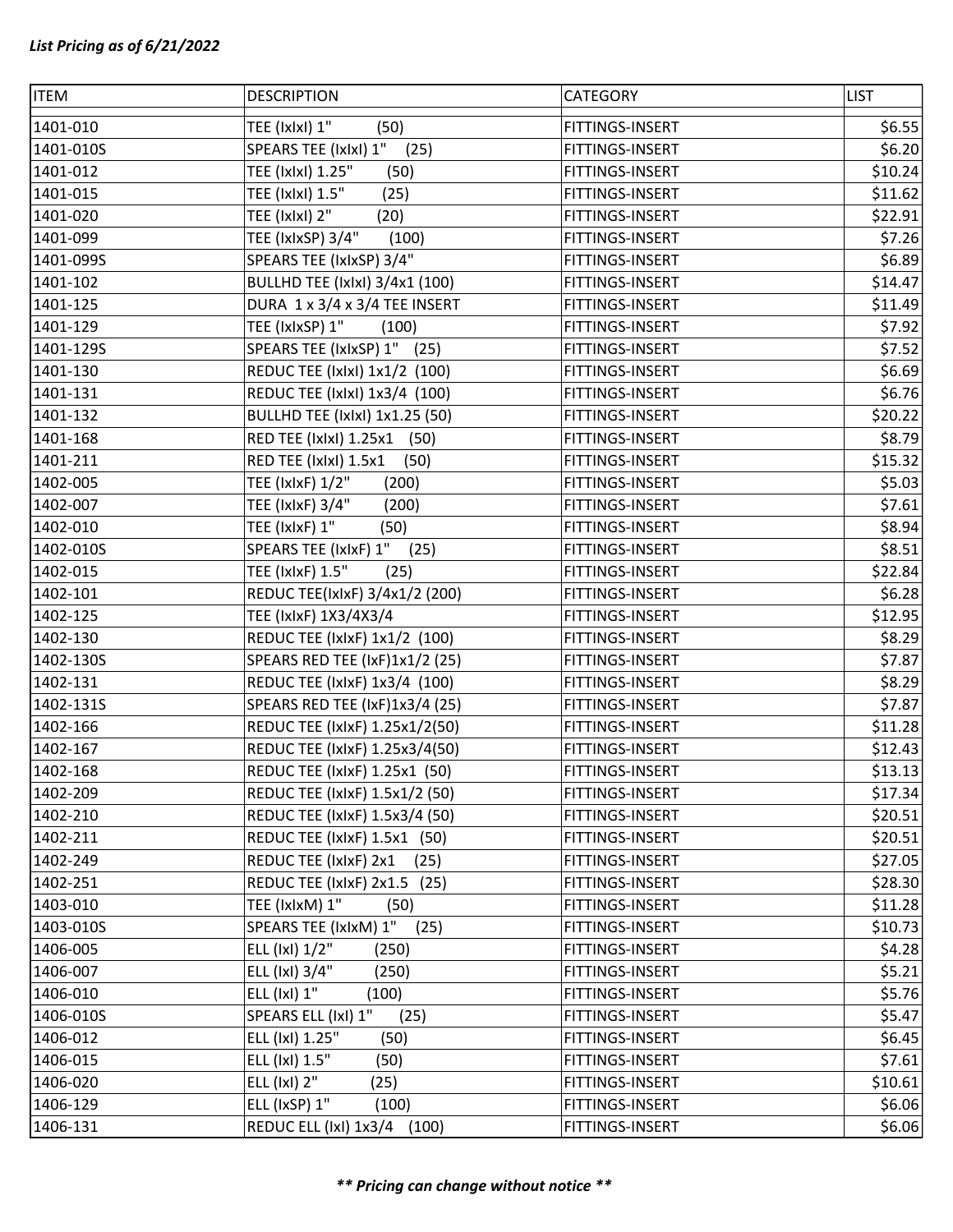| <b>ITEM</b> | <b>DESCRIPTION</b>             | <b>CATEGORY</b> | <b>LIST</b> |
|-------------|--------------------------------|-----------------|-------------|
| 1406-168    | REDUC ELL (IxI) 1.25x1<br>(50) | FITTINGS-INSERT | \$8.94      |
| 1407-005    | ELL (IxF) 1/2"<br>(250)        | FITTINGS-INSERT | \$4.80      |
| 1407-007    | ELL (IxF) 3/4"<br>(250)        | FITTINGS-INSERT | \$5.21      |
| 1407-010    | $ELL$ ( $lxF$ ) $1"$<br>(100)  | FITTINGS-INSERT | \$6.69      |
| 1407-010S   | SPEARS ELL (IxF) 1"<br>(25)    | FITTINGS-INSERT | \$6.38      |
| 1407-015    | ELL (IxF) 1.5"<br>(50)         | FITTINGS-INSERT | \$11.28     |
| 1407-101    | REDUC ELL (IxF) 3/4x1/2 (250)  | FITTINGS-INSERT | \$4.92      |
| 1407-130    | RED ELL (IxF) 1x1/2(100) ENDLI | FITTINGS-INSERT | \$5.21      |
| 1407-130S   | SPEARS RED ELL (IxF)1x1/2 (25) | FITTINGS-INSERT | \$4.95      |
| 1407-131    | RED ELL (IxF) 1x3/4(100) ENDLI | FITTINGS-INSERT | \$6.06      |
| 1407-131S   | SPEARS RED ELL (IxF)1x3/4 (25) | FITTINGS-INSERT | \$5.74      |
| 1407-166    | REDUC ELL (IxF) 1.25x1/2 (100) | FITTINGS-INSERT | \$8.94      |
| 1407-167    | REDUC ELL (IxF) 1.25x3/4 (50)  | FITTINGS-INSERT | \$8.94      |
| 1407-168    | REDUC ELL (IxF) 1.25x1 (50)    | FITTINGS-INSERT | \$8.94      |
| 1407-211    | REDUC ELL (IxF) 1.5x1<br>(50)  | FITTINGS-INSERT | \$10.18     |
| 1413-007    | ELL (IxM) 3/4"<br>(250)        | FITTINGS-INSERT | \$7.43      |
| 1413-010    | ELL (IxM) 1"<br>(100)          | FITTINGS-INSERT | \$9.72      |
| 1413-010S   | SPEARS ELL (IxM) 1"<br>(25)    | FITTINGS-INSERT | \$9.24      |
| 1413-012    | ELL (IxM) 1.25"<br>(50)        | FITTINGS-INSERT | \$12.93     |
| 1413-015    | ELL (IxM) 1.5"<br>(50)         | FITTINGS-INSERT | \$17.16     |
| 1413-131    | REDUC ELL (IxM) 1x3/4 (100)    | FITTINGS-INSERT | \$11.33     |
| 1414-130    | SIDE OUTLT ELL (IxF) 1x1/2(50) | FITTINGS-INSERT | \$13.22     |
| 1414-131    | SIDE OUTLT ELL (IxF) 1x3/4(50) | FITTINGS-INSERT | \$13.22     |
| 1416-101    | SIDE OUTLT TEE(IxF)3/4x1/2(50) | FITTINGS-INSERT | \$15.84     |
| 1416-130    | SIDE OUTLT TEE (IxF) 1x1/2(50) | FITTINGS-INSERT | \$16.82     |
| 1416-131    | SIDE OUTLT TEE (IxF) 1x3/4(50) | FITTINGS-INSERT | \$16.82     |
| 1420-007    | 3/4" DURA INSERT CROSS         | FITTINGS-INSERT | \$13.71     |
| 1420-010    | CROSS (INSERT) 1"<br>(50)      | FITTINGS-INSERT | \$15.13     |
| 1429-005    | COUPLING (IxI) 1/2"<br>(250)   | FITTINGS-INSERT | \$2.17      |
| 1429-007    | COUPLING (IxI) 3/4"<br>(250)   | FITTINGS-INSERT | \$2.62      |
| 1429-010    | COUPLING (IxI) 1"<br>(100)     | FITTINGS-INSERT | \$2.72      |
| 1429-010S   | SPEARS COUPLING (IxI) 1" (50)  | FITTINGS-INSERT | \$2.59      |
| 1429-012    | COUPLING (IxI) 1.25" (100)     | FITTINGS-INSERT | \$4.03      |
| 1429-015    | COUPLING (IxI) 1.5"<br>(50)    | FITTINGS-INSERT | \$4.79      |
| 1429-020    | COUPLING (IxI) 2"<br>(25)      | FITTINGS-INSERT | \$9.02      |
| 1429-099    | COUPLING (IxSP) 3/4"<br>(250)  | FITTINGS-INSERT | \$4.71      |
| 1429-101    | REDUC COUP (IxI) 3/4x1/2 (250) | FITTINGS-INSERT | \$3.54      |
| 1429-129    | COUPL (IxSP) 1"(100) "ENDLINE" | FITTINGS-INSERT | \$5.02      |
| 1429-129S   | SPEARS COUPLING (IxSP) 1" (50) | FITTINGS-INSERT | \$4.77      |
| 1429-130    | REDUC COUP (IxI) 1x1/2 (100)   | FITTINGS-INSERT | \$4.86      |
| 1429-131    | REDUC COUP (IxI) 1x3/4 (100)   | FITTINGS-INSERT | \$3.63      |
| 1429-168    | REDUC COUP (IxI) 1.25x1 (100)  | FITTINGS-INSERT | \$5.76      |
| 1429-211    | REDUC COUP (IxI) 1.5x1 (50)    | FITTINGS-INSERT | \$8.67      |
| 1429-212    | REDUC COUP (IxI) 1.5x1.25 (50) | FITTINGS-INSERT | \$6.76      |
| 1429-251    | REDUC COUP (IxI) 2x1.5<br>(50) | FITTINGS-INSERT | \$12.01     |
| 1432-010    | ADAPTER (SPIGOTxI) 1"<br>(100) | FITTINGS-INSERT | \$6.85      |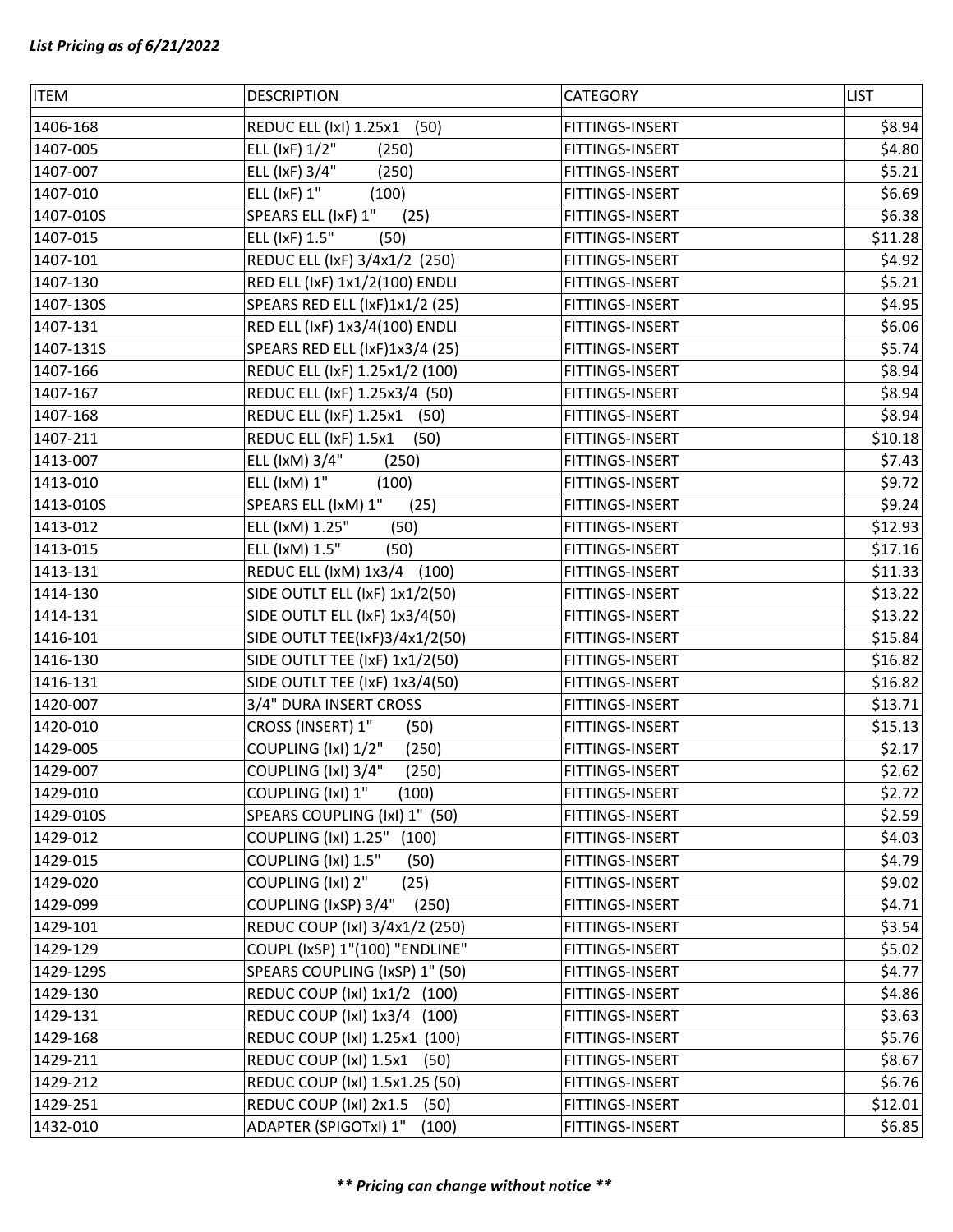| <b>ITEM</b> | <b>DESCRIPTION</b>             | <b>CATEGORY</b>   | <b>LIST</b> |
|-------------|--------------------------------|-------------------|-------------|
| 1435-005    | FEMALE ADAPTER (IxF) 1/2 (250) | FITTINGS-INSERT   | \$9.45      |
| 1435-007    | FEMALE ADAPTER (IxF) 3/4 (250) | FITTINGS-INSERT   | \$10.30     |
| 1435-010    | FEMALE ADAPTER (IxF) 1" (100)  | FITTINGS-INSERT   | \$11.43     |
| 1435-010S   | SPEARS FEMAL ADAPT(IxF) 1"(50) | FITTINGS-INSERT   | \$10.85     |
| 1435-012    | FEMALE ADAPTER (IxF) 1.25"(50) | FITTINGS-INSERT   | \$14.02     |
| 1435-015    | FEMALE ADAPTER (IxF) 1.5" (50) | FITTINGS-INSERT   | \$17.80     |
| 1435-020    | FEMALE ADAPTER (IxM) 2" (5)    | FITTINGS-INSERT   | \$31.75     |
| 1435-102S   | SPEAR FEM ADAPT(FXI)3/4x1"(50) | FITTINGS-INSERT   | \$12.96     |
| 1436-007    | MALE ADAPTER (IxM) 3/4" (200)  | FITTINGS-INSERT   | \$2.62      |
| 1436-010    | MALE ADAPTER (IxM) 1" (100)    | FITTINGS-INSERT   | \$2.69      |
| 1436-010S   | SPEARS MALE ADAPT (IxM)1" (50) | FITTINGS-INSERT   | \$2.55      |
| 1436-012    | MALE ADAPTER (IxM) 1.25" (50)  | FITTINGS-INSERT   | \$4.28      |
| 1436-015    | MALE ADAPTER (IxM) 1.5" (50)   | FITTINGS-INSERT   | \$4.79      |
| 1436-020    | MALE ADAPTER (IxM) 2"<br>(25)  | FITTINGS-INSERT   | \$9.16      |
| 1436-102    | MALE RED ADAP (IxM)1x3/4 (100) | FITTINGS-INSERT   | \$6.99      |
| 1436-131    | MALE RED ADAP (Mxl)1x3/4 (100) | FITTINGS-INSERT   | \$6.28      |
| 1436-132    | MALE RED ADAP(IxM)1.25x1 (100) | FITTINGS-INSERT   | \$8.50      |
| 1436-133    | MALE RED ADAP (IxM) 1.5x1 (50) | FITTINGS-INSERT   | \$12.82     |
| 1436-169    | MALE RED ADAP(IxM)1.5x1.25(50) | FITTINGS-INSERT   | \$12.82     |
| 1436-211    | MALE RED ADAP (MxI) 1.5x1 (50) | FITTINGS-INSERT   | \$9.72      |
| 1436-212    | MALE RED ADAP(MxI)1.5x1.25(50) | FITTINGS-INSERT   | \$9.72      |
| 1436-213    | MALE RED ADAP (IxM) 2x1.5 (50) | FITTINGS-INSERT   | \$16.46     |
| 1436-251    | MALE RED ADAP (MxI) 2x1.5 (25) | FITTINGS-INSERT   | \$16.35     |
| 1449-005    | PLUG (INSERT) 1/2"<br>(500)    | FITTINGS-INSERT   | \$3.87      |
| 1449-007    | PLUG (INSERT) 3/4"<br>(500)    | FITTINGS-INSERT   | \$4.03      |
| 1449-010    | PLUG (INSERT) 1"<br>(250)      | FITTINGS-INSERT   | \$5.43      |
| 1449-012    | PLUG (INSERT) 1.25"<br>(125)   | FITTINGS-INSERT   | \$6.90      |
| 1449-015    | PLUG (INSERT) 1.5"<br>(125)    | FITTINGS-INSERT   | \$7.52      |
| 08303       | DURA MANIFOLD ADAPTER 1" MxM   | FITTINGS-MANIFOLD | \$6.94      |
| 1201-010    | LASCO MANIFOLD SINGLE          | FITTINGS-MANIFOLD | \$20.59     |
| 1201-210    | LASCO MANIFOLD DOUBLE          | FITTINGS-MANIFOLD | \$46.57     |
| 1201-310    | LASCO MANIFOLD TRIPLE          | FITTINGS-MANIFOLD | \$64.50     |
| 1201-410    | LASCO MANIFOLD QUAD            | FITTINGS-MANIFOLD | \$85.94     |
| 1206-010    | LASCO MANIFOLD ELL MxSVL       | FITTINGS-MANIFOLD | \$20.94     |
| 1212-010    | LASCO MANIFOLD ELL SVLxSVL     | FITTINGS-MANIFOLD | \$20.87     |
| 1220-010    | LASCO MANIFOLD CROSS SVLxM     | FITTINGS-MANIFOLD | \$32.69     |
| 1235-010    | LASCO MANIFOLD ADAPT SVLxI     | FITTINGS-MANIFOLD | \$13.48     |
| 1282-010    | LASCO MANIFOLD ADAPTER 1" MxM  | FITTINGS-MANIFOLD | \$5.15      |
| 1375-010    | 1" MANIFOLD TEE SxSxM          | FITTINGS-MANIFOLD | \$25.17     |
| 1376-010    | 1" MANIFOLD TEE SxSxF          | FITTINGS-MANIFOLD | \$11.30     |
| 301-010-1   | DURA MANIFOLD SINGLE           | FITTINGS-MANIFOLD | \$19.43     |
| 301-010-2   | DURA MANIFOLD DOUBLE           | FITTINGS-MANIFOLD | \$41.13     |
| 301-010-3   | DURA MANIFOLD TRIPLE           | FITTINGS-MANIFOLD | \$57.15     |
| 301-010-4   | DURA MANIFOLD QUAD             | FITTINGS-MANIFOLD | \$75.81     |
| 306-009     | DURA MANIFOLD ELL MxSVL        | FITTINGS-MANIFOLD | \$19.50     |
| 306-010     | DURA MANIFOLD ELL SVLxSVL      | FITTINGS-MANIFOLD | \$19.50     |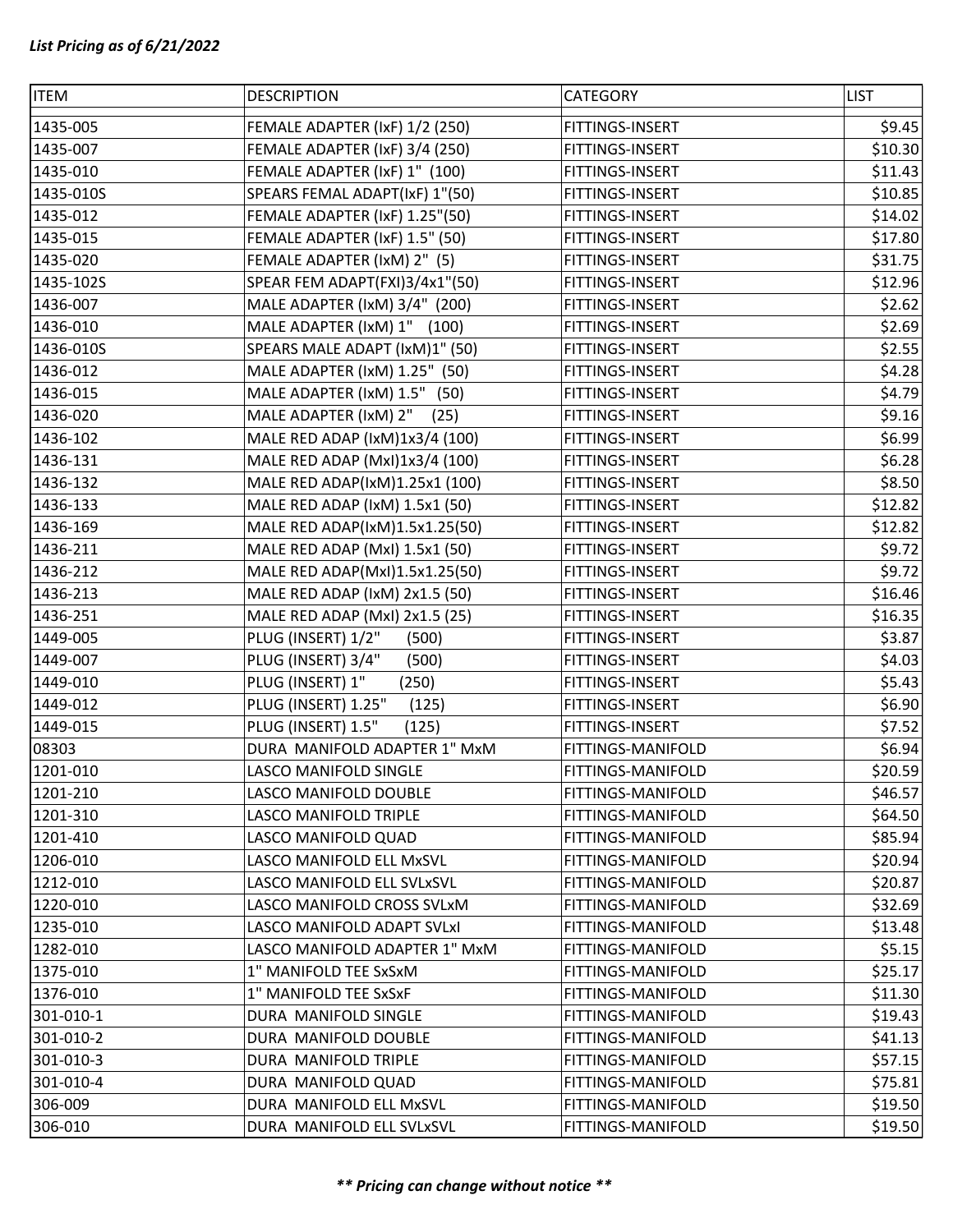| <b>ITEM</b>     | <b>DESCRIPTION</b>             | CATEGORY               | <b>LIST</b> |
|-----------------|--------------------------------|------------------------|-------------|
| 320-010         | DURA MANIFOLD CROSS SVLxM      | FITTINGS-MANIFOLD      | \$30.62     |
| 329-010         | DURA MANIFOLD COUPL SVLxSVL    | FITTINGS-MANIFOLD      | \$13.08     |
| 334-010         | DURA MANIFOLD ADAPT SVLxM      | FITTINGS-MANIFOLD      | \$12.22     |
| 335-010         | DURA MANIFOLD ADAPT SVLxI      | FITTINGS-MANIFOLD      | \$12.69     |
| 348-010         | MANIFOLD END CAP               | FITTINGS-MANIFOLD      | \$6.80      |
| HMT70-100       | MANIFOLD TEE (FxM) 1" HMT70-1G | FITTINGS-MANIFOLD      | \$8.97      |
| 109-015         | KNOCK-ON REPAIR COUPLING 1.5"  | FITTINGS-MISCELLANEOUS | \$31.41     |
| 109-020         | KNOCK-ON REPAIR COUPLING 2"    | FITTINGS-MISCELLANEOUS | \$34.49     |
| 109-025         | KNOCK-ON REPAIR COUPLING 2.5"  | FITTINGS-MISCELLANEOUS | \$37.89     |
| 109-030         | KNOCK-ON REPAIR COUPLING 3"    | FITTINGS-MISCELLANEOUS | \$47.43     |
| 109-040         | KNOCK-ON REPAIR COUPLING 4"    | FITTINGS-MISCELLANEOUS | \$85.33     |
| 3400005         | SWING PIPE ADAP 1/2" *SBA-050* | FITTINGS-MISCELLANEOUS | \$1.90      |
| 5807-010        | SWING JOINT SCH80 1"x12" MxM   | FITTINGS-MISCELLANEOUS | \$79.00     |
| 591-010-4A      | SWING JOINT STREET EL 1" OUTLT | FITTINGS-MISCELLANEOUS | \$24.77     |
| HSJ-1-3-2-212   | SWING JOINT SCH40 1"x12" MxM   | FITTINGS-MISCELLANEOUS | \$39.74     |
| HSJ-1-3-S-212   | SWING JOINT 1"x12" MxBRASS QC  | FITTINGS-MISCELLANEOUS | \$118.92    |
| M434-005-3      | CUTOFF RISER EXT (FxM) 1/2"x3" | FITTINGS-MISCELLANEOUS | \$4.16      |
| M434-007-4      | CUTOFF RISER EXT (FxM) 3/4"x4" | FITTINGS-MISCELLANEOUS | \$5.27      |
| <b>PSC-10</b>   | POLY-STRETCH COUPLING 1"       | FITTINGS-MISCELLANEOUS | \$15.71     |
| <b>PSC-12</b>   | POLY-STRETCH COUPLING 1.25"    | FITTINGS-MISCELLANEOUS | \$24.39     |
| <b>PSC-15</b>   | POLY-STRETCH COUPLING 1.5"     | FITTINGS-MISCELLANEOUS | \$27.41     |
| <b>PSC-20</b>   | POLY-STRETCH COUPLING 2"       | FITTINGS-MISCELLANEOUS | \$41.15     |
| RAC-FITTING     | PUSH-ON FITTING FOR FLOW METER | FITTINGS-MISCELLANEOUS | \$16.68     |
| <b>SBCPLG</b>   | SWING PIPE COUPLING            | FITTINGS-MISCELLANEOUS | \$1.44      |
| SBDC1           | SWING PIPE x 17MM COUPLING /25 | FITTINGS-MISCELLANEOUS | \$2.39      |
| <b>SBE050</b>   | SWING PIPE ELL 1/2"            | FITTINGS-MISCELLANEOUS | \$1.00      |
| <b>SBE075</b>   | SWING PIPE ELL 3/4"            | FITTINGS-MISCELLANEOUS | \$1.09      |
| <b>SBFE-050</b> | SWING PIPE ELL 1/2"FPT         | FITTINGS-MISCELLANEOUS | \$5.04      |
| SB-TEE          | SWING PIPE TEE                 | FITTINGS-MISCELLANEOUS | \$1.79      |
| SJ712           | HUNTER SWING JOINT 3/4x12"     | FITTINGS-MISCELLANEOUS | \$4.00      |
| 491-060         | POLY CUTOFF NIPPLE 1/2x6"      | FITTINGS-NIPPLES       | \$1.40      |
| 492-060         | POLY CUTOFF NIPPLE 1/2x3/4x6"  | FITTINGS-NIPPLES       | \$3.56      |
| 493-060         | POLY CUTOFF NIPPLE 3/4x6"      | FITTINGS-NIPPLES       | \$3.56      |
| 8203-101        | NIPPLE 1/2x3/4"                | FITTINGS-NIPPLES       | \$3.16      |
| 882-005         | NIPPLE 1/2xCLOSE               | FITTINGS-NIPPLES       | \$2.60      |
| 882-020         | NIPPLE 1/2x2"                  | FITTINGS-NIPPLES       | \$2.73      |
| 882-030         | NIPPLE 1/2x3"                  | FITTINGS-NIPPLES       | \$3.31      |
| 882-060         | <b>NIPPLE 1/2x6"</b>           | FITTINGS-NIPPLES       | \$4.38      |
| 882-120         | NIPPLE 1/2x12"                 | FITTINGS-NIPPLES       | \$6.47      |
| 882-180         | NIPPLE 1/2x18"                 | FITTINGS-NIPPLES       | \$9.10      |
| 882-240         | NIPPLE 1/2x24"                 | FITTINGS-NIPPLES       | \$11.18     |
| 882-360         | NIPPLE 1/2x36"                 | FITTINGS-NIPPLES       | \$22.01     |
| 882-480         | NIPPLE 1/2x48"                 | FITTINGS-NIPPLES       | \$30.83     |
| 883-005         | NIPPLE 3/4xCLOSE               | FITTINGS-NIPPLES       | \$2.73      |
| 883-020         | NIPPLE 3/4x2"                  | FITTINGS-NIPPLES       | \$2.73      |
| 883-030         | NIPPLE 3/4x3"                  | FITTINGS-NIPPLES       | \$3.31      |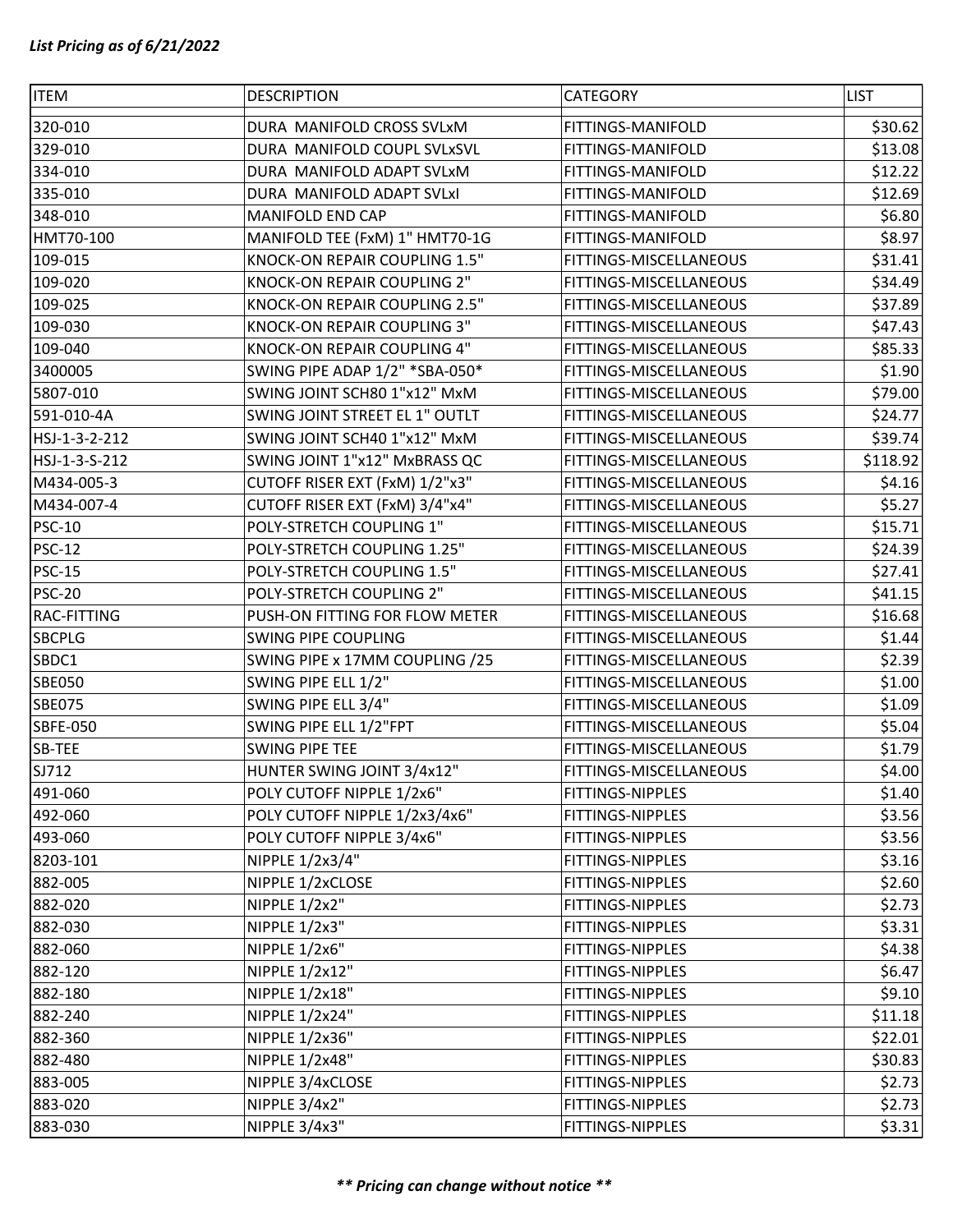| <b>ITEM</b> | <b>DESCRIPTION</b>             | CATEGORY         | <b>LIST</b> |
|-------------|--------------------------------|------------------|-------------|
| 883-060     | NIPPLE 3/4x6"                  | FITTINGS-NIPPLES | \$5.68      |
| 883-120     | NIPPLE 3/4x12"                 | FITTINGS-NIPPLES | \$8.53      |
| 883-180     | NIPPLE 3/4x18"                 | FITTINGS-NIPPLES | \$11.21     |
| 883-240     | NIPPLE 3/4x24"                 | FITTINGS-NIPPLES | \$14.29     |
| 883-360     | NIPPLE 3/4x36"                 | FITTINGS-NIPPLES | \$27.60     |
| 883-480     | NIPPLE 3/4x48"                 | FITTINGS-NIPPLES | \$36.31     |
| 884-005     | NIPPLE 1xCLOSE                 | FITTINGS-NIPPLES | \$3.97      |
| 884-020     | NIPPLE 1x2"                    | FITTINGS-NIPPLES | \$4.43      |
| 884-030     | NIPPLE 1x3"                    | FITTINGS-NIPPLES | \$5.03      |
| 884-060     | NIPPLE 1x6"                    | FITTINGS-NIPPLES | \$8.33      |
| 884-060-TOE | 8311-1 1"X6" LONG T.O.E. NIPLE | FITTINGS-NIPPLES | \$8.40      |
| 884-080     | NIPPLE 1x8" *8315*             | FITTINGS-NIPPLES | \$18.87     |
| 884-120     | NIPPLE 1x12"                   | FITTINGS-NIPPLES | \$12.79     |
| 885-005     | NIPPLE 1.25xCLOSE              | FITTINGS-NIPPLES | \$6.05      |
| 885-020     | NIPPLE 1.25x2"                 | FITTINGS-NIPPLES | \$6.16      |
| 886-005     | NIPPLE 1.5xCLOSE               | FITTINGS-NIPPLES | \$6.56      |
| 886-020     | NIPPLE 1.5x2"                  | FITTINGS-NIPPLES | \$7.18      |
| 886-030     | NIPPLE 1.5x3"                  | FITTINGS-NIPPLES | \$8.18      |
| 886-060     | NIPPLE 1.5x6"                  | FITTINGS-NIPPLES | \$12.34     |
| 886-060-TOE | TOE NIPPLE 1.5x6"              | FITTINGS-NIPPLES | \$12.34     |
| 886-120-TOE | TOE NIPPLE 1.5x12"             | FITTINGS-NIPPLES | \$21.03     |
| 887-005     | NIPPLE 2xCLOSE                 | FITTINGS-NIPPLES | \$8.62      |
| 887-025     | NIPPLE 2x2.5"                  | FITTINGS-NIPPLES | \$10.09     |
| 887-060     | NIPPLE 2x6"                    | FITTINGS-NIPPLES | \$15.29     |
| 887-060-TOE | TOE NIPPLE 2x6"                | FITTINGS-NIPPLES | \$15.29     |
| 887-120-TOE | TOE NIPPLE 2x12"               | FITTINGS-NIPPLES | \$25.11     |
| 887-180     | NIPPLE 2x18"                   | FITTINGS-NIPPLES | \$24.46     |
| 888-060-TOE | TOE NIPPLE 2.5x6"              | FITTINGS-NIPPLES | \$24.75     |
| 888-120-TOE | TOE NIPPLE 2.5x12"             | FITTINGS-NIPPLES | \$40.78     |
| 401-007     | TEE (SxSxS) 3/4"               | FITTINGS-SCH40   | \$2.01      |
| 401-010     | TEE (SxSxS) 1"                 | FITTINGS-SCH40   | \$3.77      |
| 401-012     | TEE (SxSxS) 1.25"              | FITTINGS-SCH40   | \$5.83      |
| 401-015     | TEE (SxSxS) 1.5"               | FITTINGS-SCH40   | \$7.11      |
| 401-020     | TEE (SxSxS) 2"                 | FITTINGS-SCH40   | \$10.37     |
| 401-025     | TEE (SxSxS) 2.5"               | FITTINGS-SCH40   | \$34.11     |
| 401-030     | TEE (SxSxS) 3"                 | FITTINGS-SCH40   | \$44.88     |
| 401-040     | TEE (SxSxS) 4"                 | FITTINGS-SCH40   | \$81.13     |
| 401-213     | REDUC TEE (SxSxS) 1.5x1.5x2    | FITTINGS-SCH40   | \$16.12     |
| 401-249     | REDUC TEE (SxSxS) 2x2x1        | FITTINGS-SCH40   | \$11.07     |
| 401-251     | REDUC TEE (SxSxS) 2x2x1.5      | FITTINGS-SCH40   | \$11.07     |
| 401-291     | REDUC TEE (SxSxS) 2.5x2.5x1.5  | FITTINGS-SCH40   | \$34.06     |
| 401-292     | REDUC TEE (SxSxS) 2.5x2.5x2    | FITTINGS-SCH40   | \$34.06     |
| 401-338     | REDUC TEE (SxSxS) 3x3x2        | FITTINGS-SCH40   | \$48.70     |
| 402-007     | TEE (SxSxF) 3/4"               | FITTINGS-SCH40   | \$3.59      |
| 402-010     | TEE (SxSxF) 1"                 | FITTINGS-SCH40   | \$6.64      |
| 402-015     | TEE (SxSxF) 1.5"               | FITTINGS-SCH40   | \$13.77     |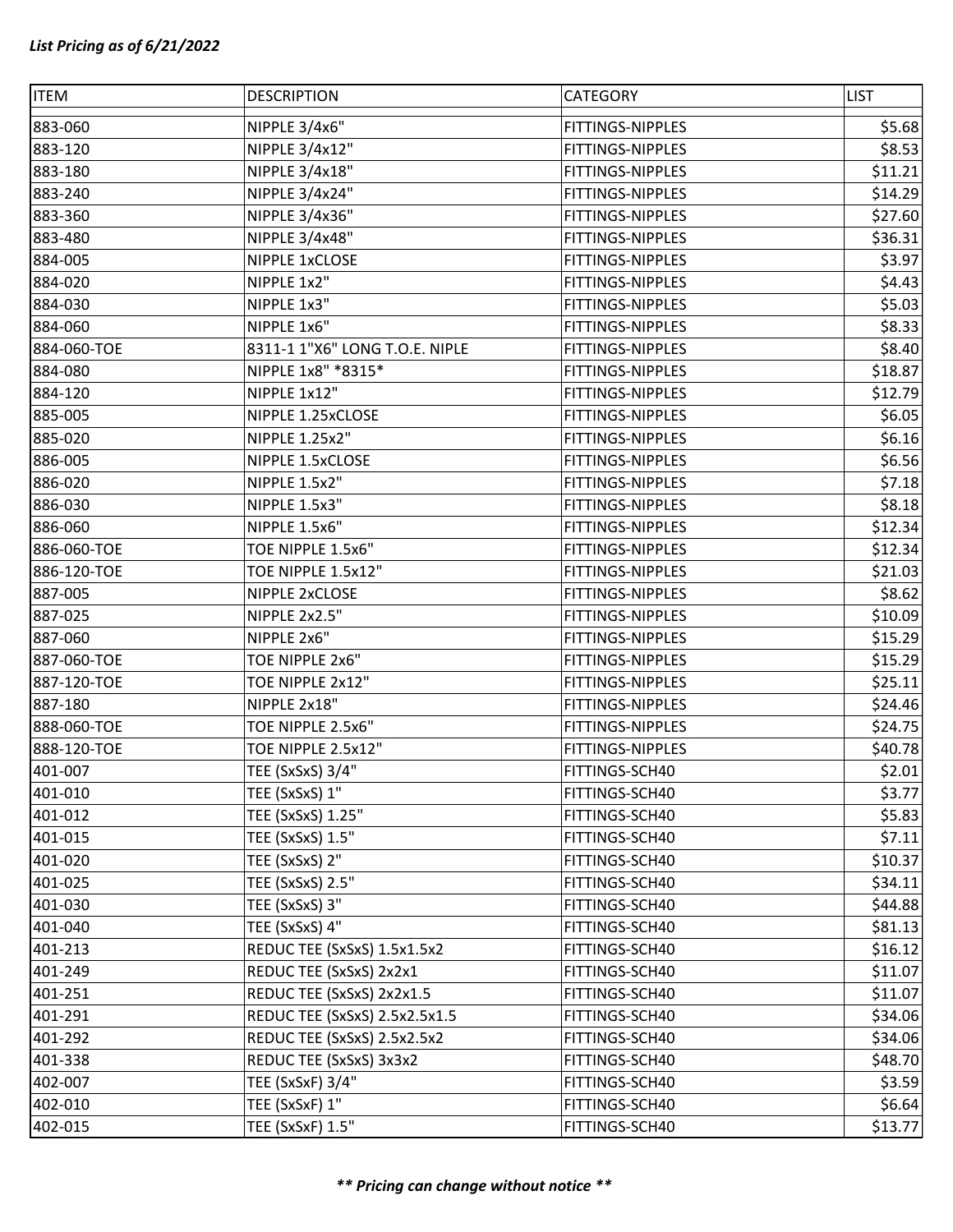| <b>ITEM</b> | <b>DESCRIPTION</b>             | CATEGORY       | <b>LIST</b> |
|-------------|--------------------------------|----------------|-------------|
| 402-020     | TEE (SxSxF) 2"                 | FITTINGS-SCH40 | \$17.44     |
| 402-025     | TEE (SxSxF) 2.5"               | FITTINGS-SCH40 | \$53.00     |
| 402-030     | TEE (SxSxF) 3"                 | FITTINGS-SCH40 | \$67.50     |
| 402-101     | REDUC TEE (SxSxF) 3/4x3/4x1/2  | FITTINGS-SCH40 | \$3.08      |
| 402-130     | REDUC TEE (SxSxF) 1x1x1/2      | FITTINGS-SCH40 | \$4.64      |
| 402-131     | REDUC TEE (SxSxF) 1x1x3/4      | FITTINGS-SCH40 | \$6.64      |
| 402-168     | REDUC TEE (SxSxF)1.25x1.25x1   | FITTINGS-SCH40 | \$11.07     |
| 402-210     | REDUC TEE (SxSxF)1.5x1.5x3/4   | FITTINGS-SCH40 | \$13.77     |
| 402-211     | REDUC TEE (SxSxF)1.5x1.5x1     | FITTINGS-SCH40 | \$13.77     |
| 402-249     | REDUC TEE (SxSxF) 2x2x1        | FITTINGS-SCH40 | \$17.28     |
| 402-251     | REDUC TEE (SxSxF) 2x2x1.5      | FITTINGS-SCH40 | \$17.28     |
| 402-289     | REDUC TEE (SxSxF) 2.5x2.5x1"   | FITTINGS-SCH40 | \$37.43     |
| 402-291     | REDUC TEE (SxSxF) 2.5x2.5x1.5" | FITTINGS-SCH40 | \$37.43     |
| 402-335     | REDUC TEE (SxSxF) 3x3x1"       | FITTINGS-SCH40 | \$53.48     |
| 402-337     | REDUC TEE (SxSxF) 3x3x1.5"     | FITTINGS-SCH40 | \$53.48     |
| 402-338     | REDUC TEE (SxSxF) 3x3x2"       | FITTINGS-SCH40 | \$53.48     |
| 405-005     | TEE (FxFxF) 1/2"               | FITTINGS-SCH40 | \$6.39      |
| 405-007     | TEE (FxFxF) 3/4"               | FITTINGS-SCH40 | \$10.04     |
| 405-010     | TEE (FxFxF) 1"                 | FITTINGS-SCH40 | \$13.89     |
| 405-012     | TEE (FxFxF) 1.25"              | FITTINGS-SCH40 | \$19.23     |
| 405-020     | TEE (FxFxF) 2"                 | FITTINGS-SCH40 | \$26.27     |
| 406-007     | ELL (SxS) 3/4"                 | FITTINGS-SCH40 | \$1.57      |
| 406-010     | ELL (SxS) 1"                   | FITTINGS-SCH40 | \$2.78      |
| 406-012     | ELL (SxS) 1.25"                | FITTINGS-SCH40 | \$4.96      |
| 406-015     | ELL (SxS) 1.5"                 | FITTINGS-SCH40 | \$5.36      |
| 406-020     | ELL (SxS) 2"                   | FITTINGS-SCH40 | \$8.38      |
| 406-025     | ELL (SxS) 2.5"                 | FITTINGS-SCH40 | \$25.56     |
| 406-030     | ELL (SxS) 3"                   | FITTINGS-SCH40 | \$30.57     |
| 406-040     | ELL (SxS) 4"                   | FITTINGS-SCH40 | \$54.66     |
| 406-131     | ELL REDUC (SxS) 1x3/4          | FITTINGS-SCH40 | \$4.99      |
| 406-251     | ELL REDUC (SxS) 2x1.5          | FITTINGS-SCH40 | \$21.56     |
| 407-007     | ELL (SxF) 3/4"                 | FITTINGS-SCH40 | \$2.01      |
| 407-010     | ELL (SxF) 1"                   | FITTINGS-SCH40 | \$3.77      |
| 407-015     | ELL (SxF) 1.5"                 | FITTINGS-SCH40 | \$6.97      |
| 407-020     | ELL (SxF) 2"                   | FITTINGS-SCH40 | \$17.94     |
| 407-130     | ELL REDUC (SxF) 1x1/2          | FITTINGS-SCH40 | \$5.74      |
| 407-131     | ELL REDUC (SxF) 1x3/4          | FITTINGS-SCH40 | \$5.74      |
| 407-211     | ELL REDUC (SxF) 1.5x1          | FITTINGS-SCH40 | \$13.90     |
| 407-249     | ELL REDUC (SxF) 2x1            | FITTINGS-SCH40 | \$22.89     |
| 407-251     | ELL REDUC (SxF) 2x1.5          | FITTINGS-SCH40 | \$22.89     |
| 408-005     | ELL (FxF) 1/2"                 | FITTINGS-SCH40 | \$3.39      |
| 408-007     | ELL (FxF) 3/4"                 | FITTINGS-SCH40 | \$4.99      |
| 408-010     | <b>ELL (FxF) 1"</b>            | FITTINGS-SCH40 | \$10.70     |
| 408-012     | ELL (FxF) 1.25"                | FITTINGS-SCH40 | \$11.44     |
| 408-015     | ELL (FxF) 1.5"                 | FITTINGS-SCH40 | \$14.48     |
| 408-020     | <b>ELL (FxF) 2"</b>            | FITTINGS-SCH40 | \$21.93     |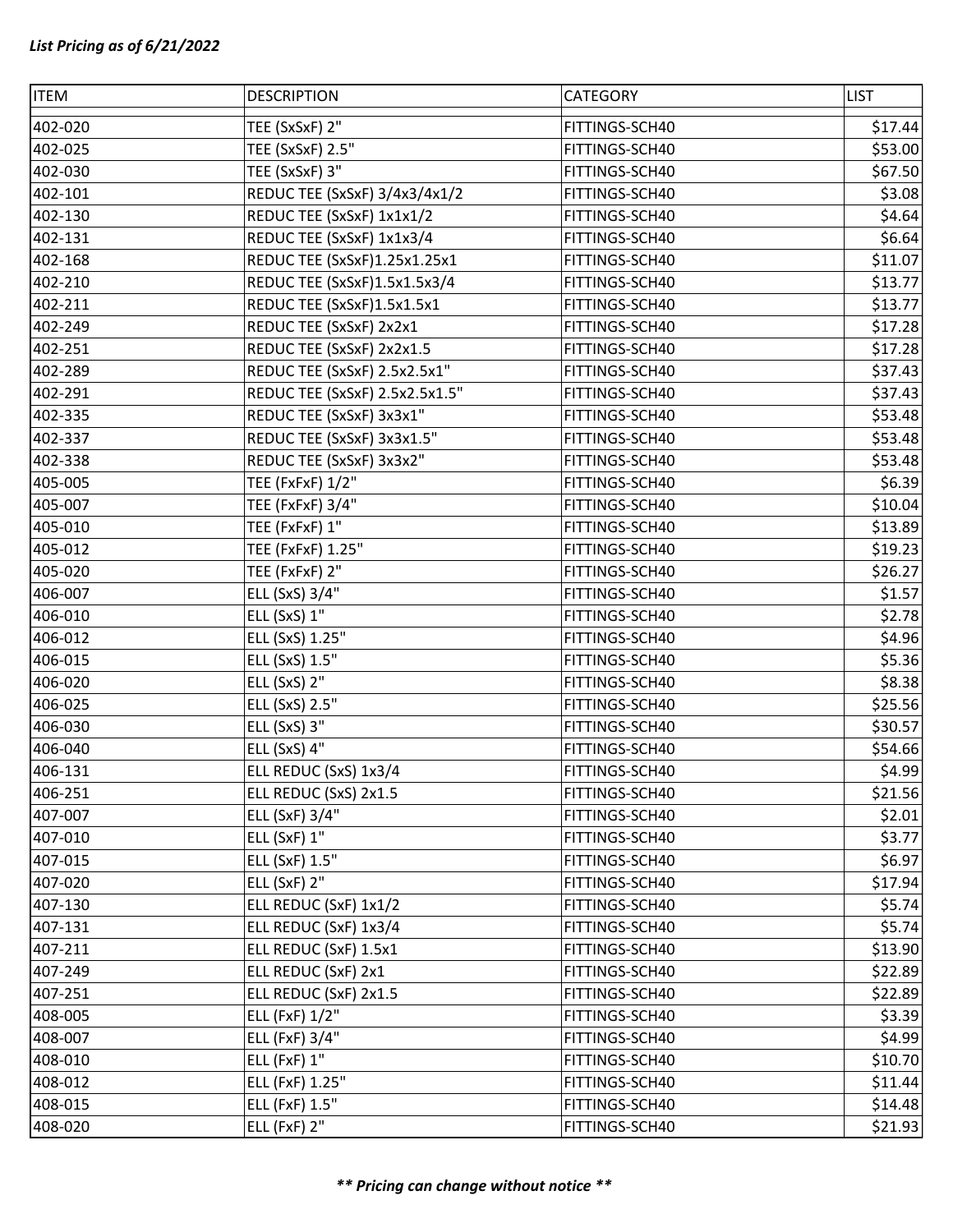| <b>ITEM</b> | <b>DESCRIPTION</b>             | CATEGORY       | <b>LIST</b> |
|-------------|--------------------------------|----------------|-------------|
| 409-010     | STREET ELL (SPIGxS) 1"         | FITTINGS-SCH40 | \$8.38      |
| 410-007     | STREET ELL (MxS) 3/4"          | FITTINGS-SCH40 | \$3.59      |
| 410-010     | STREET ELL (MxS) 1"            | FITTINGS-SCH40 | \$6.02      |
| 410-015     | STREET ELL (MxS) 1.5"          | FITTINGS-SCH40 | \$8.77      |
| 412-005     | STREET ELL (MxF) 1/2"          | FITTINGS-SCH40 | \$4.08      |
| 412-007     | STREET ELL (MxF) 3/4"          | FITTINGS-SCH40 | \$4.99      |
| 412-010     | STREET ELL (MxF) 1"            | FITTINGS-SCH40 | \$8.62      |
| 414-130     | SIDE OUTLET EL (SxSxF) 1x1x1/2 | FITTINGS-SCH40 | \$12.56     |
| 416-020S    | 2" SCH 40 22.5D EL             | FITTINGS-SCH40 | \$13.39     |
| 416-030S    | 3" SCH 40 22.5D EL             | FITTINGS-SCH40 | \$53.88     |
| 417-010     | 45 DEGREE ELL (SxS) 1"         | FITTINGS-SCH40 | \$4.32      |
| 417-012     | 45 DEGREE ELL (SxS) 1.25"      | FITTINGS-SCH40 | \$6.02      |
| 417-015     | 45 DEGREE ELL (SxS) 1.5"       | FITTINGS-SCH40 | \$7.52      |
| 417-020     | 45 DEGREE ELL (SxS) 2"         | FITTINGS-SCH40 | \$9.83      |
| 417-025     | 45 DEGREE ELL (SxS) 2.5"       | FITTINGS-SCH40 | \$25.59     |
| 417-030     | 45 DEGREE ELL (SxS) 3"         | FITTINGS-SCH40 | \$39.71     |
| 418-020F    | 15 DEGREE ELL (SxS) 2"         | FITTINGS-SCH40 | \$157.21    |
| 420-010     | CROSS (S) 1"                   | FITTINGS-SCH40 | \$11.07     |
| 420-015     | CROSS (S) 1.5"                 | FITTINGS-SCH40 | \$16.59     |
| 420-020     | CROSS (S) 2"                   | FITTINGS-SCH40 | \$24.45     |
| 429-005     | COUPLING (SxS) 1/2"            | FITTINGS-SCH40 | \$0.91      |
| 429-007     | COUPLING (SxS) 3/4"            | FITTINGS-SCH40 | \$1.27      |
| 429-010     | COUPLING (SxS) 1"              | FITTINGS-SCH40 | \$2.24      |
| 429-012     | COUPLING (SxS) 1.25"           | FITTINGS-SCH40 | \$3.08      |
| 429-015     | COUPLING (SxS) 1.5"            | FITTINGS-SCH40 | \$3.30      |
| 429-020     | COUPLING (SxS) 2"              | FITTINGS-SCH40 | \$4.99      |
| 429-025     | COUPLING (SxS) 2.5"            | FITTINGS-SCH40 | \$11.07     |
| 429-030     | COUPLING (SxS) 3"              | FITTINGS-SCH40 | \$17.34     |
| 429-040     | COUPLING (SxS) 4"              | FITTINGS-SCH40 | \$25.09     |
| 429-251     | REDUC COUPLING (SxS) 2x1.5     | FITTINGS-SCH40 | \$11.19     |
| 429-340F    | REDUC COUPLING (SxS) 3x2.5     | FITTINGS-SCH40 | \$190.47    |
| 430-005     | COUPLING (FxF) 1/2"            | FITTINGS-SCH40 | \$1.76      |
| 430-007     | COUPLING (FxF) 3/4"            | FITTINGS-SCH40 | \$3.30      |
| 430-010     | COUPLING (FxF) 1"              | FITTINGS-SCH40 | \$4.32      |
| 430-101     | COUPLING (FxF) 3/4x1/2         | FITTINGS-SCH40 | \$4.28      |
| 430-131     | COUPLING (FxF) 1x3/4           | FITTINGS-SCH40 | \$6.45      |
| 434-005     | RISER EXTENSION (FxM) 1/2"     | FITTINGS-SCH40 | \$2.45      |
| 434-007     | RISER EXTENSION (FxM) 3/4"     | FITTINGS-SCH40 | \$4.09      |
| 434-008     | 3/4 RISER EXTENSION            | FITTINGS-SCH40 | \$4.28      |
| 434-010     | RISER EXTENSION (FxM) 1"       | FITTINGS-SCH40 | \$5.10      |
| 435-007     | FEMALE ADAPTER (SxF) 3/4"      | FITTINGS-SCH40 | \$2.01      |
| 435-010     | FEMALE ADAPTER (SxF) 1"        | FITTINGS-SCH40 | \$2.29      |
| 435-012     | FEMALE ADAPTER (SxF) 1.25"     | FITTINGS-SCH40 | \$3.59      |
| 435-015     | FEMALE ADAPTER (SxF) 1.5"      | FITTINGS-SCH40 | \$4.08      |
| 435-020     | FEMALE ADAPTER (SxF) 2"        | FITTINGS-SCH40 | \$5.52      |
| 435-025     | FEMALE ADAPTER (SxF) 2.5"      | FITTINGS-SCH40 | \$13.90     |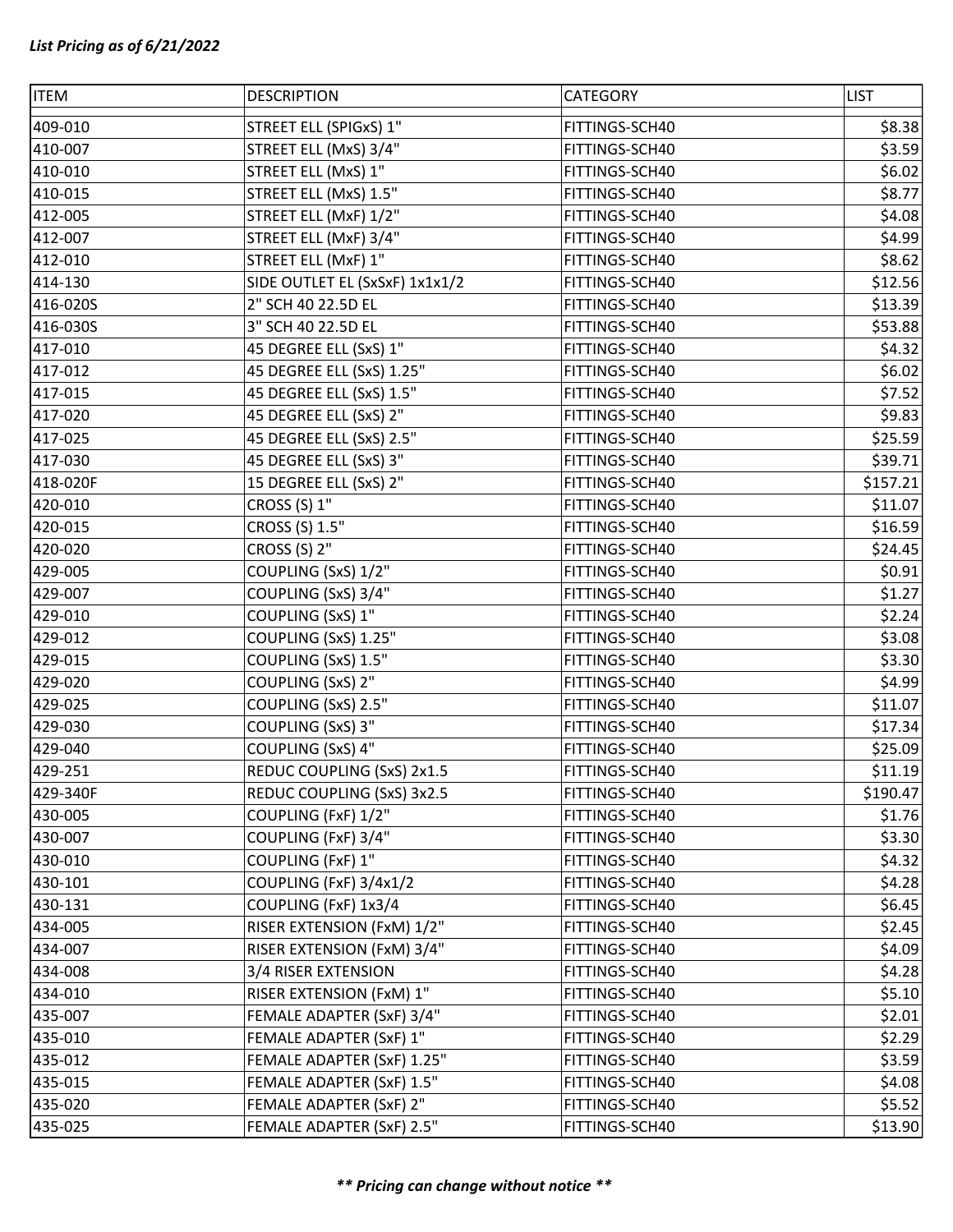| <b>ITEM</b> | <b>DESCRIPTION</b>             | CATEGORY       | <b>LIST</b> |
|-------------|--------------------------------|----------------|-------------|
| 436-005     | MALE ADAPTER (MxS) 1/2"        | FITTINGS-SCH40 | \$1.27      |
| 436-007     | MALE ADAPTER (MxS) 3/4"        | FITTINGS-SCH40 | \$1.41      |
| 436-010     | MALE ADAPTER (MxS) 1"          | FITTINGS-SCH40 | \$2.51      |
| 436-012     | MALE ADAPTER (MxS) 1.25"       | FITTINGS-SCH40 | \$3.08      |
| 436-015     | MALE ADAPTER (MxS) 1.5"        | FITTINGS-SCH40 | \$4.08      |
| 436-020     | MALE ADAPTER (MxS) 2"          | FITTINGS-SCH40 | \$5.37      |
| 436-025     | MALE ADAPTER (MxS) 2.5"        | FITTINGS-SCH40 | \$15.87     |
| 436-102     | MALE ADAPTER REDUC (MxS) 3/4x1 | FITTINGS-SCH40 | \$3.59      |
| 436-131     | MALE ADAPTR REDUC (MxS) 1x3/4  | FITTINGS-SCH40 | \$7.73      |
| 436-213     | MALE ADAPTER REDUC (MxS) 1.5x2 | FITTINGS-SCH40 | \$11.41     |
| 436-251     | MALE ADAPTR REDUC (MxS) 2x1.5  | FITTINGS-SCH40 | \$12.39     |
| 436-252     | MALE ADAPTR REDUC (MxS) 2x2.5  | FITTINGS-SCH40 | \$20.28     |
| 437-131     | REDUC BUSHING (SPIGxS)1x3/4    | FITTINGS-SCH40 | \$2.77      |
| 437-168     | REDUC BUSHING (SPIGxS)1.25x1   | FITTINGS-SCH40 | \$3.59      |
| 437-211     | REDUC BUSHING (SPIGxS)1.5x1    | FITTINGS-SCH40 | \$3.81      |
| 437-212     | REDUC BUSHING (SPIGxS)1.5x1.25 | FITTINGS-SCH40 | \$3.81      |
| 437-249     | REDUC BUSHING (SPIGxS) 2x1     | FITTINGS-SCH40 | \$6.26      |
| 437-250     | REDUC BUSHING (SPIGxS) 2x1.25  | FITTINGS-SCH40 | \$6.26      |
| 437-251     | REDUC BUSHING (SPIGxS) 2x1.5   | FITTINGS-SCH40 | \$6.26      |
| 437-291     | REDUC BUSHING (SPIGxS) 2.5x1.5 | FITTINGS-SCH40 | \$10.07     |
| 437-292     | REDUC BUSHING (SPIGxS) 2.5x2   | FITTINGS-SCH40 | \$10.07     |
| 437-338     | REDUC BUSHING (SPIGxS) 3x2     | FITTINGS-SCH40 | \$14.85     |
| 437-339     | REDUC BUSHING (SPIGxS) 3x2.5   | FITTINGS-SCH40 | \$14.85     |
| 438-101     | REDUC BUSHING (SPIGXF) 3/4x1/2 | FITTINGS-SCH40 | \$2.29      |
| 438-128     | REDUC BUSHING 1X1/4            | FITTINGS-SCH40 | \$3.22      |
| 438-130     | REDUC BUSHING (SPIGXF) 1x1/2   | FITTINGS-SCH40 | \$3.77      |
| 438-131     | REDUC BUSHING (SPIGXF) 1x3/4   | FITTINGS-SCH40 | \$3.77      |
| 438-168     | REDUC BUSHING (SPIGXF)1.25x1   | FITTINGS-SCH40 | \$5.74      |
| 438-210     | REDUC BUSHING (SPIGxF)1.5x3/4  | FITTINGS-SCH40 | \$6.64      |
| 438-211     | REDUC BUSHING (SPIGXF)1.5x1    | FITTINGS-SCH40 | \$6.99      |
| 438-212     | REDUC BUSHING (SPIGxF)1.5x1.25 | FITTINGS-SCH40 | \$6.64      |
| 438-248     | REDUC BUSHING (SPIGXF) 2x3/4   | FITTINGS-SCH40 | \$8.90      |
| 438-249     | REDUC BUSHING (SPIGxF) 2x1     | FITTINGS-SCH40 | \$8.90      |
| 438-250     | REDUC BUSHING (SPIGXF) 2x1.25  | FITTINGS-SCH40 | \$8.90      |
| 438-251     | REDUC BUSHING (SPIGXF) 2x1.5   | FITTINGS-SCH40 | \$8.90      |
| 438-289     | REDUC BUSHING (SPIGXF) 2.5x1   | FITTINGS-SCH40 | \$12.90     |
| 438-291     | REDUC BUSHING (SPIGxF) 2.5x1.5 | FITTINGS-SCH40 | \$12.90     |
| 438-292     | REDUC BUSHING (SPIGXF) 2.5x2   | FITTINGS-SCH40 | \$12.90     |
| 438-338     | REDUC BUSHING (SPIGXF) 3x2     | FITTINGS-SCH40 | \$14.85     |
| 439-072     | TT BUSHING (MxF) 1/2x1/4       | FITTINGS-SCH40 | \$6.64      |
| 439-098     | TT BUSHING (MxF) 3/4x1/4       | FITTINGS-SCH40 | \$4.08      |
| 439-099     | TT BUSHING (MxF) 3/4x3/8       | FITTINGS-SCH40 | \$4.08      |
| 439-101     | TT BUSHING (MxF) 3/4x1/2       | FITTINGS-SCH40 | \$4.08      |
| 439-130     | TT BUSHING (MxF) 1x1/2         | FITTINGS-SCH40 | \$5.74      |
| 439-131     | TT BUSHING (MxF) 1x3/4         | FITTINGS-SCH40 | \$5.74      |
| 439-167     | TT BUSHING (MxF) 1.25x3/4      | FITTINGS-SCH40 | \$8.56      |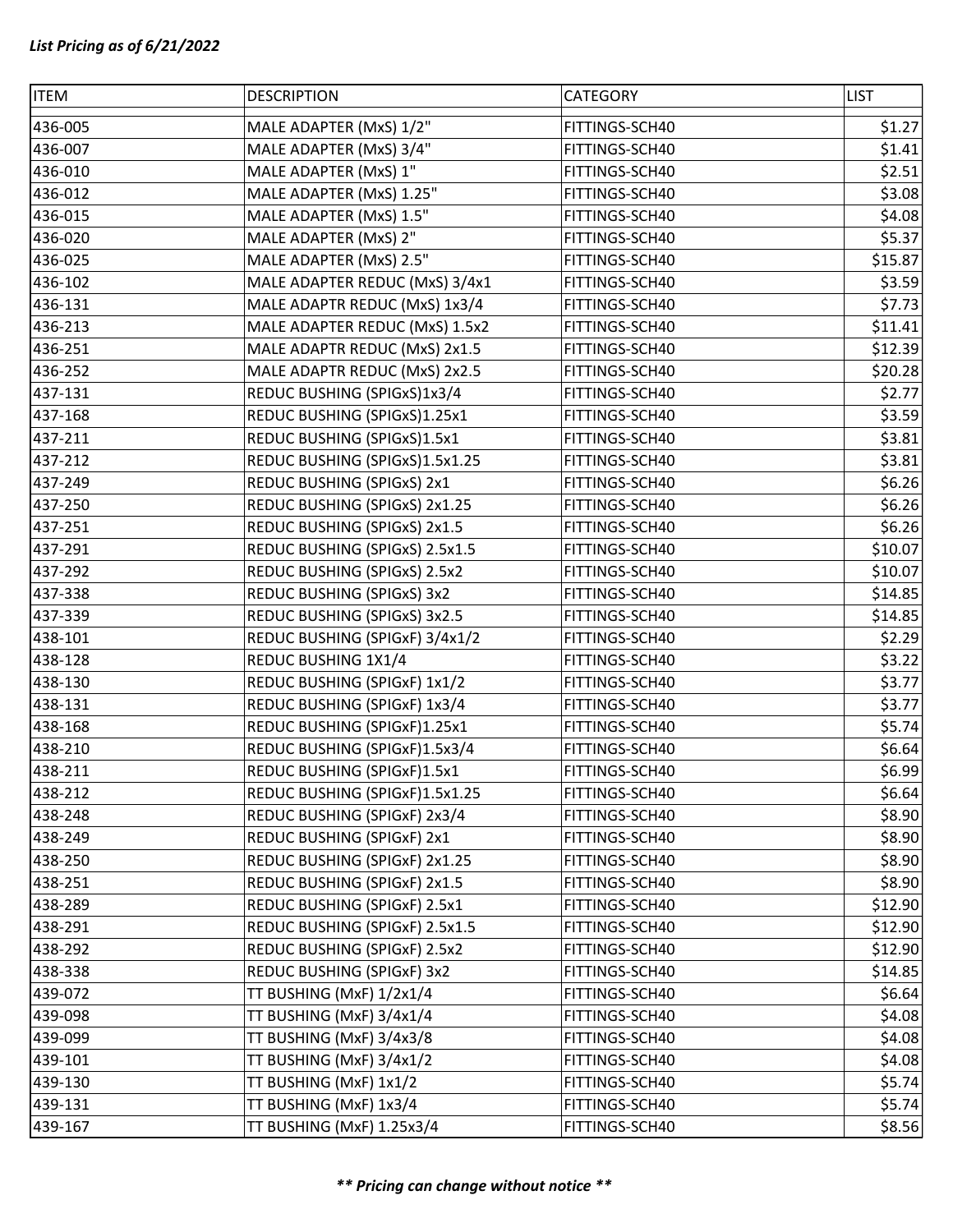| <b>ITEM</b>             | <b>DESCRIPTION</b>                  | CATEGORY       | <b>LIST</b> |
|-------------------------|-------------------------------------|----------------|-------------|
| 439-168                 | TT BUSHING (MxF) 1.25x1             | FITTINGS-SCH40 | \$8.56      |
| 439-210                 | TT BUSHING (MxF) 1.5x3/4            | FITTINGS-SCH40 | \$10.37     |
| 439-211                 | TT BUSHING (MxF) 1.5x1              | FITTINGS-SCH40 | \$10.37     |
| 439-212                 | TT BUSHING (MxF) 1.5x1.25           | FITTINGS-SCH40 | \$10.37     |
| 439-249                 | TT BUSHING (MxF) 2x1                | FITTINGS-SCH40 | \$10.53     |
| 439-250                 | TT BUSHING (MxF) 2x1.25             | FITTINGS-SCH40 | \$10.53     |
| 439-251                 | TT BUSHING (MxF) 2x1.5              | FITTINGS-SCH40 | \$11.07     |
| 439-292                 | TT BUSHING (MxF) 2.5x2              | FITTINGS-SCH40 | \$36.82     |
| 439-338                 | TT BUSHING (MxF) 3x2                | FITTINGS-SCH40 | \$43.55     |
| 447-005                 | CAP (S) 1/2"                        | FITTINGS-SCH40 | \$1.27      |
| 447-007                 | CAP (S) 3/4"                        | FITTINGS-SCH40 | \$1.45      |
| 447-010                 | CAP (S) 1"                          | FITTINGS-SCH40 | \$2.29      |
| 447-015                 | CAP (S) 1.5"                        | FITTINGS-SCH40 | \$3.59      |
| 447-020                 | CAP (S) 2"                          | FITTINGS-SCH40 | \$4.32      |
| 447-025                 | CAP (S) 2.5"                        | FITTINGS-SCH40 | \$13.77     |
| 447-030                 | CAP (S) 3"                          | FITTINGS-SCH40 | \$15.79     |
| 448-005                 | CAP (F) 1/2"                        | FITTINGS-SCH40 | \$2.78      |
| 448-007                 | CAP (F) 3/4"                        | FITTINGS-SCH40 | \$3.08      |
| 448-010                 | CAP (F) 1"                          | FITTINGS-SCH40 | \$4.64      |
| 448-015                 | CAP (F) 1.5"                        | FITTINGS-SCH40 | \$5.74      |
| 448-020                 | CAP (F) 2"                          | FITTINGS-SCH40 | \$10.18     |
| 449-005                 | PLUG (SPIG) 1/2"                    | FITTINGS-SCH40 | \$3.08      |
| 449-010                 | PLUG (SPIG) 1"                      | FITTINGS-SCH40 | \$4.32      |
| 450-005                 | PLUG (M) 1/2"                       | FITTINGS-SCH40 | \$3.81      |
| 450-007                 | PLUG (M) 3/4"                       | FITTINGS-SCH40 | \$4.07      |
| 450-010                 | PLUG (M) 1"                         | FITTINGS-SCH40 | \$6.64      |
| 450-015                 | PLUG (M) 1.5"                       | FITTINGS-SCH40 | \$7.50      |
| 450-020                 | <b>PLUG (M) 2"</b>                  | FITTINGS-SCH40 | \$9.68      |
| 457-010                 | UNION (SxS) BUNA O-RING SL 1"       | FITTINGS-SCH40 | \$16.12     |
| 457-012                 | UNION (SxS) BUNA O-RING SL 1.25     | FITTINGS-SCH40 | \$51.87     |
| 457-015                 | UNION (SxS) BUNA O-RING SL 1.5      | FITTINGS-SCH40 | \$54.00     |
| 457-020                 | UNION (SxS) BUNA O-RING SL 2"       | FITTINGS-SCH40 | \$72.89     |
| 458-010                 | UNION (FxF) BUNA O-RING SL 1"       | FITTINGS-SCH40 | \$35.63     |
| 458-012                 | UNION (FxF) BUNA O-RING SL 1.25     | FITTINGS-SCH40 | \$60.27     |
| 458-015                 | UNION (FxF) BUNA O-RING SL 1.5      | FITTINGS-SCH40 | \$61.58     |
| 458-020                 | UNION (FxF)BUNA O-RING SL 2"        | FITTINGS-SCH40 | \$75.67     |
| 474-010                 | <b>INSERT X SOCKET ADAPTER 1"</b>   | FITTINGS-SCH40 | \$6.85      |
| 474-012                 | <b>INSERT X SOCKET ADAPTER 1.25</b> | FITTINGS-SCH40 | \$8.62      |
| 474-015                 | <b>INSERT X SOCKET ADAPTER 1.5</b>  | FITTINGS-SCH40 | \$12.05     |
| 474-020                 | <b>INSERT X SOCKET ADAPTER 2"</b>   | FITTINGS-SCH40 | \$22.30     |
| EL1009                  | BLAZING END OF LINE 1xSWG BARB      | FITTINGS-SCH40 | \$4.68      |
| <b>FLAGS-BLUE</b>       | <b>BLUE MARKER FLAGS</b><br>100BNDL | <b>FLAGS</b>   | \$22.72     |
| <b>FLAGS-FLO LIME</b>   | FLO LIME MARKER FLAGS 100BNDL       | <b>FLAGS</b>   | \$22.72     |
| <b>FLAGS-FLO ORANGE</b> | FLO ORANGE MARKER FLAGS 100BND      | <b>FLAGS</b>   | \$22.72     |
| <b>FLAGS-FLO PINK</b>   | FLO PINK MARKER FLAGS 100BNDL       | <b>FLAGS</b>   | \$22.72     |
| <b>FLAGS-PURPLE</b>     | PURPLE MARKER FLAGS 100BNDL         | <b>FLAGS</b>   | \$22.72     |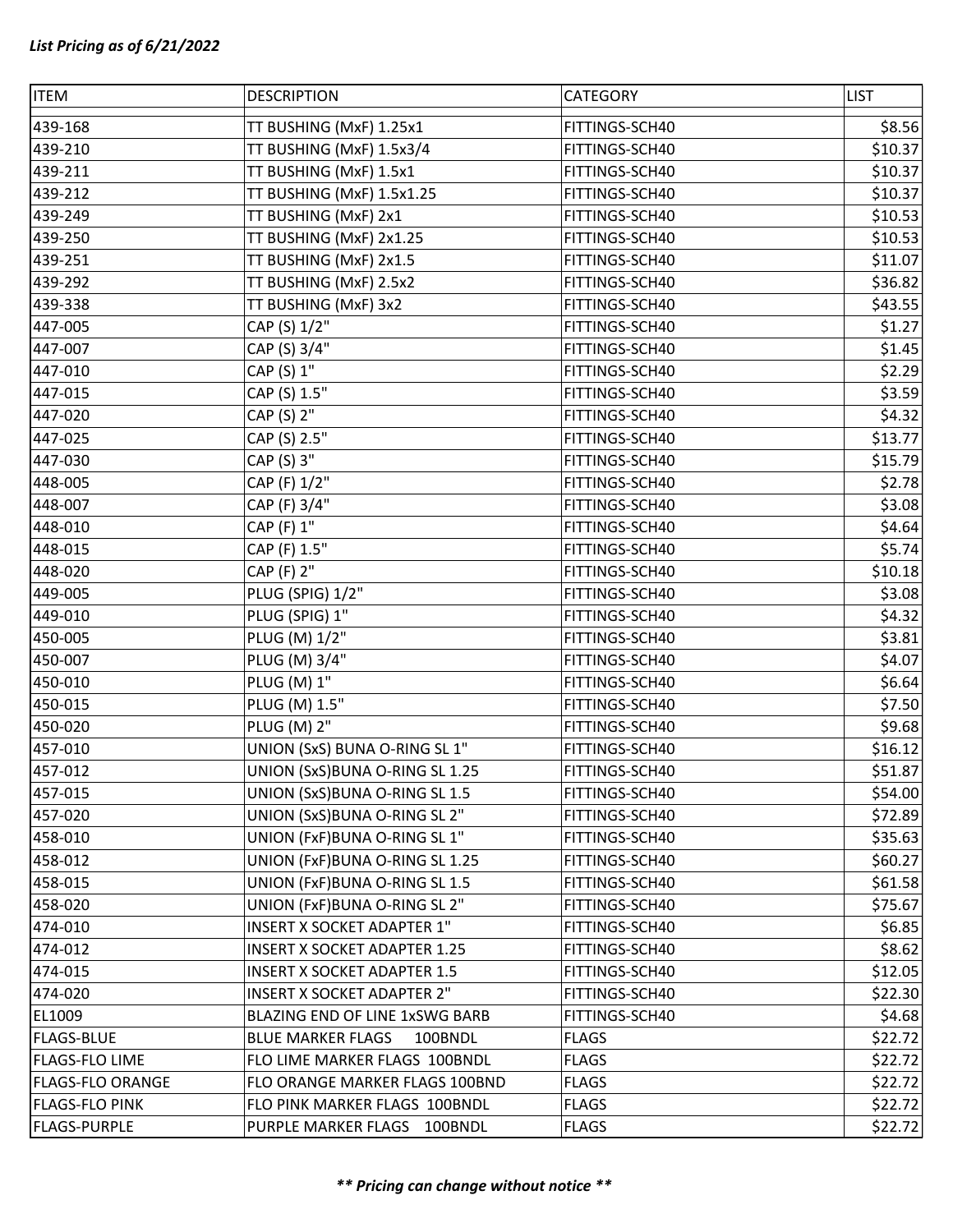| <b>ITEM</b>           | <b>DESCRIPTION</b>                  | <b>CATEGORY</b>       | <b>LIST</b> |
|-----------------------|-------------------------------------|-----------------------|-------------|
| <b>FLAGS-RED</b>      | <b>RED MARKER FLAGS</b><br>100BNDL  | <b>FLAGS</b>          | \$22.72     |
| <b>FLAGS-WHITE</b>    | WHITE MARKER FLAGS 100BNDL          | <b>FLAGS</b>          | \$22.72     |
| <b>FLAGS-YELLOW</b>   | YELLOW MARKER FLAGS 100BNDL         | <b>FLAGS</b>          | \$22.72     |
| ELF-T10-SP3           | CST HYDRAWISE 1" FLOW SENS          | <b>FLOW SENSORS</b>   | \$154.55    |
| <b>FS100P</b>         | RAINBIRD 1" FLOW SENSOR             | <b>FLOW SENSORS</b>   | \$871.50    |
| HOSECONNECT-007       | 3/4x3/4 (MxMHT) NIPPLE MHT106       | <b>HOSE END</b>       | \$1.24      |
| HOSECONNECT-101       | 1/2x3/4 (MxMHT) NIPPLE MHT104       | <b>HOSE END</b>       | \$1.18      |
| <b>HOSECONNECT-BR</b> | 3/4 (FxFHT) BRASS CONN 9404         | <b>HOSE END</b>       | \$13.49     |
| <b>HOSECONNECT-PL</b> | 3/4 (FXFHT) PLASTIC CON FHT206      | <b>HOSE END</b>       | \$1.80      |
| <b>HOSEWASHER</b>     | <b>HOSE WASHER</b><br>191318        | <b>HOSE END</b>       | \$0.37      |
| SRS-04A               | HUNTER 4' ADJ ARC NOZZLE            | <b>HUNTER NOZZLES</b> | \$1.70      |
| SRS-06A               | HUNTER 6' ADJ ARC NOZZLE            | <b>HUNTER NOZZLES</b> | \$1.70      |
| SRS-08A               | HUNTER 8' ADJ ARC NOZZLE            | <b>HUNTER NOZZLES</b> | \$1.70      |
| <b>SRS-10A</b>        | HUNTER 10' ADJ ARC NOZZLE           | <b>HUNTER NOZZLES</b> | \$1.70      |
| SRS-10F               | HUNTER 10' ADJ ARC NOZZLE           | <b>HUNTER NOZZLES</b> | \$1.70      |
| SRS-10H               | HUNTER SRS10H                       | <b>HUNTER NOZZLES</b> | \$1.70      |
| <b>SRS-10Q</b>        | HUNTER SRS10Q                       | <b>HUNTER NOZZLES</b> | \$1.70      |
| <b>SRS-12A</b>        | HUNTER 12' ADJ ARC NOZZLE           | <b>HUNTER NOZZLES</b> | \$1.70      |
| SRS-12F               | <b>HUNTER SRS 12F</b>               | <b>HUNTER NOZZLES</b> | \$1.70      |
| SRS-12H               | <b>HUNTER SRS 12H</b>               | <b>HUNTER NOZZLES</b> | \$1.70      |
| <b>SRS-12Q</b>        | HUNTER SRS12Q                       | <b>HUNTER NOZZLES</b> | \$1.70      |
| <b>SRS-15A</b>        | HUNTER 15' ADJ ARC NOZZLE           | <b>HUNTER NOZZLES</b> | \$1.70      |
| SRS-15F               | <b>HUNTER SRS 15F</b>               | <b>HUNTER NOZZLES</b> | \$1.70      |
| SRS-15H               | <b>HUNTER SRS15H</b>                | <b>HUNTER NOZZLES</b> | \$1.70      |
| <b>SRS-15Q</b>        | HUNTER SRS15Q                       | <b>HUNTER NOZZLES</b> | \$1.70      |
| <b>SRS-17A</b>        | HUNTER 17' ADJ ARC NOZZLE           | <b>HUNTER NOZZLES</b> | \$1.70      |
| SRS-8H                | <b>HUNTER SRS 8H</b>                | <b>HUNTER NOZZLES</b> | \$1.70      |
| SRS-8Q                | HUNTER SRS 8Q                       | <b>HUNTER NOZZLES</b> | \$1.70      |
| <b>SRS-CS530</b>      | 5' x 30' CENTER STRIP NOZZLE        | <b>HUNTER NOZZLES</b> | \$1.70      |
| SRS-ES515             | 5' x 15' END STRIP NOZZLE           | <b>HUNTER NOZZLES</b> | \$1.70      |
| SRS-LCS515            | HUNTER 5x15' LEFT CORNER NOZ        | <b>HUNTER NOZZLES</b> | \$1.70      |
| SRS-RCS515            | HUNTER 5x15' RIGHT CORNEB NO        | <b>HUNTER NOZZLES</b> | \$1.70      |
| <b>SRS-SS530</b>      | HUNTER 5x30' SIDE STRIP NOZZ        | <b>HUNTER NOZZLES</b> | \$1.70      |
| FERT-BOOSTER/1        | SEED BOOSTER ADDITIVE 2.5GAL        | HYDROSEED             | \$163.29    |
| FERT-DYE/1            | PROFILE SLIKCOLOR DYE 11#BOT        | <b>HYDROSEED</b>      | \$130.00    |
| FERT-DYE/2            | FLOC LOC 3LB DYE                    | HYDROSEED             | \$77.26     |
| FERT-LIME/1           | SOLUCAL LIQUID LIME<br>2.5GAL       | HYDROSEED             | \$52.50     |
| FERT-LIME/2           | REMEDY LIME 36% CA 2% HUMIC         | <b>HYDROSEED</b>      | \$21.54     |
| FERT-STARTER/1        | 19-19-19 MINERAL STARTER 50#        | HYDROSEED             | \$62.27     |
| FERT-STARTER/3        | <b>WATER SOLUBLE STARTER</b><br>25# | <b>HYDROSEED</b>      | \$68.87     |
| FERT-STARTER/5        | 21-22-04 25%MU .08 MESOTRIONE       | <b>HYDROSEED</b>      | \$99.60     |
| FERT-TACK/1           | <b>SLIKTAK TACKIFIER</b><br>15#BOT  | HYDROSEED             | \$166.25    |
| MULCH-COVERGROW       | PROFILE COVERGROW MULCH<br>40#      | <b>HYDROSEED</b>      | \$26.33     |
| MULCH-ECOBLEND        | 70/30 HYDROMULCH<br>50#             | HYDROSEED             | \$22.40     |
| MULCH-ECOFIBER        | ECO FIBER WOOD MULCH<br>50#         | <b>HYDROSEED</b>      | \$21.07     |
| MULCH-PAPER           | PAPER MULCH<br>50#                  | HYDROSEED             | \$19.35     |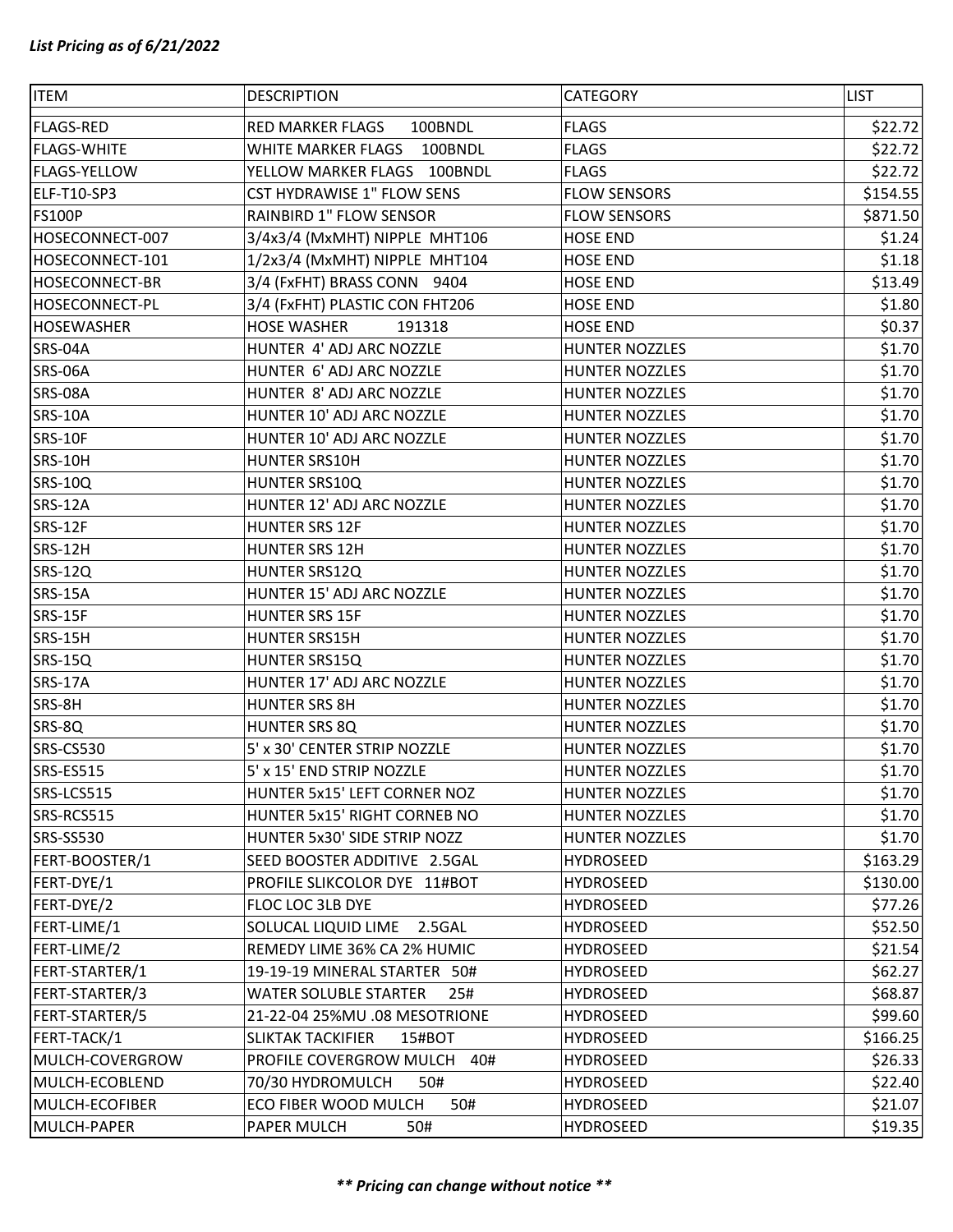| <b>ITEM</b>                 | <b>DESCRIPTION</b>                          | <b>CATEGORY</b>   | <b>LIST</b> |
|-----------------------------|---------------------------------------------|-------------------|-------------|
| SEED-ANNUALRYE              | <b>ANNUAL RYE 100%</b><br>50#               | <b>HYDROSEED</b>  | \$60.43     |
| <b>SEED-ESTATELINE</b>      | 50#<br><b>ESTATELINE BLEND</b>              | <b>HYDROSEED</b>  | \$226.08    |
| SEED-ESTATELINELITE         | <b>ESTATELINE LITE BLEND</b><br>50#         | <b>HYDROSEED</b>  | \$211.15    |
| SEED-KBG/PER RYE            | KBG/PERENNIAL RYE 50/50 50#                 | <b>HYDROSEED</b>  | \$238.97    |
| SEED-KENTUCKYBLUE           | <b>KENTUCKY BLUE 100%</b><br>50#            | <b>HYDROSEED</b>  | \$282.14    |
| SEED-SHADE                  | 50#<br><b>SHADE BLEND</b>                   | <b>HYDROSEED</b>  | \$238.16    |
| SEED-SUBURBAN               | 50#<br><b>SUBURBAN BLEND</b>                | <b>HYDROSEED</b>  | \$218.97    |
| SEED-SUBURBAN25             | <b>SUBURBAN BLEND</b><br>25#                | <b>HYDROSEED</b>  | \$113.75    |
| SEED-TRIRYE                 | 50#<br><b>HAWKEYE TRI-RYE BLEND</b>         | <b>HYDROSEED</b>  | \$201.19    |
| ICEMELT-ADVANCE             | ADVANCE ICE MELTER<br>50# BAG               | ICE MELT          | \$23.56     |
| ICEMELT-ADVANCEJUG          | ADVANCE ICE MELTER<br>10# JUG               | <b>ICE MELT</b>   | \$10.25     |
| ICEMELT-ADVANCEPAIL         | ADVANCE ICE MELTER<br>50# PAIL              | <b>ICE MELT</b>   | \$36.33     |
| ICEMELT-BROWNBAG            | BROWN BAG ICE MELTER 50# BAG                | <b>ICE MELT</b>   | \$21.75     |
| ICEMELT-SCORCH              | SCORCH ICE MELTER 50# BAG                   | <b>ICE MELT</b>   | \$22.70     |
| ICEMELT-SNOWGLO             | SNOWGLO ICE MELTER<br>50# BAG               | <b>ICE MELT</b>   | \$23.83     |
| PLOWSTAKE-FG-4-BLUE         | FIBERGLASS 4' TAPE CAP BLUE                 | <b>ICE MELT</b>   | \$1.99      |
| PLOWSTAKE-FG-4-ORANG        | FIBERGLASS 4' TAPE CAP ORANGE               | ICE MELT          | \$1.99      |
| <b>SH-SNOWPUSHER-ARCTIC</b> | ARCTIC BLAST 24" SNOW PUSHER                | <b>ICE MELT</b>   | \$32.98     |
| SH-SNOWSCOOP-ARCTIC         | ARCTIC BLAST 18" SNOW SCOOP                 | <b>ICE MELT</b>   | \$29.45     |
| SH-SNOWSCOOP-KLONDIK        | KLONDIKE 16" SNOW SCOOP                     | <b>ICE MELT</b>   | \$15.93     |
| SPREADER-WORKHORSE          | WORKHORSE MULTI-PURPOSE 1000SS              | <b>ICE MELT</b>   | \$249.00    |
| AL-AL100                    | ALLIANCE AREA LIGHT HAT BRASS               | LIGHTING-ALLIANCE | \$48.96     |
| AL-AL150                    | ALLIANCE AREA LIGHT HAT BRASS               | LIGHTING-ALLIANCE | \$57.86     |
| AL-AL550                    | ALLIANCE AREA LIGHT HAT BRASS               | LIGHTING-ALLIANCE | \$30.27     |
| AL-AL700                    | ALLIANCE AREA LIGHT HAT BRASS               | LIGHTING-ALLIANCE | \$120.40    |
| AL-ALSTEM12                 | ALLIANCE AREA LIGHT STEM 12"                | LIGHTING-ALLIANCE | \$86.00     |
| AL-ALSTEM18                 | ALLIANCE AREA LIGHT STEM 18"                | LIGHTING-ALLIANCE | \$93.24     |
| AL-ALSTEM18-BT              | ALLIANCE BLUETOOTH 18" STEM                 | LIGHTING-ALLIANCE | \$188.19    |
| AL-ALSTEM60                 | <b>ALLIANCE 60" STEM</b>                    | LIGHTING-ALLIANCE | \$249.22    |
| AL-BL200                    | <b>ALLIANCE BULLET MR16</b><br><b>BRASS</b> | LIGHTING-ALLIANCE | \$115.67    |
| AL-BL200-BT                 | ALLIANCE BULLET BLUETOOTH                   | LIGHTING-ALLIANCE | \$209.32    |
| AL-BL300                    | ALLIANCE BULLET PAR36 BRASS                 | LIGHTING-ALLIANCE | \$150.98    |
| AL-BL400-BT                 | ALLIANCE BULLET BLUETOOTH                   | LIGHTING-ALLIANCE | \$281.06    |
| AL-BL50                     | <b>ALLIANCE BULLET MR11</b><br><b>BRASS</b> | LIGHTING-ALLIANCE | \$80.00     |
| AL-BTRE                     | ALLIANCE BLUETOOTH RANGE EXT                | LIGHTING-ALLIANCE | \$86.30     |
| AL-CGWL01                   | ALLIANCE WELLIGHT PAR36 BRASS               | LIGHTING-ALLIANCE | \$178.57    |
| AL-CS100                    | ALLIANCE CONNECTION POINT                   | LIGHTING-ALLIANCE | \$20.89     |
| AL-DEMOKIT                  | <b>ALLIANCE DEMOKIT</b>                     | LIGHTING-ALLIANCE | \$864.20    |
| AL-DL100                    | ALLIANCE DOWNLIGHT MR16 BRASS               | LIGHTING-ALLIANCE | \$134.54    |
| AL-DL200                    | ALLIANCE DOWNLIGHT MR16 BRASS               | LIGHTING-ALLIANCE | \$159.35    |
| AL-DL200-BT                 | ALLIANCE DOWNLIGHT BLUETOOTH                | LIGHTING-ALLIANCE | \$250.70    |
| AL-FL200                    | ALLIANCE FLOODLIGHT MR16 BRASS              | LIGHTING-ALLIANCE | \$206.58    |
| AL-FL50                     | ALLIANCE FLOODLIGHT<br><b>BRASS</b>         | LIGHTING-ALLIANCE | \$108.23    |
| AL-FL50-BT                  | ALLIANCE FLOODLIGHT BRASS BT                | LIGHTING-ALLIANCE | \$203.46    |
| AL-GL100                    | ALLIANCE WELLIGHT W/ SHROUD BR              | LIGHTING-ALLIANCE | \$143.58    |
| AL-GL100-BT                 | ALLIANCE GROUNDLIGHT BLUETOOTH              | LIGHTING-ALLIANCE | \$239.21    |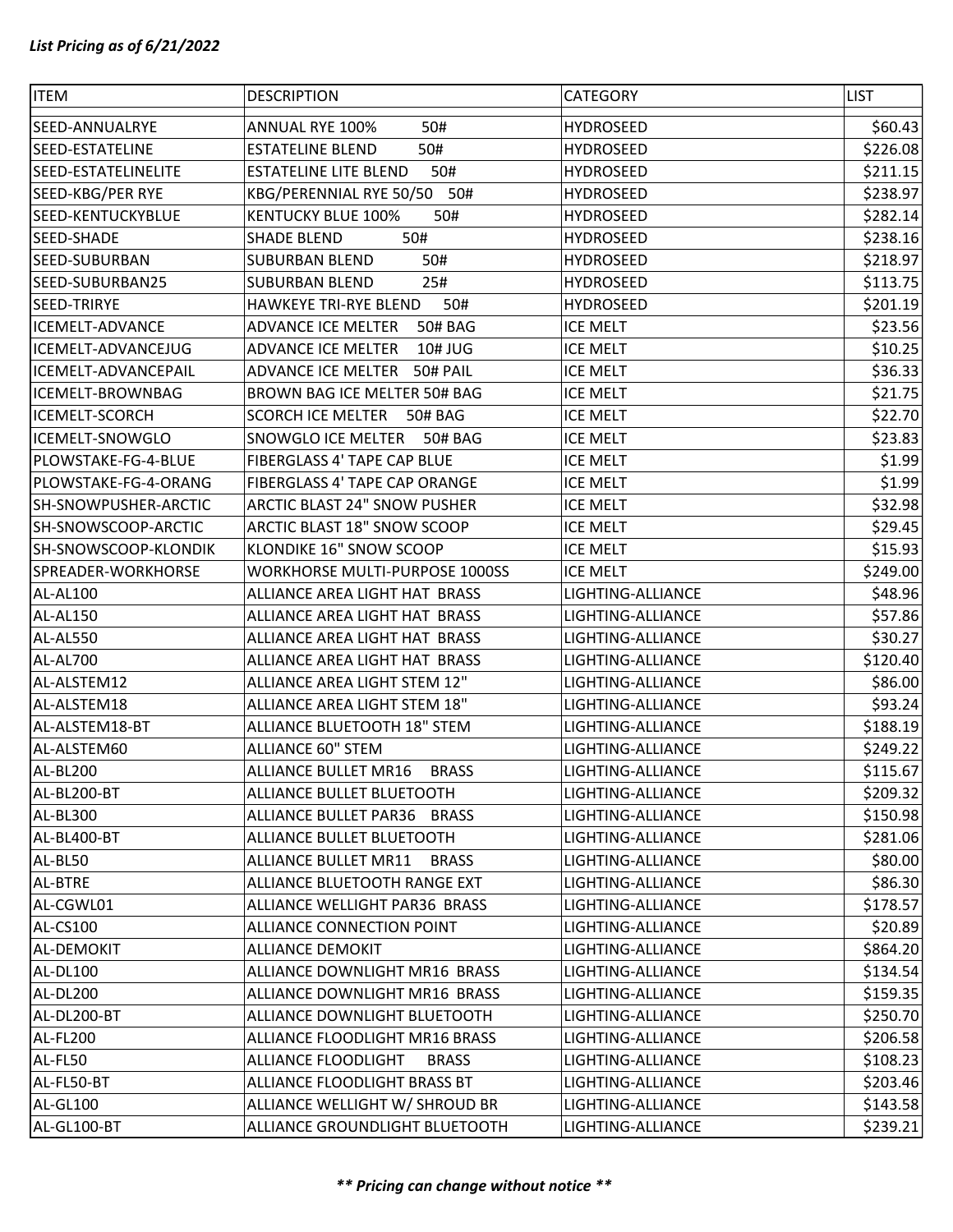| <b>ITEM</b>       | <b>DESCRIPTION</b>             | <b>CATEGORY</b>   | <b>LIST</b> |
|-------------------|--------------------------------|-------------------|-------------|
| AL-GL150-BT       | <b>ALLIANCE GL150-BT</b>       | LIGHTING-ALLIANCE | \$230.55    |
| AL-GL160          | <b>ALLIANCE GL160</b>          | LIGHTING-ALLIANCE | \$159.83    |
| AL-GL180          | MR16 GROUND LIGHT 180DEG BRASS | LIGHTING-ALLIANCE | \$159.83    |
| AL-GL190-BT       | ALLIANCE GROUNDLIGHT BLUETOOTH | LIGHTING-ALLIANCE | \$255.45    |
| AL-GL300-BT       | ALLIANCE GROUNDLIGHT BLUETOOTH | LIGHTING-ALLIANCE | \$214.07    |
| AL-GL350          | ALLIANCE GL350 GROUND LIGHT    | LIGHTING-ALLIANCE | \$118.53    |
| AL-GL360          | ALLIANCE GL360 GROUND LIGHT    | LIGHTING-ALLIANCE | \$118.51    |
| AL-GUTTERMOUNT    | <b>ALLIANCE GUTTER MOUNT</b>   | LIGHTING-ALLIANCE | \$15.24     |
| AL-HL200          | ALLIANCE HANGINGLIGHT TWNKL BR | LIGHTING-ALLIANCE | \$138.33    |
| AL-IT150          | ALLIANCE 150W BLUTOOTH XFORMER | LIGHTING-ALLIANCE | \$519.74    |
| AL-IT300          | ALLIANCE 300W BLUTOOTH XFORMER | LIGHTING-ALLIANCE | \$590.36    |
| AL-LMR11-LED-4W-F | MR11 LED 4W                    | LIGHTING-ALLIANCE | \$39.35     |
| AL-LPAR36-LED-BT  | ALLIANCE PAR36 LED BLUETOOTH   | LIGHTING-ALLIANCE | \$169.57    |
| AL-PL200          | ALLIANCE PATHLIGHT ADJ BRASS   | LIGHTING-ALLIANCE | \$170.28    |
| AL-PL250          | ALLIANCE PATHLIGHT ADJ BRASS   | LIGHTING-ALLIANCE | \$153.22    |
| AL-SL100LED       | <b>ALLIANCE STEP LIGHT</b>     | LIGHTING-ALLIANCE | \$125.62    |
| AL-SL25LED        | ALLIANCE NO-HOUSING STEP LED   | LIGHTING-ALLIANCE | \$121.37    |
| AL-SL35LED        | 9.5" INTERGRATED STEP LIGHT    | LIGHTING-ALLIANCE | \$158.58    |
| AL-SL50-BT        | 5" LEDGE LIGHT BT              | LIGHTING-ALLIANCE | \$173.12    |
| AL-SL65LED        | <b>ALLIANCE 4" STEP LIGHT</b>  | LIGHTING-ALLIANCE | \$84.15     |
| AL-SL75LED        | ALLIANCE STEPLIGHT LED BRASS   | LIGHTING-ALLIANCE | \$103.36    |
| AL-TF150          | ALLIANCE 150 WATT TRANSFORMER  | LIGHTING-ALLIANCE | \$126.48    |
| AL-TIKI           | <b>ALLIANCE TIKI HAT</b>       | LIGHTING-ALLIANCE | \$226.05    |
| <b>AL-UL100</b>   | ALLIANCE UNDERWATERLIGHT BRASS | LIGHTING-ALLIANCE | \$212.45    |
| AL-UL100-BT       | ALLIANCE UNDERWATERLIGHT BLUET | LIGHTING-ALLIANCE | \$309.74    |
| AL-WL300          | ALLIANCE WELLIGHT MR16 BRASS   | LIGHTING-ALLIANCE | \$224.03    |
| AL-XF150          | ALLIANCE 150W S/S TRANSFORMER  | LIGHTING-ALLIANCE | \$329.21    |
| AL-XF300          | ALLIANCE 300W S/S TRANSFORMER  | LIGHTING-ALLIANCE | \$401.46    |
| AL-XF600          | ALLIANCE 600W S/S TRANSFORMER  | LIGHTING-ALLIANCE | \$734.70    |
| CAS-CALED2        | CAST PATH LIGHT LED MODULE     | LIGHTING-CAST     | \$65.17     |
| CAS-CBAL1CB       | CAST BULLET MR16 PATH LIGHT    | LIGHTING-CAST     | \$373.03    |
| CAS-CBL1CB        | <b>CAST BULLET MR16</b>        | LIGHTING-CAST     | \$197.87    |
| CAS-CCGL25036B    | CAST CRAFTSMAN GROUND LIGHT    | LIGHTING-CAST     | \$193.73    |
| CAS-CCH1CB        | CAST SM CHINA PATH 25W 3156K   | LIGHTING-CAST     | \$289.63    |
| CAS-CCH2CB        | CAST LG CHINA PATH 25W 3156K   | LIGHTING-CAST     | \$420.75    |
| CAS-CCTL1C        | <b>CAST TREELIGHT MR16</b>     | LIGHTING-CAST     | \$265.28    |
| CAS-CEWL5CB       | CAST ENGINERED WALLIGHT 10W T3 | LIGHTING-CAST     | \$152.77    |
| CAS-CEWL5LED1     | CAST ENGINERED WALLIGHT LED    | LIGHTING-CAST     | \$239.87    |
| CAS-CFM1CB        | <b>CAST MOUNTING CANOPY</b>    | LIGHTING-CAST     | \$37.49     |
| CAS-CJ300SSMT     | CAST 300W JOURNEYMAN TRANSFORM | LIGHTING-CAST     | \$499.76    |
| CAS-CJ600SSMT     | CAST 600W JOURNEYMAN TRANSFORM | LIGHTING-CAST     | \$706.88    |
| CAS-CJT075SSMTTC  | CAST 75W JOURNEYMAN TRANSFORM  | LIGHTING-CAST     | \$286.43    |
| CAS-CJT150SSMT    | CAST 150W JOURNEYMAN TRANSFORM | LIGHTING-CAST     | \$409.55    |
| CAS-CLW102250     | 250'<br>CAST NO-OX WIRE 10/2   | LIGHTING-CAST     | \$532.77    |
| CAS-CLW102500     | CAST NO-OX WIRE 10/2<br>500'   | LIGHTING-CAST     | \$1,065.55  |
| CAS-CLW122100     | CAST NO-OX WIRE 12/2<br>100'   | LIGHTING-CAST     | \$102.74    |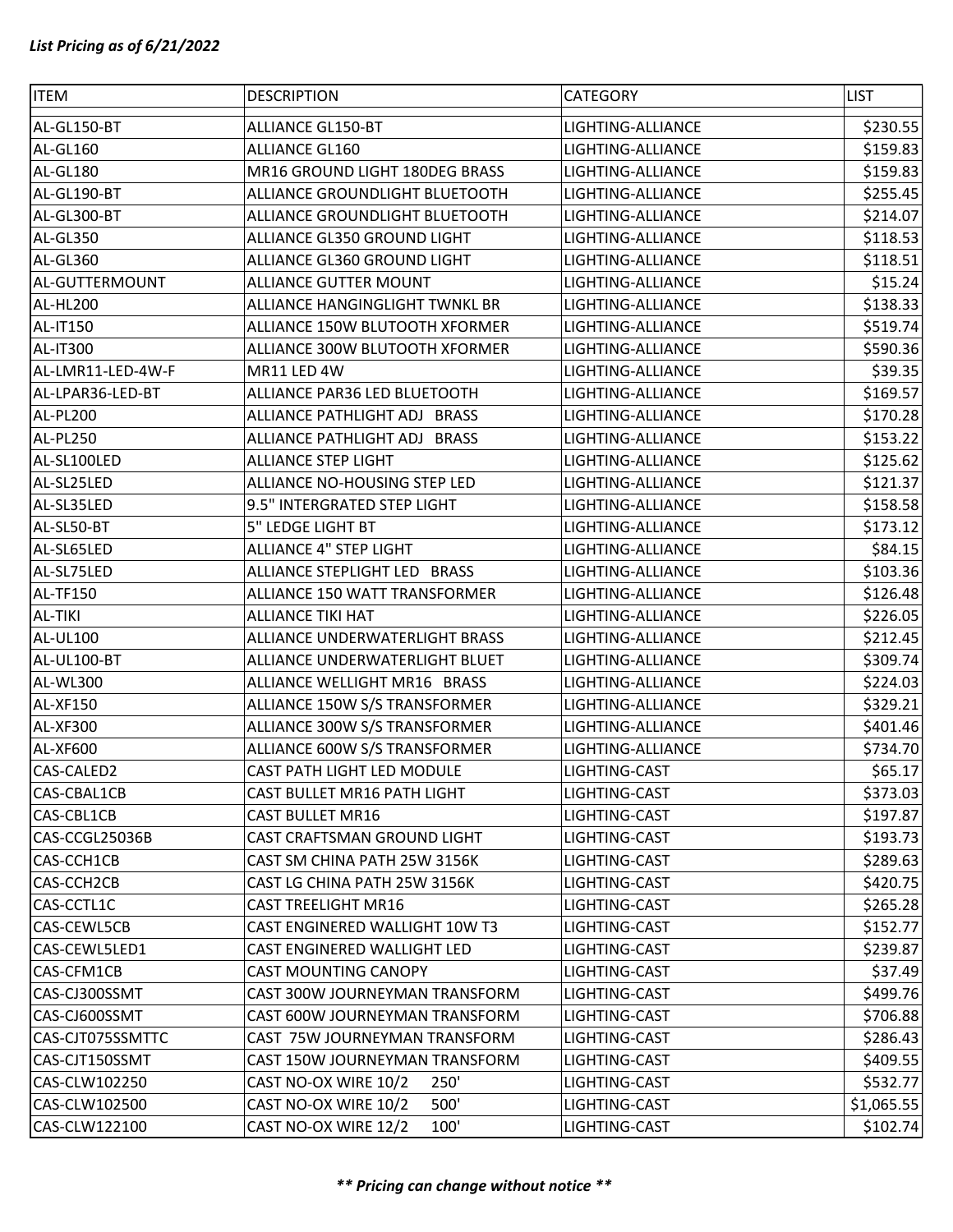| <b>ITEM</b>          | <b>DESCRIPTION</b>             | <b>CATEGORY</b>       | <b>LIST</b> |
|----------------------|--------------------------------|-----------------------|-------------|
| CAS-CLW122250        | CAST NO-OX WIRE 12/2<br>250'   | LIGHTING-CAST         | \$346.21    |
| CAS-CLW122500        | CAST NO-OX WIRE 12/2<br>500'   | LIGHTING-CAST         | \$692.40    |
| CAS-CMU1CB           | CAST SM MSHROOM PATH 25W 3156K | LIGHTING-CAST         | \$289.23    |
| CAS-CNL1CB           | CAST NICHE LIGHT 10W T5        | LIGHTING-CAST         | \$144.75    |
| <b>CAS-CSPRS</b>     | <b>CAST SPRINKLER SHIELD</b>   | LIGHTING-CAST         | \$18.18     |
| <b>CAS-CTDTC</b>     | CAST DIGITAL TIME CLOCK        | LIGHTING-CAST         | \$62.49     |
| CAS-CTLED141         | <b>CAST TREELIGHT LED</b>      | LIGHTING-CAST         | \$433.17    |
| <b>CAS-CTPC</b>      | CAST PLUG IN PHOTO CELL        | LIGHTING-CAST         | \$59.07     |
| CAS-CTREEH1          | CAST TREE MOUNT HANGER BOLTS   | LIGHTING-CAST         | \$14.83     |
| <b>CAS-CTRPC</b>     | <b>CAST REMOTE PHOTO CELL</b>  | LIGHTING-CAST         | \$150.00    |
| <b>CAS-CTTC</b>      | CAST PLUG IN TIME CLOCK        | LIGHTING-CAST         | \$36.59     |
| CAS-CWL6LED1         | CAST MINI WALL WASH LED BK MNT | LIGHTING-CAST         | \$373.55    |
| <b>CAS-CWL8KIT</b>   | CAST STAKE MOUNT ASSEMBLY      | LIGHTING-CAST         | \$104.53    |
| CAS-CWLG1CB          | CAST WELL LIGHT GRATE          | LIGHTING-CAST         | \$101.25    |
| <b>CAS-CWLGLENS</b>  | CAST WELL LIGHT LENS FOR GRATE | LIGHTING-CAST         | \$19.17     |
| CAS-CWLMR16          | CAST MR16 WELL LIGHT           | LIGHTING-CAST         | \$386.67    |
| <b>CAS-CWLNOLAMP</b> | CAST WELLIGHT BODY/BRKT/WIRE   | LIGHTING-CAST         | \$107.97    |
| CAS-CWLR1CB          | CAST WELL LIGHT LENS & RING    | LIGHTING-CAST         | \$77.92     |
| CAS-CXL1             | CAST HEX CELL LOUVER MR16      | LIGHTING-CAST         | \$14.61     |
| CAS-XCCBLR1          | CAST MR16 SOCKET REPLACMNT KIT | LIGHTING-CAST         | \$48.53     |
| DA-489929-2700K      | CATALINA SMALL FLAT PANEL 27K  | LIGHTING-DAUER        | \$74.98     |
| DA-489952            | DAUER ASHFORD MR16 RED COP BUL | LIGHTING-DAUER        | \$133.60    |
| DA-489956            | DAUER FIGI RED COP CHINA HAT   | LIGHTING-DAUER        | \$84.00     |
| DA-489964            | DAUER 18" RED COP STEM         | LIGHTING-DAUER        | \$126.00    |
| DA-489980            | DAUER SOHO TREELIGHT MR16BRASS | LIGHTING-DAUER        | \$186.00    |
| DA-489981            | DAUER FISHER L-TREELITE MR16BR | LIGHTING-DAUER        | \$200.52    |
| DA-490001            | DAUER ICON BULLET MR16 BRASS   | LIGHTING-DAUER        | \$133.60    |
| DA-490009            | DAUER METROPOLITAN WW MINI BR  | LIGHTING-DAUER        | \$121.33    |
| DA-490017            | DAUER TRADEWINDS WELLITE PAR36 | LIGHTING-DAUER        | \$90.72     |
| DA-490021            | DAUER ZEN CHINA HAT (HAT ONLY) | LIGHTING-DAUER        | \$74.05     |
| DA-490025            | DAUER 10" STEM                 | LIGHTING-DAUER        | \$80.28     |
| DA-490026            | DAUER 18" STEM                 | LIGHTING-DAUER        | \$84.17     |
| DA-490027            | DAUER 60" STEM                 | LIGHTING-DAUER        | \$365.72    |
| DA-490028            | DAUER TORTUGA TIKI TORCH       | LIGHTING-DAUER        | \$421.61    |
| DA-490033            | DAUER RISER 24" BRASS          | LIGHTING-DAUER        | \$94.35     |
| DA-490034            | DAUER PLASTIC STAKE            | LIGHTING-DAUER        | \$17.85     |
| DA-490048            | DAUER MOUNTING CANOPY 1/2"F BR | LIGHTING-DAUER        | \$39.42     |
| DA-490062            | DAUER CHELSEA WELLIGHT MR16BR  | LIGHTING-DAUER        | \$89.95     |
| DA-490063            | DAUER BENTLEY WELLIGHT SWIVEL  | LIGHTING-DAUER        | \$151.24    |
| DA-490065            | DAUER WELLIGHT MR16 W/ SHROUD  | LIGHTING-DAUER        | \$172.64    |
| DA-490075            | DAUER DECKLIGHT W/EYELID BRASS | LIGHTING-DAUER        | \$98.11     |
| DA-490080            | DAUER STEP LIGHT BRASS         | LIGHTING-DAUER        | \$138.93    |
| DA-490549            | DAUER 75W XFRMR W/ TIMER       | LIGHTING-DAUER        | \$209.88    |
| FX-755902            | LFLED1 BOARD *OLD STYLE*       | LIGHTING-FX LUMINAIRE | \$70.00     |
| FX-CLLLED20WAB       | FX C-LL-LED20W-AB              | LIGHTING-FX LUMINAIRE | \$75.00     |
| <b>FX-DMLEDTACU</b>  | FX DEL MARE LED TOP ASSLY COPR | LIGHTING-FX LUMINAIRE | \$105.00    |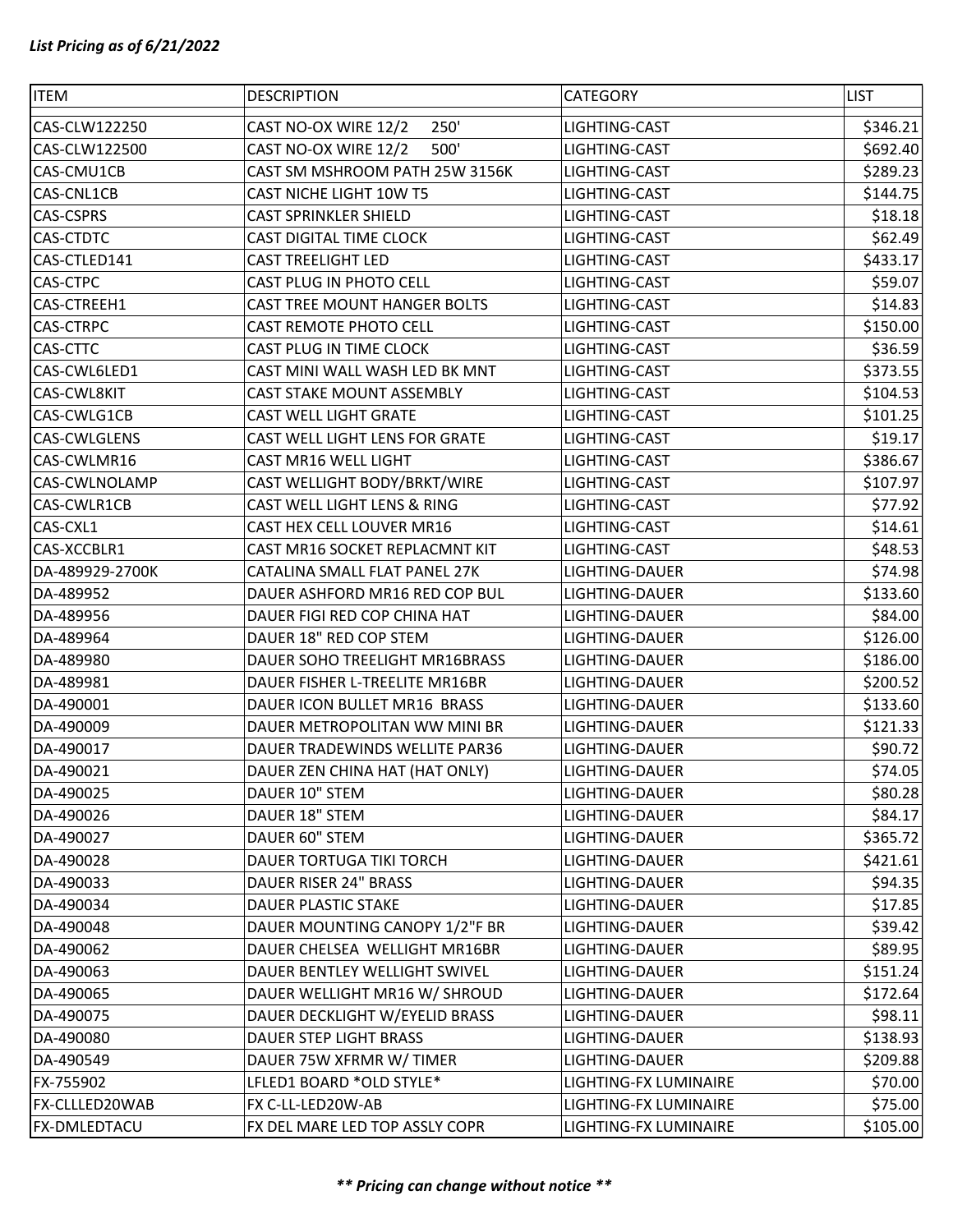| <b>ITEM</b>                 | <b>DESCRIPTION</b>                   | <b>CATEGORY</b>              | <b>LIST</b> |
|-----------------------------|--------------------------------------|------------------------------|-------------|
| FX-G3LED18RACU              | FX RISER/3LED ASSLY 18" COPPER       | LIGHTING-FX LUMINAIRE        | \$235.00    |
| FX-LF1LEDWBS                | FX LF, 1LED, WARM, BS                | LIGHTING-FX LUMINAIRE        | \$136.00    |
| <b>FX-LF1LEDWWI</b>         | FX LF1LED 2700K WEATHERED IRON       | LIGHTING-FX LUMINAIRE        | \$126.00    |
| FX-LUX300SS                 | FX 300W LUXOR SS ZONING XFRMR        | LIGHTING-FX LUMINAIRE        | \$1,585.00  |
| FX-PFNL12RCU                | FX PATHLIGHT 12" COPPER              | LIGHTING-FX LUMINAIRE        | \$161.00    |
| FX-PX300TSS                 | FX 300W TFMR W/TIMER STAINLESS       | LIGHTING-FX LUMINAIRE        | \$469.00    |
| FX-PX600TSS                 | FX 600W TFMR W/TIMER STAINLESS       | LIGHTING-FX LUMINAIRE        | \$689.00    |
| FX-TBBZ                     | <b>BRONZE</b><br><b>FX TREEBOX</b>   | <b>LIGHTING-FX LUMINAIRE</b> | \$42.00     |
| FX-WIFIMOD2                 | FX WIFI MOD FOR LUXOR                | LIGHTING-FX LUMINAIRE        | \$259.00    |
| KI-15711SS                  | KICHLER 2IN1 WATER/ACCENT LITE       | LIGHTING-KICHLER             | \$202.50    |
| KI-15777SS                  | KICHLER BRACKET FOR KI-15711SS       | LIGHTING-KICHLER             | \$19.40     |
| KI-16001AZT27               | KICHLER LED BULLET 3W 35D            | LIGHTING-KICHLER             | \$175.00    |
| KI-16080BK                  | KICHLER REMOTE FOR LED TRNSFR        | LIGHTING-KICHLER             | \$127.50    |
| 6STR150W                    | HAVEN STRATUS 150W 2-ZONE XFRM       | LIGHTING-LAMPS               | \$299.99    |
| AL-L3156-LED-200LM          | ALLIANCE 3156 LED 2.5W LAMP          | LIGHTING-LAMPS               | \$34.57     |
| AL-L921T5-LED-200LM         | ALLIANCE 921 WEDGE 3W LED LAMP       | LIGHTING-LAMPS               | \$34.57     |
| AL-LBIPIN-LED-200LM         | ALLIANCE BIPIN LED 2.5W LAMP         | LIGHTING-LAMPS               | \$34.57     |
| <b>BRI-150WXFRMR</b>        | BRI-150WXFRMR                        | LIGHTING-LAMPS               | \$454.68    |
| BRI-300WXFRMR               | BRI-300WXFRMR                        | LIGHTING-LAMPS               | \$597.96    |
| BRI-BEACON-S8-2700          | <b>BEACON S8 2700</b>                | LIGHTING-LAMPS               | \$29.50     |
| BRI-G4CHM2.5RGBW            | <b>BRILLIANCE CHAMELEON G4</b>       | LIGHTING-LAMPS               | \$71.90     |
| BRI-G4-ECO-3W-2700          | G4 ECO 3W 2700                       | LIGHTING-LAMPS               | \$15.43     |
| <b>BRI-LB-LED-S</b>         | <b>BRILLIANCE SMALL LIGHT BAR</b>    | LIGHTING-LAMPS               | \$50.88     |
| BRI-MB-LED-S                | <b>SS MOUNTING BRACKET</b>           | LIGHTING-LAMPS               | \$11.37     |
| BRI-MR16-4-2700-120         | MR16-4-2700-120                      | LIGHTING-LAMPS               | \$47.02     |
| BRI-MR16-4-2700-60          | MR16 4 2700 60                       | LIGHTING-LAMPS               | \$47.02     |
| BRI-MR16-5-2700-120         | MR16 5 2700 120                      | LIGHTING-LAMPS               | \$51.51     |
| BRI-MR16-5-2700-60          | MR16 5 2700 60                       | LIGHTING-LAMPS               | \$51.51     |
| BRI-MR16-7-2700-120         | MR16 7 2700 120                      | LIGHTING-LAMPS               | \$54.05     |
| BRI-MR16-7-2700-60          | MR16 7 2700 60                       | <b>LIGHTING-LAMPS</b>        | \$54.05     |
| BRI-MR16CHM6RGBW38          | <b>BRILLIANCE CHAMELEON MR16</b>     | LIGHTING-LAMPS               | \$95.87     |
| BRI-PAR36-7-2700-120        | PAR36 7 2700 120                     | LIGHTING-LAMPS               | \$100.30    |
| BRI-PAR36-7-2700-60         | PAR36 7 2700 60                      | LIGHTING-LAMPS               | \$100.30    |
| BRI-PAR36CHM9RGB            | <b>BRILLIANCE PAR36 WIFI LAMP</b>    | LIGHTING-LAMPS               | \$192.60    |
| <b>BRI-PROGRAM-PUCK</b>     | <b>BRILLIANCE PROGRAMMING PUCK</b>   | LIGHTING-LAMPS               | \$228.32    |
| <b>BRI-WEDGEMICROT5</b>     | <b>BRILLIANCE T5 WEDGE MICRO 12V</b> | LIGHTING-LAMPS               | \$23.63     |
| <b>BRI-WIFI-SMARTSOCKET</b> | WIFI - SMART SOCKET                  | LIGHTING-LAMPS               | \$95.54     |
| CAS-CZH1210WSCB             | CAST BAYONET BASE 10W LAMP           | LIGHTING-LAMPS               | \$16.83     |
| DA-486006                   | DAUER PAR36 35W 32D WFL              | LIGHTING-LAMPS               | \$27.67     |
| DA-487144-2700K             | DAUER 93 LED SMD 3W 2700K            | LIGHTING-LAMPS               | \$27.96     |
| DA-487155-2700K             | DAUER 921 LED SMD WDG 2W 2700K       | LIGHTING-LAMPS               | \$22.03     |
| DA-487170-2700K             | DAUER ENCAP T3 LED 2W 2700K          | LIGHTING-LAMPS               | \$31.48     |
| DA-487192-2700K             | DAUER ENCAPSUL T3 LED 3W 2700K       | LIGHTING-LAMPS               | \$34.83     |
| DA-487199-2700K             | DAUER G6 4W HO BIPIN 2700K           | LIGHTING-LAMPS               | \$30.24     |
| DA-487220                   | DAUER PAR36 LED 6W                   | LIGHTING-LAMPS               | \$90.04     |
| DA-487223                   | DAUER PAR36 LED 8W 36DEG             | LIGHTING-LAMPS               | \$102.41    |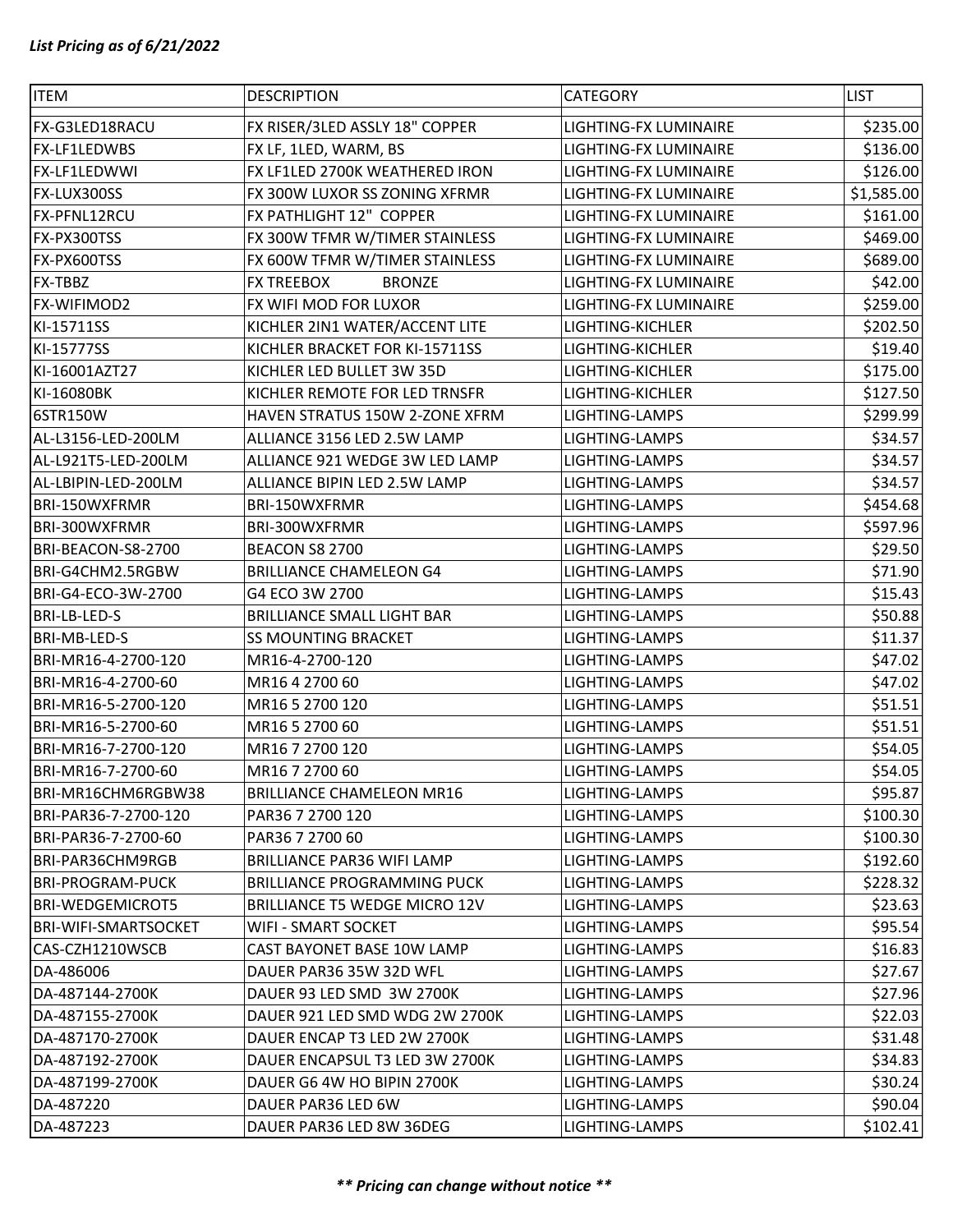| <b>ITEM</b>            | <b>DESCRIPTION</b>             | CATEGORY                  | <b>LIST</b> |
|------------------------|--------------------------------|---------------------------|-------------|
| DA-489911-2700K        | DAUER RAINIER - 2700K          | LIGHTING-LAMPS            | \$181.75    |
| DA-490032              | 12" RISER                      | LIGHTING-LAMPS            | \$39.43     |
| DA-490050              | DAUER 490050                   | LIGHTING-LAMPS            | \$35.22     |
| DA-490082              | DAUER TIMBERLINE LED LIGHT     | LIGHTING-LAMPS            | \$133.53    |
| 10/2L-250              | 10/2 LANDSC LTNG WIRE 250'RL   | LIGHTING-MISCELLANEOUS    | \$440.25    |
| 10/2L-500              | 10/2 LANDSC LTNG WIRE 500'RL   | LIGHTING-MISCELLANEOUS    | \$880.50    |
| 12/2L-250              | 12/2 LANDSC LTNG WIRE 250'RL   | LIGHTING-MISCELLANEOUS    | \$294.17    |
| 12/2L-500              | 12/2 LANDSC LTNG WIRE 500'RL   | LIGHTING-MISCELLANEOUS    | \$588.34    |
| 14/2L-250              | 14/2 LANDSC LTNG WIRE 250'RL   | LIGHTING-MISCELLANEOUS    | \$204.58    |
| 14/2L-500              | 14/2 LANDSC LTNG WIRE 500'RL   | LIGHTING-MISCELLANEOUS    | \$409.17    |
| 16/2L-500              | 16/2 LANDSC LTNG WIRE 500'RL   | LIGHTING-MISCELLANEOUS    | \$245.51    |
| <b>INSTA-LIGHT</b>     | INSTA-LIGHT BATTERY PK 75500   | LIGHTING-MISCELLANEOUS    | \$44.95     |
| Q-LOC50                | NEWLITE Q-LOC CONN BAG OF 50   | LIGHTING-MISCELLANEOUS    | \$48.89     |
| <b>TIMER-WION</b>      | WION WIFI OUTDOOR TIMER        | LIGHTING-MISCELLANEOUS    | \$80.00     |
| <b>TREELIGHT-MOUNT</b> | KING SCREW-IN TREE MOUNT 25110 | LIGHTING-MISCELLANEOUS    | \$57.72     |
| UN-UZC10WMC            | UNIVERSAL WIRELES MOTION SENSR | LIGHTING-MISCELLANEOUS    | \$190.00    |
| SI-P30150-0507PWT      | 150W S/S TRANSFORMER 2 COMM    | LIGHTING-SIDERA           | \$260.00    |
| SI-P30300-0517PWT      | 300W S/S TRANSFORMER 2 COMM    | LIGHTING-SIDERA           | \$298.15    |
| MP1000-090             | MP 1000 8-15' 90-210 DEG       | <b>MP ROTATOR NOZZLES</b> | \$12.05     |
| MP1000-210             | MP 1000 8-15' 210-270 DEG      | <b>MP ROTATOR NOZZLES</b> | \$12.05     |
| MP1000-360             | MP 1000 8-15' 360 DEG          | <b>MP ROTATOR NOZZLES</b> | \$12.05     |
| MP1000HT-090           | MP 1000 8-15' 90-210 DEG MALE  | <b>MP ROTATOR NOZZLES</b> | \$14.80     |
| MP2000-090             | MP 2000 13-21' 90-210 DEG      | <b>MP ROTATOR NOZZLES</b> | \$12.05     |
| MP2000-210             | MP 2000 13-21' 210-270 DEG     | <b>MP ROTATOR NOZZLES</b> | \$12.05     |
| MP2000-360             | MP 2000 13-21' 360 DEG         | <b>MP ROTATOR NOZZLES</b> | \$12.05     |
| MP2000HT-090           | MP 2000 13-21' 90-210 DEG MALE | <b>MP ROTATOR NOZZLES</b> | \$14.80     |
| MP3000-090             | MP 3000 22-30' 90-210 DEG      | <b>MP ROTATOR NOZZLES</b> | \$12.05     |
| MP3000-210             | MP 3000 22-30' 210-270 DEG     | <b>MP ROTATOR NOZZLES</b> | \$12.05     |
| MP3000-360             | MP 3000 22-30' 360 DEG         | MP ROTATOR NOZZLES        | \$12.05     |
| MP3000HT-090           | MP 3000 22-30' 90-210 DEG MALE | <b>MP ROTATOR NOZZLES</b> | \$14.80     |
| MP3500-090             | MP 3500 31-35' 90-210 DEG      | <b>MP ROTATOR NOZZLES</b> | \$12.05     |
| MP800-SR360            | MP 800 6-12' 360 DEG           | MP ROTATOR NOZZLES        | \$12.05     |
| MP800-SR90             | MP 800 6-12' 90-210 DEG        | <b>MP ROTATOR NOZZLES</b> | \$12.05     |
| MP-CORNER              | MP CORNER 8-15' 45-105 DEG     | <b>MP ROTATOR NOZZLES</b> | \$12.05     |
| MP-LCS-515             | MP LEFT CORNER STRIP 5x15'     | MP ROTATOR NOZZLES        | \$12.05     |
| MP-RCS-515             | MP RIGHT CORNER STRIP 5x15'    | <b>MP ROTATOR NOZZLES</b> | \$12.05     |
| MP-SS-530              | MP SIDE STRIP 5x30'            | <b>MP ROTATOR NOZZLES</b> | \$12.05     |
| MP-SSHT-530            | MP SIDE STRIP 5x30' MALE       | MP ROTATOR NOZZLES        | \$14.80     |
| <b>MPTOOL</b>          | MP ROTATOR ADJUSTMENT TOOL     | <b>MP ROTATOR NOZZLES</b> | \$1.85      |
| <b>BULL-00002</b>      | ICE CHEST W/ CONDIMENT TRAY    | <b>OUTDOOR LIVING</b>     | \$699.00    |
| <b>BULL-13700</b>      | <b>BULL 24" FRIDGE</b>         | <b>OUTDOOR LIVING</b>     | \$1,909.00  |
| <b>BULL-24255</b>      | 30" GRILL GREASE TRAY LINR 3PK | <b>OUTDOOR LIVING</b>     | \$8.99      |
| <b>BULL-25876</b>      | 30" DOOR/DRAWER COMBO          | <b>OUTDOOR LIVING</b>     | \$839.00    |
| <b>BULL-42030</b>      | <b>30" GRILL HEAD COVER</b>    | <b>OUTDOOR LIVING</b>     | \$77.81     |
| <b>BULL-47628</b>      | 30" ANGUS DROP IN UNIT LP      | <b>OUTDOOR LIVING</b>     | \$2,503.65  |
| <b>BULL-47629NG</b>    | 30" ANGUS DROP IN UNIT W LIGHT | <b>OUTDOOR LIVING</b>     | \$2,492.52  |
|                        |                                |                           |             |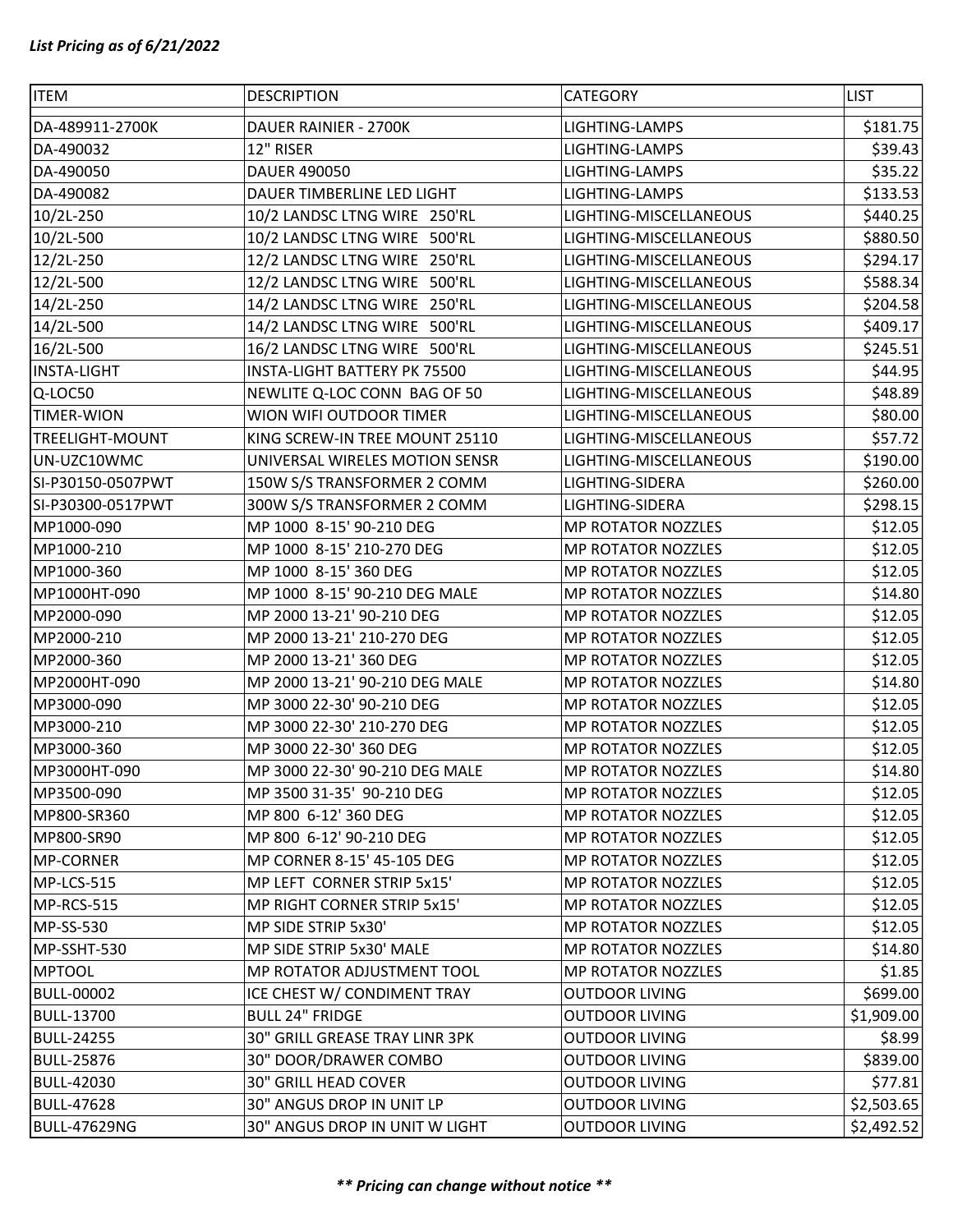| <b>ITEM</b>          | <b>DESCRIPTION</b>              | <b>CATEGORY</b>       | <b>LIST</b> |
|----------------------|---------------------------------|-----------------------|-------------|
| <b>BULL-56925</b>    | PULL OUT TRASH CAN DRAWER       | <b>OUTDOOR LIVING</b> | \$649.00    |
| <b>BULL-60008</b>    | <b>BULL SIDE BURNER LP GAS</b>  | <b>OUTDOOR LIVING</b> | \$471.41    |
| <b>BULL-60009</b>    | SIDE BURNER NG STAINLESS STEEL  | <b>OUTDOOR LIVING</b> | \$479.00    |
| <b>BULL-66006</b>    | <b>BOTTLE OPENER</b>            | <b>OUTDOOR LIVING</b> | \$116.15    |
| <b>BULL-89975</b>    | DOOR 15" SINGLE SWING RIGHT     | <b>OUTDOOR LIVING</b> | \$387.47    |
| <b>BULL-97020</b>    | <b>GRIDDLE PLATE, REMOVABLE</b> | <b>OUTDOOR LIVING</b> | \$269.00    |
| 110-003-SAK          | SILVER BULLET SERVICE KIT       | <b>PARTS</b>          | \$34.32     |
| DIAPHRAM-200PEB      | DIAPHRAM FOR 150/200PEB 236483  | <b>PARTS</b>          | \$133.81    |
| DIAPHRAM-204AT       | DIAPHRAM FOR 2400T<br>100236    | <b>PARTS</b>          | \$16.10     |
| DIAPHRAM-FLOPRO      | DIAPHRAM FOR FLOPRO 89-9861     | <b>PARTS</b>          | \$21.02     |
| DIAPHRAM-HPV         | 266902<br>DIAPHRAM FOR HPV      | <b>PARTS</b>          | \$18.52     |
| DIAPHRAMK-100DV      | 21074603<br>DIAPHRAM FOR 100DV  | <b>PARTS</b>          | \$27.11     |
| <b>DIAPHRAM-PGV</b>  | DIAPHRAM FOR PGV/SRV 332100     | <b>PARTS</b>          | \$13.89     |
| <b>DOUBLER</b>       | <b>SOLENOID DOUBLER</b>         | <b>PARTS</b>          | \$238.52    |
| <b>ESP4MIXFMR</b>    | RAINBIRD ESP XFORMER 635640     | <b>PARTS</b>          | \$56.08     |
| <b>ICCFPUP2</b>      | HUNTER ICC FRONT PANEL          | <b>PARTS</b>          | \$339.00    |
| <b>ICOREPANEL</b>    | HUNTER I-CORE PANEL 124705      | <b>PARTS</b>          | \$231.53    |
| MINICLIK-CDSA        | MINICLIK CAP/DISC ASSLY 440200  | <b>PARTS</b>          | \$11.47     |
| PC400PANEL           | HUNTER PRO-C PANEL 821501 -NEW  | <b>PARTS</b>          | \$92.61     |
| PGPSEALKIT           | HUNTER PGP SEAL KIT<br>253400   | <b>PARTS</b>          | \$1.33      |
| <b>PM-ICC</b>        | HUNTER ICC POWER MODULE 429800  | <b>PARTS</b>          | \$154.83    |
| SOLENOID-458200      | HUNTER DC LATCHING SOLENOID     | <b>PARTS</b>          | \$43.25     |
| SOLENOID-606800      | HUNTER AC SOLENOID              | <b>PARTS</b>          | \$17.25     |
| SOLENOID-89-0114     | TORO FLOPRO SOLENOID            | <b>PARTS</b>          | \$53.09     |
| SOLENOID-89-0878     | TORO 260 SOLENOID               | <b>PARTS</b>          | \$37.85     |
| SOLENOID-DCLS-P      | IRRITROL DC LATCHING SOLENOID   | <b>PARTS</b>          | \$51.15     |
| SOLENOID-P3004750    | K-RAIN UNIVERSAL SOLENOID KIT   | <b>PARTS</b>          | \$33.98     |
| SOLENOID-P3008113    | K-RAIN AC 24V SOLENOID          | <b>PARTS</b>          | \$20.11     |
| SOLENOID-P3008114    | K-RAIN DC LATCHING SOLENOID     | <b>PARTS</b>          | \$23.38     |
| SOLENOID-R811-24VACG | IRRITROL 2400T SOLENOID         | <b>PARTS</b>          | \$24.65     |
| SOLENOID-RPKSOLENOI  | RAINBIRD 100DV SOLEN 20858801   | <b>PARTS</b>          | \$29.40     |
| SOLENOID-SOLASSG4    | RAINBIRD PEB SOLENOID 236239    | <b>PARTS</b>          | \$62.14     |
| 3408-050NSF100       | CHARTER POLYPIPE 1/2" 100'RL    | <b>PIPE</b>           | \$48.78     |
| 3408-050NSF400       | CHARTER POLYPIPE 1/2" 400'RL    | <b>PIPE</b>           | \$195.12    |
| 3408-075NON100       | CHARTER POLYPIPE 3/4" 100'RL    | <b>PIPE</b>           | \$62.99     |
| 3408-075NON400       | CHARTER POLYPIPE 3/4" 400'RL    | <b>PIPE</b>           | \$251.99    |
| 3408-100NON100       | CHARTER NON-NSF POLY 1" 100'RL  | <b>PIPE</b>           | \$75.44     |
| 3408-100NON300       | NON-NSF POLY 1"<br>300'RL       | <b>PIPE</b>           | \$226.32    |
| 3408-100NSF100       | CHARTER NSF POLY 1" 100'RL      | <b>PIPE</b>           | \$77.44     |
| 3408-100NSF300       | NSF POLY 1"<br>300'RL           | <b>PIPE</b>           | \$232.30    |
| 3408-125NON100       | CHARTER POLYPIPE 1-1/4" 100'RL  | <b>PIPE</b>           | \$133.62    |
| 3408-125NON300       | CHARTER NON-NSF 1-1/4" 300'RL   | <b>PIPE</b>           | \$400.87    |
| 3408-125NSF300       | CHARTER NSF POLY 1-1/4" 300'RL  | <b>PIPE</b>           | \$442.24    |
| 3408-150NON100       | CHARTER POLYPIPE 1-1/2" 100'RL  | <b>PIPE</b>           | \$178.20    |
| 3408-150NON250       | CHARTER NON-NSF 1-1/2" 250'RL   | <b>PIPE</b>           | \$445.51    |
| 3408-150NSF250       | CHARTER NSF POLY 1-1/2" 250'RL  | <b>PIPE</b>           | \$491.63    |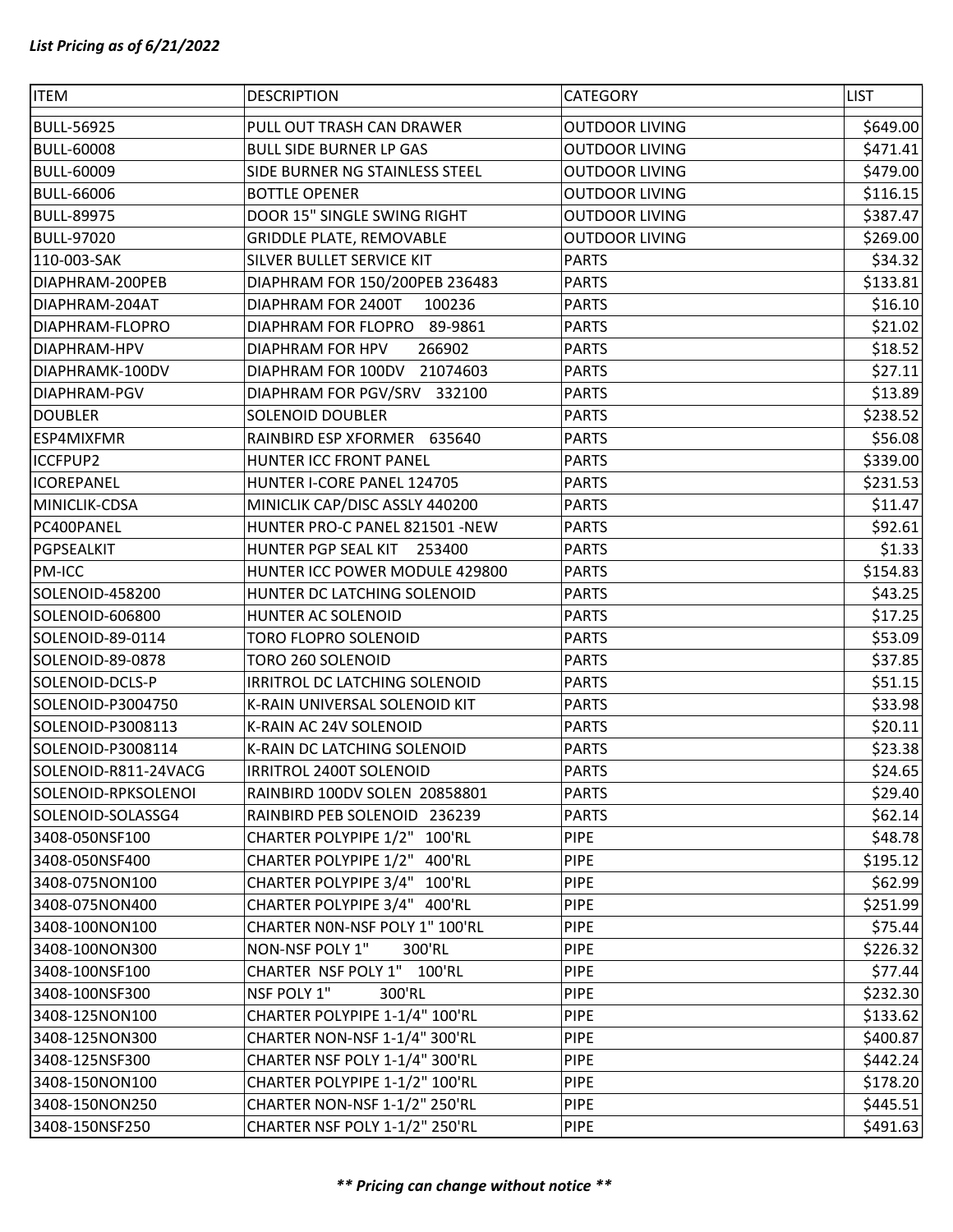| <b>ITEM</b>             | <b>DESCRIPTION</b>                   | CATEGORY          | <b>LIST</b> |
|-------------------------|--------------------------------------|-------------------|-------------|
| 3408-200NON100          | <b>CHARTER POLYPIPE 2"</b><br>100'RL | <b>PIPE</b>       | \$293.85    |
| 3408-200NON200          | <b>CHARTER POLYPIPE 2"</b><br>200'RL | <b>PIPE</b>       | \$587.70    |
| <b>FLEXSG</b>           | HUNTER SWING PIPE XTRA-FLEX          | <b>PIPE</b>       | \$74.53     |
| SCH40-075               | PVC PIPE SCH 40 3/4"                 | <b>PIPE</b>       | \$1.76      |
| SCH40-100               | PVC PIPE SCH 40 1"                   | <b>PIPE</b>       | \$2.56      |
| SCH40-200               | 2"<br>PVC PIPE SCH 40                | <b>PIPE</b>       | \$5.17      |
| SCH40-400               | 4"<br>PVC PIPE SCH 40                | <b>PIPE</b>       | \$15.42     |
| SDR21-100               | 1"<br>PVC PIPE CL 200                | <b>PIPE</b>       | \$1.13      |
| SDR21-125               | PVC PIPE CL 200 1.25"                | <b>PIPE</b>       | \$1.94      |
| SDR21-150               | PVC PIPE CL 200 1.5"                 | <b>PIPE</b>       | \$2.36      |
| SDR21-200               | PVC PIPE CL 200 2"                   | <b>PIPE</b>       | \$3.35      |
| SDR21-250               | PVC PIPE CL 200 2.5"                 | <b>PIPE</b>       | \$5.18      |
| SDR21-300               | PVC PIPE CL 200 3"                   | <b>PIPE</b>       | \$7.65      |
| SDR21-300GJ             | PVC PIPE CL 200 GASKET 3"            | <b>PIPE</b>       | \$8.52      |
| <b>SP100H</b>           | IRRITROL SWING PIPE BLUE-LINE        | <b>PIPE</b>       | \$61.13     |
| SPXFLEX100              | RAINBIRD SWING PIPE SP100            | <b>PIPE</b>       | \$73.90     |
| 81302                   | CONE W/O-RINGS 1"                    | PIPE GRIPS        | \$99.90     |
| DW-BLADE-12             | DITCH WITCH BLADE 12"/1.5"BLET       | PIPE GRIPS        | \$336.28    |
| KINGCHAIN-81315         | CHAIN W/ ADAPT<br>81315              | PIPE GRIPS        | \$240.49    |
| KINGGRIP-200PP          | POLYPIPE GRIP 2"<br>QG-9041          | PIPE GRIPS        | \$1,092.16  |
| KINGGRIP-200PVC         | PVC PIPE GRIP 2"<br>QG-9040          | PIPE GRIPS        | \$727.55    |
| KINGGRIP-81502          | POLYPIPE GRIP 1"                     | PIPE GRIPS        | \$327.19    |
| MESHGRIP-100            | POLYPIPE GRIP 1 TO 1-1/2" B24        | PIPE GRIPS        | \$109.11    |
| MESHGRIP-200            | POLYPIPE GRIP 2 TO 2-3/4" C26        | PIPE GRIPS        | \$124.18    |
| O-RINGS-81112           | O-RINGS 1" (2)                       | PIPE GRIPS        | \$16.26     |
| <b>HANGR1-100</b>       | 1", 1 HOLE PIPE HANGER               | PIPE HANGER       | \$0.83      |
| HANGR2-075              | 3/4", 2 HOLE PIPE HANGER             | PIPE HANGER       | \$0.33      |
| HANGR2-100              | 1", 2 HOLE PIPE HANGER               | PIPE HANGER       | \$0.56      |
| PG-P1555                | PRESSURE GUAGE ILPG16025-4L          | PRESSURE GAUGE    | \$16.09     |
| PG-TORO                 | TORO FLOW/PRESSURE GUAGE             | PRESSURE GAUGE    | \$165.00    |
| HAVEN-4CT-REFILL        | <b>HAVEN REFILL 4-PACK</b>           | <b>PROFEEDER</b>  | \$214.25    |
| PF-NS2                  | NATURESHIELD 2X PEST CTRL 64OZ       | <b>PROFEEDER</b>  | \$51.31     |
| PF-NS2.5C               | NATURESHIELD PEST CNTRL 2.5GAL       | <b>PROFEEDER</b>  | \$109.36    |
| PF-P1XETC5G             | PROFEEDER FOR NATURESHIELD           | <b>PROFEEDER</b>  | \$673.72    |
| COUPON 10               | \$10 OFF A PURCHASE OF \$100         | <b>PROMOTIONS</b> | \$10.00     |
| <b>COUPON 25</b>        | \$25 OFF A PURCHASE OF \$250         | <b>PROMOTIONS</b> | \$25.00     |
| <b>COUPON 50</b>        | \$50 OFF A PURCHASE OF \$500         | <b>PROMOTIONS</b> | \$50.00     |
| COUPON100               | \$100 OFF A PURCHASE OF \$1000       | <b>PROMOTIONS</b> | \$100.00    |
| FBSMS05-15G30P-A        | 1/2 HP FLUX BOOSTING SYSTEM          | <b>PUMPS</b>      | \$1,248.00  |
| <b>HRV-050</b>          | RELIEF VALVE 1/2" MxF HRV50NL        | <b>PUMPS</b>      | \$115.32    |
| <b>HRV-075</b>          | RELIEF VALVE 3/4" MxF HRV75NL        | <b>PUMPS</b>      | \$133.71    |
| <b>HRV-175NL</b>        | RELIEF VALVE 1x3/4MxF HRV175NL       | <b>PUMPS</b>      | \$198.95    |
| <b>IRON J-TANKOMBO5</b> | PD PUMP TANK KIT                     | <b>PUMPS</b>      | \$321.20    |
| IRONJ 07F16S            | PEARL 3/4HP SHAL WELL PUMP           | <b>PUMPS</b>      | \$1,178.24  |
| IRONJ 10F16S            | PEARL 1HP SHAL WELL PUMP             | <b>PUMPS</b>      | \$1,267.28  |
| IRONJ 15F16S            | PEARL 1.5 HP SHAL WELL PUMP          | <b>PUMPS</b>      | \$1,518.40  |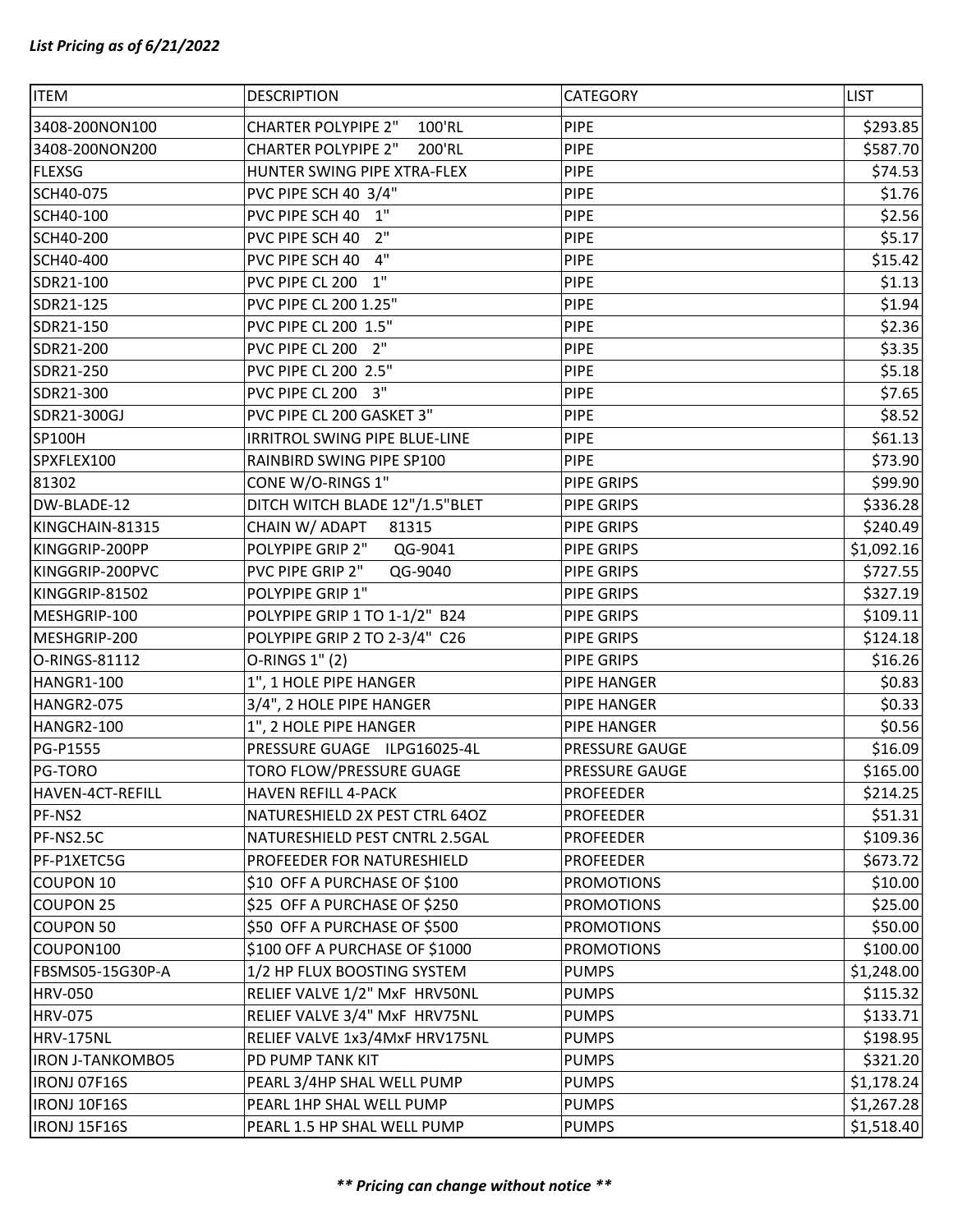| <b>ITEM</b>       | <b>DESCRIPTION</b>                  | CATEGORY            | <b>LIST</b> |
|-------------------|-------------------------------------|---------------------|-------------|
| <b>PRESSWITCH</b> | PRESS SWITCH 9013FSG2J24 40/60      | <b>PUMPS</b>        | \$47.01     |
| <b>PSR-22</b>     | HUNTER 2 HP PUMP START RELAY        | <b>PUMPS</b>        | \$135.00    |
| <b>PSR-52</b>     | HUNTER 5 HP PUMP START RELAY        | <b>PUMPS</b>        | \$211.00    |
| SR-HNE            | STA-RITE 1 HP SHL WL JET PUMP       | <b>PUMPS</b>        | \$1,308.58  |
| SR-JHB            | STA-RITE 1/3HP CENTRIFUGAL PUM      | <b>PUMPS</b>        | \$789.68    |
| 1800-10F          | NOZZLE 10' FULL CIR                 | R/B NOZZLES FIXED   | \$2.89      |
| 1800-10H          | NOZZLE 10' 1/2 CIR                  | R/B NOZZLES FIXED   | \$2.89      |
| 1800-10Q          | NOZZLE 10' 1/4 CIR                  | R/B NOZZLES FIXED   | \$2.89      |
| 1800-12F          | NOZZLE 12' FULL CIR                 | R/B NOZZLES FIXED   | \$2.89      |
| 1800-12H          | NOZZLE 12' 1/2 CIR                  | R/B NOZZLES FIXED   | \$2.89      |
| 1800-12Q          | NOZZLE 12' 1/4 CIR                  | R/B NOZZLES FIXED   | \$2.89      |
| 1800-15CST        | NOZZLE 15' CENTER STRIP             | R/B NOZZLES FIXED   | \$2.89      |
| 1800-15EST        | <b>NOZZLE 15' END STRIP</b>         | R/B NOZZLES FIXED   | \$2.89      |
| 1800-15F          | NOZZLE 15' FULL CIR                 | R/B NOZZLES FIXED   | \$2.89      |
| 1800-15H          | NOZZLE 15' 1/2 CIR                  | R/B NOZZLES FIXED   | \$2.89      |
| 1800-15Q          | <b>NOZZLE 15' 1/4 CIR</b>           | R/B NOZZLES FIXED   | \$2.89      |
| 1800-15SST        | NOZZLE 15' SIDE STRIP               | R/B NOZZLES FIXED   | \$2.89      |
| 1800-5F           | NOZZLE 5' FULL CIR                  | R/B NOZZLES FIXED   | \$2.89      |
| 1800-5H           | NOZZLE 5' 1/2 CIR                   | R/B NOZZLES FIXED   | \$2.89      |
| 1800-5Q           | NOZZLE 5' 1/4 CIR                   | R/B NOZZLES FIXED   | \$2.89      |
| 1800-8F           | NOZZLE 8' FULL CIR                  | R/B NOZZLES FIXED   | \$2.89      |
| 1800-8H           | NOZZLE 8' 1/2 CIR                   | R/B NOZZLES FIXED   | \$2.89      |
| 1800-8Q           | NOZZLE 8' 1/4 CIR                   | R/B NOZZLES FIXED   | \$2.89      |
| 1800-9SST         | NOZZLE 9' x 18' SIDE STRIP          | R/B NOZZLES FIXED   | \$2.89      |
| 1800-10HEVAN      | NOZZLE 10' HI-EFF VARIABLE ARC      | R/B NOZZLES VAN     | \$3.34      |
| 1800-10VAN        | NOZZLE 10' VARIABLE ARC             | R/B NOZZLES VAN     | \$2.89      |
| 1800-12HEVAN      | NOZZLE 12' HI-EFF VARIABLE ARC      | R/B NOZZLES VAN     | \$3.34      |
| 1800-12VAN        | NOZZLE 12' VARIABLE ARC             | R/B NOZZLES VAN     | \$2.89      |
| 1800-15HEVAN      | NOZZLE 15' HI-EFF VARIABLE ARC      | R/B NOZZLES VAN     | \$3.34      |
| 1800-15VAN        | NOZZLE 15' VARIABLE ARC             | R/B NOZZLES VAN     | \$2.89      |
| 1800-18VAN        | NOZZLE 18' VARIABLE ARC             | R/B NOZZLES VAN     | \$2.89      |
| 1800-4VAN         | NOZZLE 4' VARIABLE ARC              | R/B NOZZLES VAN     | \$2.89      |
| 1800-6VAN         | NOZZLE 6' VARIABLE ARC              | R/B NOZZLES VAN     | \$2.89      |
| 1800-8HEVAN       | NOZZLE 8' HI-EFF VARIABLE ARC       | R/B NOZZLES VAN     | \$3.34      |
| 1800-8VAN         | NOZZLE 8' VARIABLE ARC              | R/B NOZZLES VAN     | \$2.89      |
| <b>EXTBR</b>      | HUNTER MINICLIK EXTN BRACKET        | <b>RAIN SENSOR</b>  | \$27.78     |
| <b>MINICLIK</b>   | HUNTER WIRED RAIN SENSOR            | <b>RAIN SENSOR</b>  | \$52.25     |
| <b>RAINCLIK</b>   | <b>HUNTER RAIN SENSOR</b>           | <b>RAIN SENSOR</b>  | \$55.00     |
| RS1000            | <b>IRRITROL WIRELESS RAIN SENSR</b> | <b>RAIN SENSOR</b>  | \$129.80    |
| <b>RS1000-BAT</b> | IRRITROL RS1000 BATTERIES 2 PK      | <b>RAIN SENSOR</b>  | \$11.92     |
| <b>RSDBEX</b>     | RAINBIRD RAIN SENSOR                | <b>RAIN SENSOR</b>  | \$37.92     |
| SOLARSYNC-WSS-SEN | WIRELESS SOLARSYNC SENSOR ONLY      | <b>RAIN SENSOR</b>  | \$305.00    |
| WR2RFC            | RAINBIRD WIRELESS RAIN SENSR        | <b>RAIN SENSOR</b>  | \$129.67    |
| <b>WR-CLIK</b>    | HUNTER WIRELESS RAIN SENSOR         | <b>RAIN SENSOR</b>  | \$149.00    |
| ROR-2653          | RIDORUST PWDR STAIN RMR 12 OZ       | <b>RUST REMOVER</b> | \$12.15     |
| <b>ROR-2655</b>   | RIDORUST GRS SO GRN 19-0-0          | <b>RUST REMOVER</b> | \$22.95     |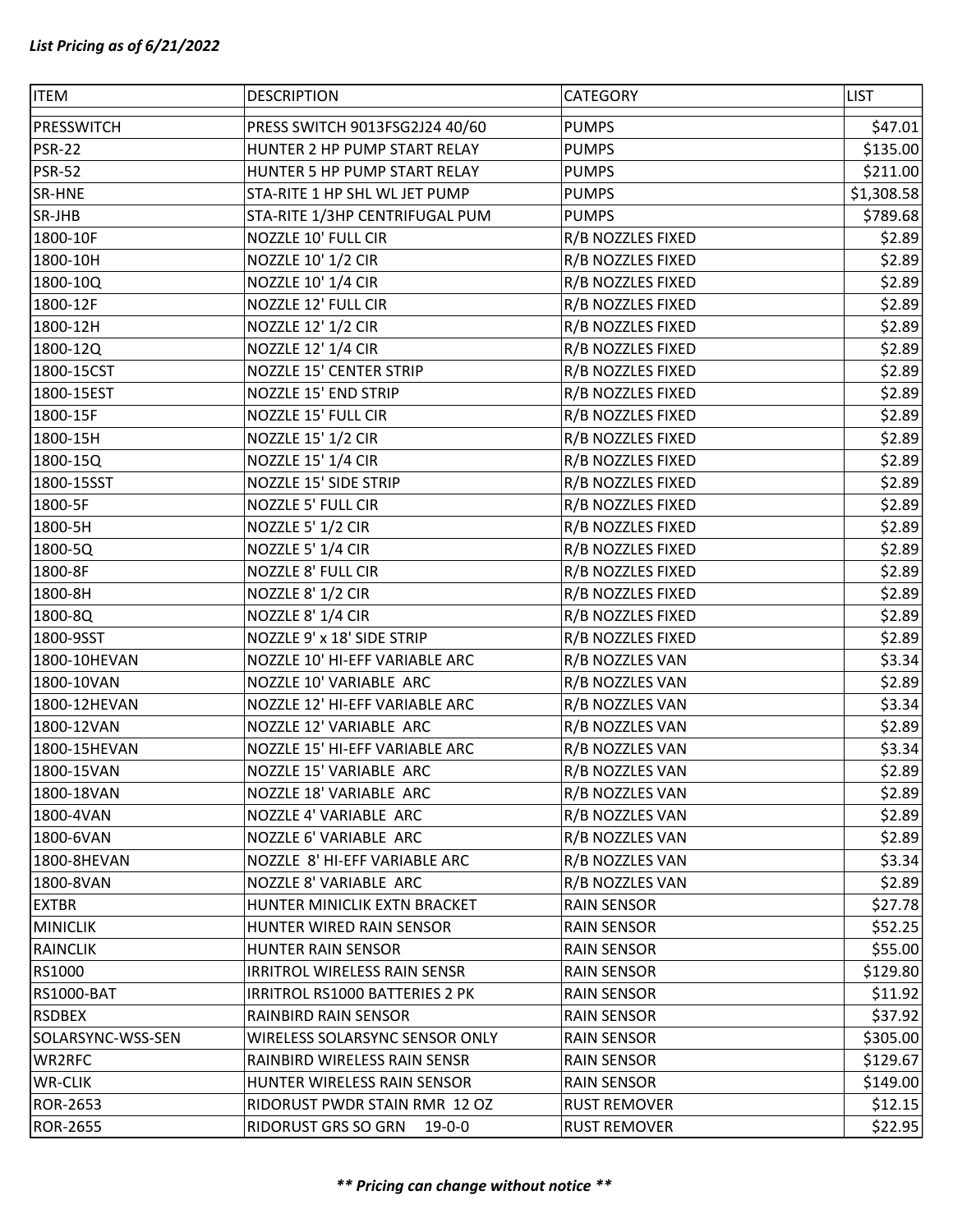| <b>ITEM</b>            | <b>DESCRIPTION</b>                    | CATEGORY            | <b>LIST</b> |
|------------------------|---------------------------------------|---------------------|-------------|
| <b>ROR-2662</b>        | RIDORUST LIQ STAIN RMR 1 GAL          | <b>RUST REMOVER</b> | \$14.85     |
| <b>ROR-2670</b>        | RIDORUST INJECTION SYSTEM             | <b>RUST REMOVER</b> | \$999.00    |
| ROR-RR1                | RIDORUST RUST PREVENTER 64OZ          | <b>RUST REMOVER</b> | \$35.10     |
| ROR-RR2                | RIDORUST RUST PREV XTREME 64OZ        | <b>RUST REMOVER</b> | \$40.50     |
| 100C                   | WHITE SADDLE 1x1/2 (10)               | SADDLES             | \$4.03      |
| 100D                   | WHITE SADDLE 1x3/4 (10)               | <b>SADDLES</b>      | \$4.24      |
| 125C                   | WHITE SADDLE 1-1/4x1/2                | <b>SADDLES</b>      | \$5.00      |
| 125D                   | WHITE SADDLE 1-1/4x3/4                | SADDLES             | \$3.75      |
| 75C                    | GREY SADDLE 3/4x1/2 (10)              | SADDLES             | \$3.18      |
| 75D                    | GREY SADDLE 3/4x3/4 (10)              | SADDLES             | \$4.25      |
| BS12900                | BLAZ SAD 1-1/4xSWNG BARB (25)         | SADDLES             | \$8.47      |
| BS4010                 | BLAZING SADDLE 3/4xSWING (25)         | SADDLES             | \$5.83      |
| <b>BS7000</b>          | BLAZING SADDLE 1x1/2F (25)            | SADDLES             | \$4.97      |
| <b>BS9000</b>          | BLAZ SADDLE 1xSWING BARB (25)         | SADDLES             | \$5.21      |
| <b>HCT-COMBO</b>       | CORING TOOL COMBO (1/2 & 3/4)         | SADDLES             | \$16.29     |
| <b>KT010C</b>          | ORANGE SADDLE 1X1/2                   | SADDLES             | \$3.32      |
| <b>ND375</b>           | <b>NUT DRIVER (PLASTIC)</b>           | SADDLES             | \$4.86      |
| SNAPTAP-22315          | SNAPTAP SADDLE 1xELBOW BARB           | SADDLES             | \$4.67      |
| SNAPTAP-22320          | SNAPTAP SADDLE 1xSTRAIGHT BARB        | SADDLES             | \$4.67      |
| SH-DIGGING-49560       | ROUND POINT 48" HANDL 49560           | <b>SHOVELS</b>      | \$38.95     |
| <b>SH-PICK-MATTOCK</b> | PICK MATTOCK 85541 OR 85571           | <b>SHOVELS</b>      | \$35.34     |
| SH-RAKE-STEEL-40948    | LEAF RAKE 24" STEEL HEAD              | <b>SHOVELS</b>      | \$23.30     |
| SH-SPADE-49553         | GARDEN SPADE 48" HANDLE 49553         | <b>SHOVELS</b>      | \$40.89     |
| SH-SPADE-D-49454       | GARDEN SPADE, "D" HANDLE              | <b>SHOVELS</b>      | \$43.36     |
| SH-TRENCH-3"-89243     | KENYON 3" TRENCH SHOVL 89243          | <b>SHOVELS</b>      | \$37.69     |
| SH-TRENCH-4"-89124     | KENYON 4" TRENCH SHOVL 89124          | <b>SHOVELS</b>      | \$33.75     |
| SH-TRENCH-4"-89184     | STRUCTRON 4" TRENCH SHOVL S703        | <b>SHOVELS</b>      | \$49.23     |
| SH-TRENCH-4"-89244     | NORTHST 89244 TRENCHING SHOVEL        | <b>SHOVELS</b>      | \$80.08     |
| SOUND-DECK-SPEAKER     | BLUETOOTH OUTDOOR DECK SPEAKER        | SOUNDSCAPING        | \$250.00    |
| SOUND-FREE-ROK         | <b>BLUETOOTH OUTDOOR ROCK SPEAKER</b> | SOUNDSCAPING        | \$325.00    |
| 1300A-F                | RAINBIRD BUBBLER FULL CIR             | SPRINKLERS          | \$2.48      |
| 1401                   | RAINBIRD 0.25 GPM BUBBLER             | SPRINKLERS          | \$8.22      |
| 1402                   | RAINBIRD 0.50 GPM BUBBLER             | SPRINKLERS          | \$8.22      |
| 1404                   | RAINBIRD 1.00 GPM BUBBLER             | <b>SPRINKLERS</b>   | \$8.22      |
| 14053SS                | K-RAIN COMMERCIAL S.S. ROTOR          | SPRINKLERS          | \$87.94     |
| 142300                 | FILTER SCREEN W/ CHECK VALVE          | SPRINKLERS          | \$1.16      |
| 1800-EXT               | 1800 6" EXTENSION                     | SPRINKLERS          | \$5.43      |
| 1800-PA80              | 1800 1/2" MPT ADAPTER                 | SPRINKLERS          | \$4.60      |
| 1800-PA8S              | 1800 SHRUB HEAD ADAPTER               | SPRINKLERS          | \$1.59      |
| 1802R                  | RAINBIRD 2" SPRAY BODY                | SPRINKLERS          | \$4.73      |
| 1804P45                | RAINBIRD 4" PRES REG SPRAY            | SPRINKLERS          | \$9.12      |
| 1804R                  | RAINBIRD 4" SPRAY BODY                | SPRINKLERS          | \$4.67      |
| 1804SAM                | 1804 W SEAL-A-MATIC                   | SPRINKLERS          | \$9.23      |
| 1804SAMP45             | RB 4" SPRAY WITH 45PSI REG            | SPRINKLERS          | \$13.68     |
| 1804SAMPRS             | 1804 W SAM & PRESS REG (75)           | SPRINKLERS          | \$13.68     |
| 1806                   | RAINBIRD 6" SPRAY BODY                | SPRINKLERS          | \$13.30     |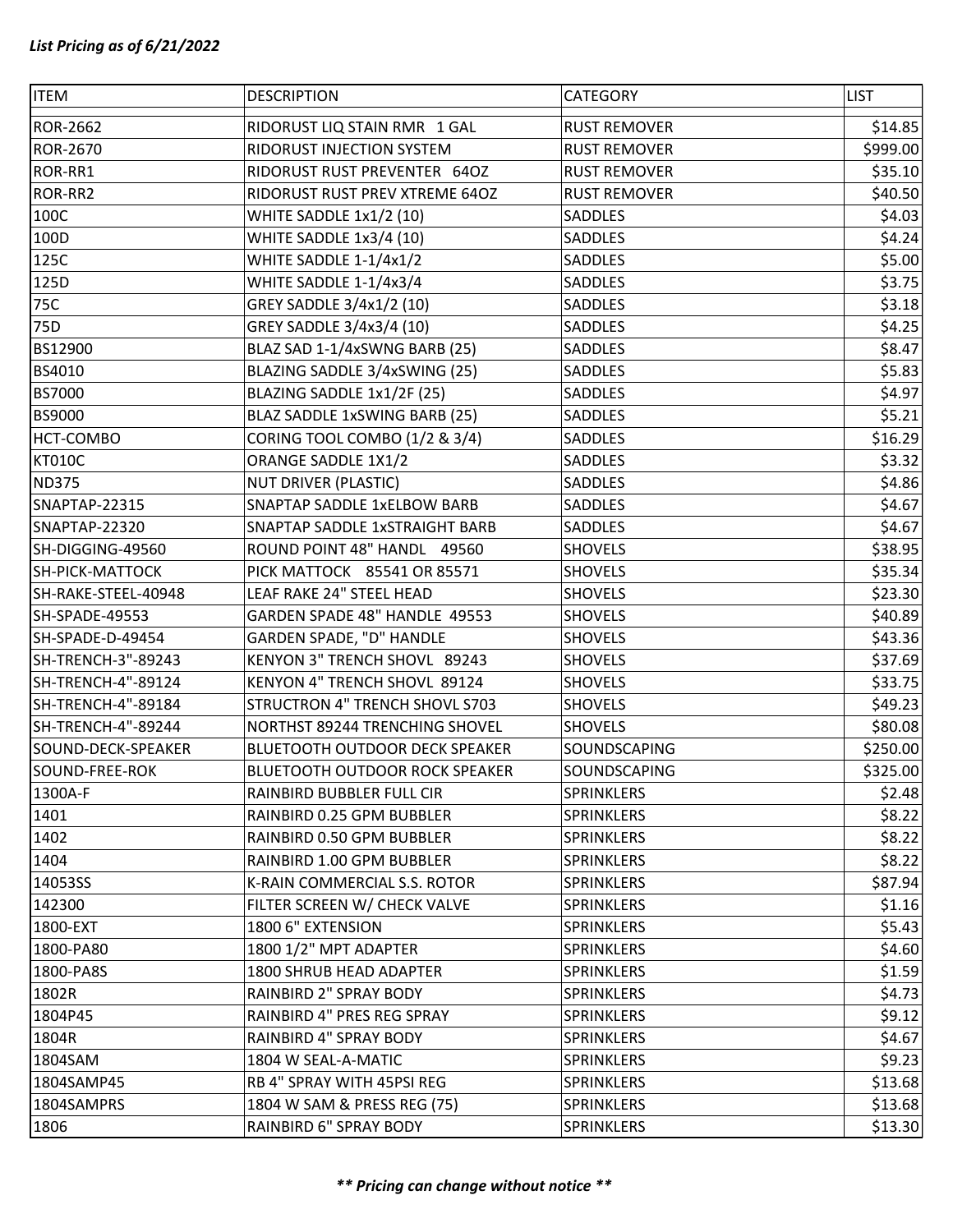| <b>ITEM</b>   | <b>DESCRIPTION</b>             | CATEGORY   | <b>LIST</b> |
|---------------|--------------------------------|------------|-------------|
| 1806P45       | RAINBIRD 6" PRES REG SPRAY     | SPRINKLERS | \$21.92     |
| 1806SAM       | 1806 W SEAL-A-MATIC            | SPRINKLERS | \$18.85     |
| 1806SAMP45    | RAINBIRD 6" PRES REG W/ CV     | SPRINKLERS | \$27.47     |
| 1806SAMPRS    | 1806 W SAM & PRESS REG (50)    | SPRINKLERS | \$27.47     |
| 1812          | RAINBIRD 12" SPRAY BODY        | SPRINKLERS | \$22.02     |
| 1812P45       | RAINBIRD 12" PRES REG SPRAY    | SPRINKLERS | \$25.43     |
| 1812SAM       | 1812 W SEAL-A-MATIC            | SPRINKLERS | \$24.16     |
| 1812SAMP45    | RAINBIRD 12" PRES REG W/ CV    | SPRINKLERS | \$33.61     |
| 1812SAMPRS    | 1812 W SAM & PRESS REG         | SPRINKLERS | \$33.61     |
| 2045A         | MAXIPAW ROTARY 08 NOZ<br>2045A | SPRINKLERS | \$42.80     |
| 2045PJ        | PLASTIC IMPACT ADJ 2045PJ-08   | SPRINKLERS | \$27.14     |
| 3504-PC       | RAINBIRD 3504 ROTOR PC         | SPRINKLERS | \$21.38     |
| 3504-PCSAM    | RAINBIRD 3504 ROTOR PC W/SAM   | SPRINKLERS | \$25.18     |
| 5000RCTREE    | RAINBIRD 5000 NOZZLE RACK      | SPRINKLERS | \$2.40      |
| 5004+FCSAM    | RAINBIRD 5004+ ROTOR FC/SAM    | SPRINKLERS | \$48.85     |
| 5004+PCSAM    | RAINBIRD 5004+ ROTOR ADJ/SAM   | SPRINKLERS | \$48.14     |
| 5004+PCSAMR   | RAINBIRD 5004+ ROTOR W SAM/REG | SPRINKLERS | \$58.91     |
| 5004+PCSAMRSS | RAINBIRD 5004+ W/ SAM/REG SS   | SPRINKLERS | \$81.34     |
| 5004FC        | RAINBIRD 5004 ROTOR FULL CIRCL | SPRINKLERS | \$32.14     |
| 5004PC        | RAINBIRD 5004 ROTOR ADJ        | SPRINKLERS | \$32.14     |
| 5004PCSAM     | RAINBIRD 5004 ROTOR ADJ/SAM    | SPRINKLERS | \$38.87     |
| 5006+PCSAM    | RAINBIRD 5006+ ROTOR ADJ/SAM   | SPRINKLERS | \$53.45     |
| 5012+PCSAMR   | RAINBIRD 5012+ ROTOR W/PR REG  | SPRINKLERS | \$90.12     |
| 570-10T-F     | TORO NOZZLE 10' FULL CIR 10T   | SPRINKLERS | \$2.00      |
| 570-10T-H     | TORO NOZZLE 10' 1/2 CIR 10T    | SPRINKLERS | \$2.00      |
| 570-10T-Q     | TORO NOZZLE 10' 1/4 CIR 10Q    | SPRINKLERS | \$2.00      |
| 570-12T-F     | TORO NOZZLE 12' FULL CIR 12F   | SPRINKLERS | \$2.00      |
| 570-12T-H     | TORO NOZZLE 12' 1/2 CIR 12H    | SPRINKLERS | \$2.00      |
| 570-12T-Q     | TORO NOZZLE 12' 1/4 CIR 12Q    | SPRINKLERS | \$2.00      |
| 570-15T-F     | TORO NOZZLE 15' FULL CIR 15F   | SPRINKLERS | \$2.00      |
| 570-15T-H     | TORO NOZZLE 15' HALF CIR 15H   | SPRINKLERS | \$2.00      |
| 570-15T-Q     | TORO NOZZLE 15' QUART CIR 15Q  | SPRINKLERS | \$2.00      |
| 570-4SS       | TORO NOZZLE SIDE STRIP         | SPRINKLERS | \$2.00      |
| 570-O-12H     | TORO PRECISION 12H NOZZLE      | SPRINKLERS | \$6.22      |
| 570-0-12Q     | TORO PRECISION 12Q NOZZLE      | SPRINKLERS | \$6.22      |
| 570-TVAN08    | TORO NOZZLE 8' VARIABLE ARC    | SPRINKLERS | \$2.75      |
| 570-TVAN10    | TORO NOZZLE 10' VARIABLE ARC   | SPRINKLERS | \$2.75      |
| 570-TVAN12    | TORO NOZZLE 12' VARIABLE ARC   | SPRINKLERS | \$2.75      |
| 570-TVAN15    | TORO NOZZLE 15' VARIABLE ARC   | SPRINKLERS | \$2.75      |
| 570-TVAN17    | TORO NOZZLE 17' VARIABLE ARC   | SPRINKLERS | \$2.75      |
| 570Z-12P      | TORO 12" SPRAY BODY            | SPRINKLERS | \$16.90     |
| 570Z-3LP      | TORO 3" SPRAY BODY             | SPRINKLERS | \$4.35      |
| 570Z-4LP      | TORO 4" SPRAY BODY             | SPRINKLERS | \$2.85      |
| 570Z-6LP      | TORO 6" SPRAY BODY             | SPRINKLERS | \$8.95      |
| 6504FC        | RAINBIRD FALCON ROTOR FULL CIR | SPRINKLERS | \$65.10     |
| 6504PC        | RAINBIRD FALCON ROTOR PART CIR | SPRINKLERS | \$65.10     |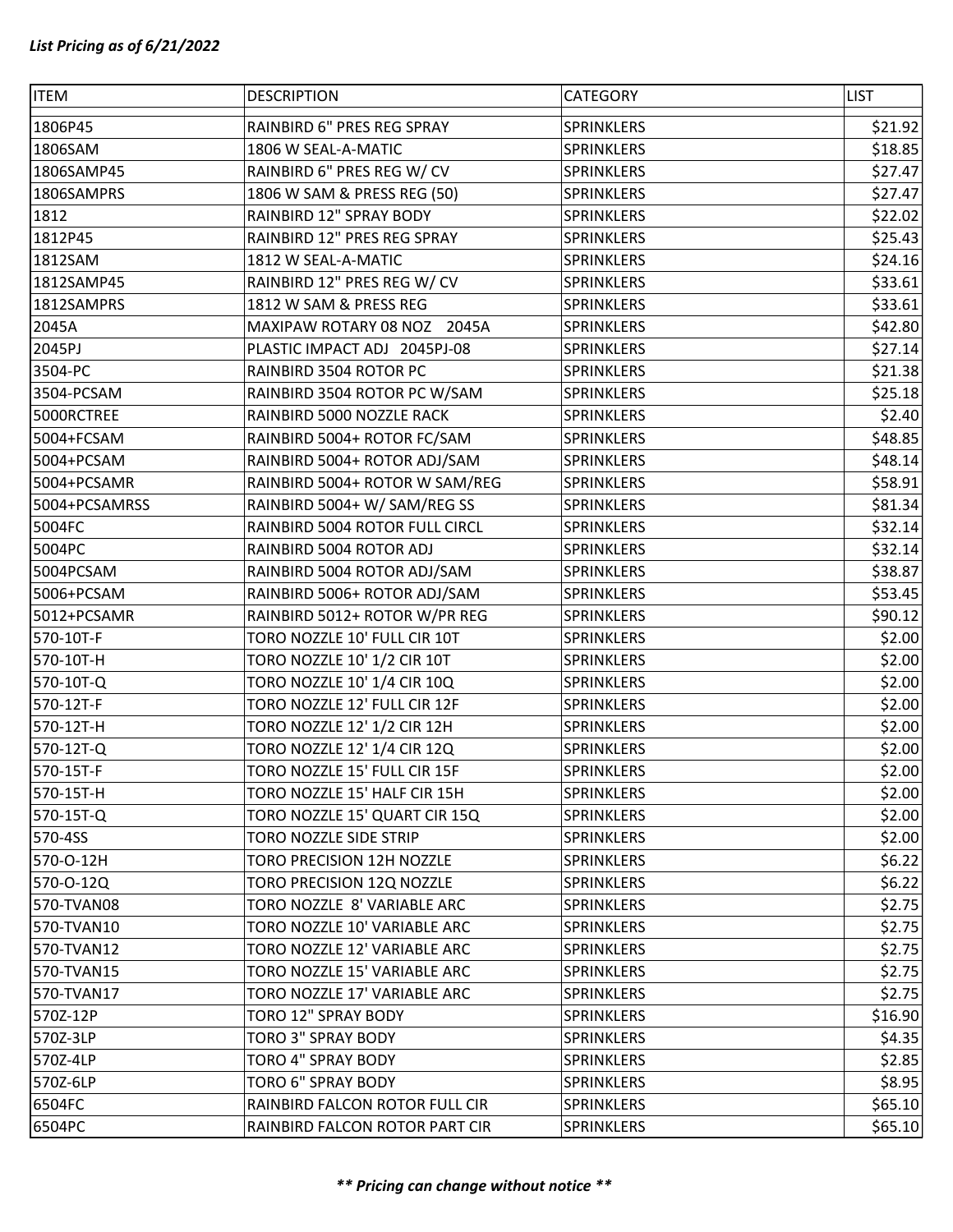| <b>ITEM</b>         | <b>DESCRIPTION</b>             | CATEGORY   | <b>LIST</b> |
|---------------------|--------------------------------|------------|-------------|
| 78004               | K-RAIN 4" SPRAY BODY           | SPRINKLERS | \$4.63      |
| 78004-CV            | K-RAIN 4" SPRAY BODY W/CK VLV  | SPRINKLERS | \$8.71      |
| 78004-CV-GUARD      | KRAIN 78004 CV SPRAY W/ GUARD  | SPRINKLERS | \$9.25      |
| 78004-CV-PR30       | K-RAIN 4" SPRAY BODY W/CV&PR   | SPRINKLERS | \$10.93     |
| 78004-CV-PR40       | K-RAIN 4" SPRAY W/CV&40PSI     | SPRINKLERS | \$10.93     |
| 78004-CV-PR40-GUARD | KRAIN 40PSI SPRAY WITH GUARD   | SPRINKLERS | \$12.77     |
| 78004-PR40          | K-RAIN 4" SPRAY 40PSI          | SPRINKLERS | \$8.60      |
| 78006               | K-RAIN 6" SPRAY BODY           | SPRINKLERS | \$15.00     |
| 78006-CV            | K-RAIN 6" SPRAY BODY W/CK VLV  | SPRINKLERS | \$20.80     |
| 78006-CV-PR30       | K-RAIN 6" SPRAY BODY W/CV&PR   | SPRINKLERS | \$19.97     |
| 78006-CV-PR40       | K-RAIN 6" SPRAY W/ CV & 40PSI  | SPRINKLERS | \$19.98     |
| 78006-CV-PR40-GUARD | PROS 6" W/ FLUSH CAP/CV/40 PSI | SPRINKLERS | \$20.61     |
| 78006-PR40          | K-RAIN 6" SPRAY 40PSI          | SPRINKLERS | \$16.79     |
| 78012               | K-RAIN 12" SPRAY BODY          | SPRINKLERS | \$20.60     |
| 78012-CV-PR30       | K-RAIN 12" SPRAY BODY W/CV&PR  | SPRINKLERS | \$30.03     |
| 78012-CV-PR40       | K-RAIN 12" SPRAY W/ CV&40PSI   | SPRINKLERS | \$30.03     |
| 78012-PR40          | K-RAIN 12" SPRAY 40PSI         | SPRINKLERS | \$24.80     |
| 907T                | RAINPRO 7" TELESCOPE SPRAY     | SPRINKLERS | \$11.56     |
| 907T-PRD45          | 7" TELESCOPE SPRAY W/ PRES RG  | SPRINKLERS | \$18.28     |
| 913T                | RAINPRO 13" TELESCOPE SPRAY    | SPRINKLERS | \$14.94     |
| 913T-PRD45          | 13" TELESCOPE SPRAY W/ PRES RG | SPRINKLERS | \$21.88     |
| DCV-437400          | HUNTER PROS SPRAY CHECK VALVE  | SPRINKLERS | \$1.16      |
| DCV-PGJ             | HUNTER PGJ CHECK VALVE 462078  | SPRINKLERS | \$0.87      |
| DCV-S               | HUNTER PS CHECK VALVE 461843   | SPRINKLERS | \$0.92      |
| F4PCSS              | RB FALCON ROTOR PART CIRCLE SS | SPRINKLERS | \$81.90     |
| 12004               | HUNTER I20 ULTRA 4" ROTOR      | SPRINKLERS | \$32.96     |
| 12004-2.0           | HUNTER I20 ULTRA 4" RTR W/ #2  | SPRINKLERS | \$32.96     |
| <b>I2004SS</b>      | HUNTER I20 ULTRA 4" ROTOR S/S  | SPRINKLERS | \$45.00     |
| 12012               | HUNTER I20 ULTRA 12" ROTOR     | SPRINKLERS | \$67.00     |
| I20BLUNOZ           | HUNTER I20 BLU NOZZL RK 782900 | SPRINKLERS | \$0.66      |
| <b>I20NOZ</b>       | HUNTER I20 NOZZLE RACK 356605  | SPRINKLERS | \$0.66      |
| I20NOZ-SR           | HUNTER I20 SHORT RAD RK 466100 | SPRINKLERS | \$0.66      |
| 12504               | HUNTER I25 ULTRA 4" ROTOR      | SPRINKLERS | \$75.00     |
| <b>I2504SS</b>      | HUNTER I25 ULTRA 4" ROTOR S/S  | SPRINKLERS | \$94.75     |
| <b>I2504SSHS</b>    | HUNTER I25 HI-SPEED ROTOR S/S  | SPRINKLERS | \$242.00    |
| I25NOZPACK          | HUNTER I25 NOZZLE PACK 460010  | SPRINKLERS | \$5.09      |
| 14004SS             | HUNTER 140 ULTRA 4" ROTOR S/S  | SPRINKLERS | \$144.00    |
| <b>MAXIWRENCH</b>   | MAXI-MINIPAW WRENCH<br>42064   | SPRINKLERS | \$12.12     |
| PGJ04               | HUNTER 4" ROTOR ADJ            | SPRINKLERS | \$25.00     |
| <b>PGJ06</b>        | <b>HUNTER 6" ROTOR ADJ</b>     | SPRINKLERS | \$35.25     |
| PGP04-2.0-CHECK     | PGP ULTRA 4" W/CK AND 2.0 NOZ  | SPRINKLERS | \$30.77     |
| PGP04CHECK          | HUNTER PGP ULTRA 4" ROTOR W/CK | SPRINKLERS | \$30.77     |
| PGP12CV             | HUNTER PGP ULTRA 12" ROTOR     | SPRINKLERS | \$53.00     |
| PGPADJ              | HUNTER 4" ROTOR ADJ            | SPRINKLERS | \$30.77     |
| PGPBLUNOZ           | HUNTER PGP BLU NOZZL RK 665300 | SPRINKLERS | \$0.64      |
| PGPLANOZ            | HUNTER PGP LOW ANGLE RK 233200 | SPRINKLERS | \$0.64      |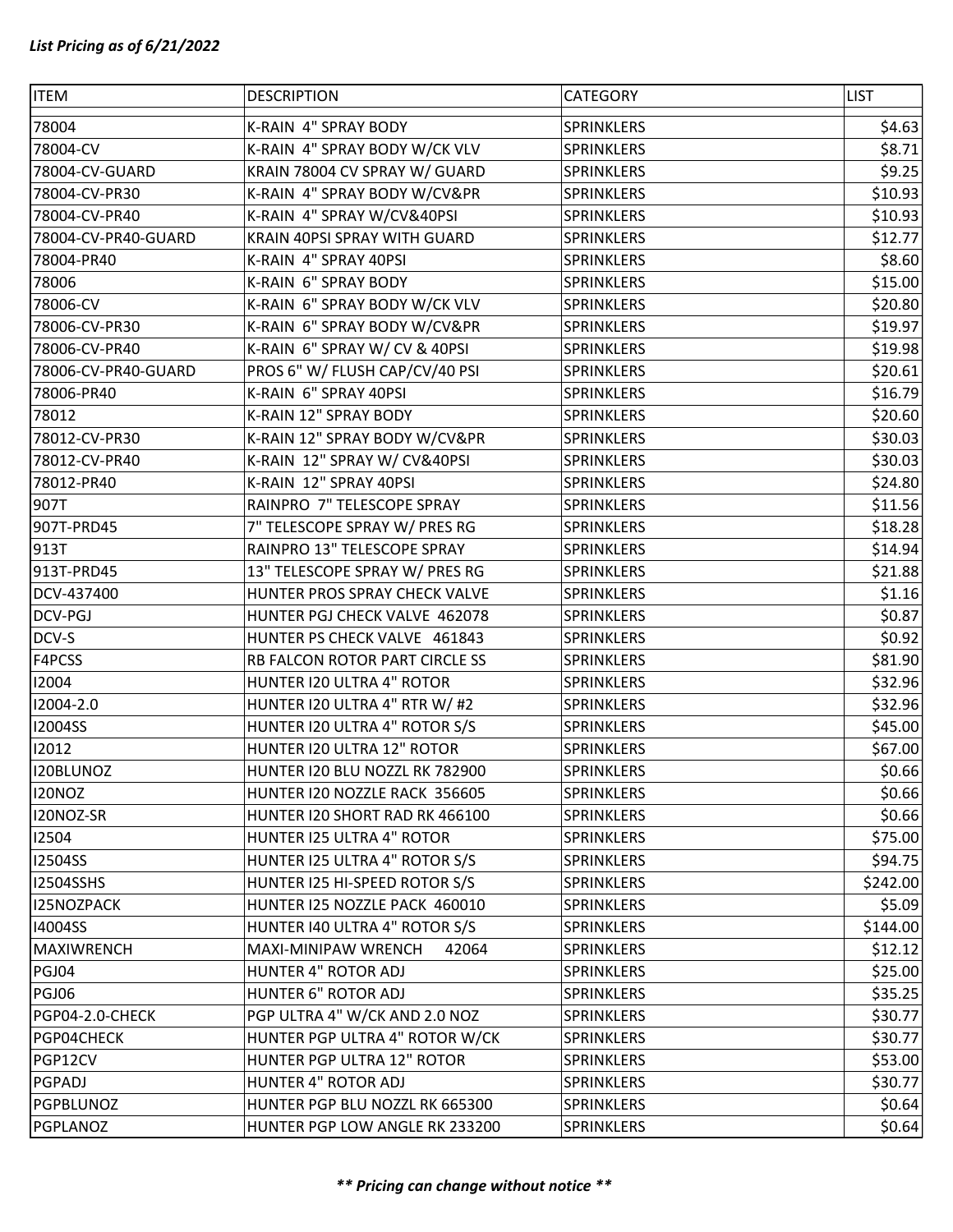| PGPNOZ<br>HUNTER PGP NOZZLE RACK 130900<br>SPRINKLERS<br>\$0.64<br>\$1.28<br><b>PGPWRENCH</b><br><b>HUNTER PGP WRENCH</b><br>SPRINKLERS<br>172000<br>PROS04<br><b>HUNTER 4" SPRAY BODY</b><br>SPRINKLERS<br>\$4.65<br>HUNTER 4" SPRAY BODY W/CHK VLV<br>\$7.35<br>PROS04CV<br>SPRINKLERS<br>PROS04PRS30CV<br>HUNTER 4" SPRAY BODY W/PRS&CV<br>\$13.25<br>SPRINKLERS<br>HUNTER 4" SPRAY 40PSI PRES REG<br>PROS04PRS40<br>SPRINKLERS<br>\$10.10<br>HUNTER 4" SPRAY BODY W/PRS&CV<br>\$13.25<br>PROS04PRS40CV<br>SPRINKLERS<br>HUNTER 6" SPRAY BODY W/CHK VLV<br>PROS06CV<br>\$18.30<br>SPRINKLERS<br>HUNTER 6" SPRAY BODY W/PRS&CV<br>\$29.25<br>PROS06PRS30CV<br><b>SPRINKLERS</b><br>PROSO6PRS40<br>HUNTER 6" SPRAY 40PSI PRES REG<br>\$23.25<br>SPRINKLERS<br>\$29.25<br>PROS06PRS40CV<br>HUNTER 6" SPRAY BODY W/PRS&CV<br>SPRINKLERS<br><b>HUNTER 6" SPRAY BODY</b><br>\$15.46<br>PROS06SI<br>SPRINKLERS<br>PROS12CV<br>HUNTER 12" SPRAY BODY W/CHK VL<br>\$25.00<br>SPRINKLERS<br>HUNTER 12" SPRAY BODY W/PRS&CV<br>\$35.75<br>PROS12PRS30CV<br>SPRINKLERS<br>PROS12PRS40<br>HUNTER 12" SPRAY 40PSI PRS REG<br>\$27.00<br><b>SPRINKLERS</b><br>\$35.75<br>PROS12PRS40CV<br>HUNTER 12" SPRAY BODY W/PRS&CV<br>SPRINKLERS<br>HUNTER 12" SPRAY BODY<br>\$23.02<br>PROS12SI<br>SPRINKLERS<br>\$1.49<br><b>PROSPRAYCV</b><br>K-RAIN PROSPRAY CK VLV P53428<br>SPRINKLERS<br>PSU-04-10A<br>HUNTER 4" SPRAYHEAD 10' ADJ<br>SPRINKLERS<br>\$6.15<br>\$6.15<br>PSU-04-12A<br>HUNTER 4" SPRAYHEAD 12' ADJ<br>SPRINKLERS<br><b>PSU-04-15A</b><br>HUNTER 4" SPRAYHEAD 15' ADJ<br>SPRINKLERS<br>\$6.15<br>HUNTER 4" SPRAYHEAD 17' ADJ<br>\$6.15<br>PSU-04-17A<br>SPRINKLERS<br>HUNTER 4" SPRAYHEAD 5' SD STR<br>\$6.15<br><b>PSU-04-5SS</b><br>SPRINKLERS<br>RD04SP45F<br>1804 W PRESS REG & FLOW SHLD<br>\$16.00<br>SPRINKLERS<br>\$2.79<br><b>ROTORTOOL</b><br>RAINBIRD 5004 ROTOR TOOL<br><b>SPRINKLERS</b><br>\$28.45<br><b>RPS50</b><br>K-RAIN 4" MINI-ROTOR ADJ<br>SPRINKLERS |
|---------------------------------------------------------------------------------------------------------------------------------------------------------------------------------------------------------------------------------------------------------------------------------------------------------------------------------------------------------------------------------------------------------------------------------------------------------------------------------------------------------------------------------------------------------------------------------------------------------------------------------------------------------------------------------------------------------------------------------------------------------------------------------------------------------------------------------------------------------------------------------------------------------------------------------------------------------------------------------------------------------------------------------------------------------------------------------------------------------------------------------------------------------------------------------------------------------------------------------------------------------------------------------------------------------------------------------------------------------------------------------------------------------------------------------------------------------------------------------------------------------------------------------------------------------------------------------------------------------------------------------------------------------------------------------------------------------------------------------------------------------------------------------------------------------------------------------------------------------------------------------------------------------------------------------------------------------------------------|
|                                                                                                                                                                                                                                                                                                                                                                                                                                                                                                                                                                                                                                                                                                                                                                                                                                                                                                                                                                                                                                                                                                                                                                                                                                                                                                                                                                                                                                                                                                                                                                                                                                                                                                                                                                                                                                                                                                                                                                           |
|                                                                                                                                                                                                                                                                                                                                                                                                                                                                                                                                                                                                                                                                                                                                                                                                                                                                                                                                                                                                                                                                                                                                                                                                                                                                                                                                                                                                                                                                                                                                                                                                                                                                                                                                                                                                                                                                                                                                                                           |
|                                                                                                                                                                                                                                                                                                                                                                                                                                                                                                                                                                                                                                                                                                                                                                                                                                                                                                                                                                                                                                                                                                                                                                                                                                                                                                                                                                                                                                                                                                                                                                                                                                                                                                                                                                                                                                                                                                                                                                           |
|                                                                                                                                                                                                                                                                                                                                                                                                                                                                                                                                                                                                                                                                                                                                                                                                                                                                                                                                                                                                                                                                                                                                                                                                                                                                                                                                                                                                                                                                                                                                                                                                                                                                                                                                                                                                                                                                                                                                                                           |
|                                                                                                                                                                                                                                                                                                                                                                                                                                                                                                                                                                                                                                                                                                                                                                                                                                                                                                                                                                                                                                                                                                                                                                                                                                                                                                                                                                                                                                                                                                                                                                                                                                                                                                                                                                                                                                                                                                                                                                           |
|                                                                                                                                                                                                                                                                                                                                                                                                                                                                                                                                                                                                                                                                                                                                                                                                                                                                                                                                                                                                                                                                                                                                                                                                                                                                                                                                                                                                                                                                                                                                                                                                                                                                                                                                                                                                                                                                                                                                                                           |
|                                                                                                                                                                                                                                                                                                                                                                                                                                                                                                                                                                                                                                                                                                                                                                                                                                                                                                                                                                                                                                                                                                                                                                                                                                                                                                                                                                                                                                                                                                                                                                                                                                                                                                                                                                                                                                                                                                                                                                           |
|                                                                                                                                                                                                                                                                                                                                                                                                                                                                                                                                                                                                                                                                                                                                                                                                                                                                                                                                                                                                                                                                                                                                                                                                                                                                                                                                                                                                                                                                                                                                                                                                                                                                                                                                                                                                                                                                                                                                                                           |
|                                                                                                                                                                                                                                                                                                                                                                                                                                                                                                                                                                                                                                                                                                                                                                                                                                                                                                                                                                                                                                                                                                                                                                                                                                                                                                                                                                                                                                                                                                                                                                                                                                                                                                                                                                                                                                                                                                                                                                           |
|                                                                                                                                                                                                                                                                                                                                                                                                                                                                                                                                                                                                                                                                                                                                                                                                                                                                                                                                                                                                                                                                                                                                                                                                                                                                                                                                                                                                                                                                                                                                                                                                                                                                                                                                                                                                                                                                                                                                                                           |
|                                                                                                                                                                                                                                                                                                                                                                                                                                                                                                                                                                                                                                                                                                                                                                                                                                                                                                                                                                                                                                                                                                                                                                                                                                                                                                                                                                                                                                                                                                                                                                                                                                                                                                                                                                                                                                                                                                                                                                           |
|                                                                                                                                                                                                                                                                                                                                                                                                                                                                                                                                                                                                                                                                                                                                                                                                                                                                                                                                                                                                                                                                                                                                                                                                                                                                                                                                                                                                                                                                                                                                                                                                                                                                                                                                                                                                                                                                                                                                                                           |
|                                                                                                                                                                                                                                                                                                                                                                                                                                                                                                                                                                                                                                                                                                                                                                                                                                                                                                                                                                                                                                                                                                                                                                                                                                                                                                                                                                                                                                                                                                                                                                                                                                                                                                                                                                                                                                                                                                                                                                           |
|                                                                                                                                                                                                                                                                                                                                                                                                                                                                                                                                                                                                                                                                                                                                                                                                                                                                                                                                                                                                                                                                                                                                                                                                                                                                                                                                                                                                                                                                                                                                                                                                                                                                                                                                                                                                                                                                                                                                                                           |
|                                                                                                                                                                                                                                                                                                                                                                                                                                                                                                                                                                                                                                                                                                                                                                                                                                                                                                                                                                                                                                                                                                                                                                                                                                                                                                                                                                                                                                                                                                                                                                                                                                                                                                                                                                                                                                                                                                                                                                           |
|                                                                                                                                                                                                                                                                                                                                                                                                                                                                                                                                                                                                                                                                                                                                                                                                                                                                                                                                                                                                                                                                                                                                                                                                                                                                                                                                                                                                                                                                                                                                                                                                                                                                                                                                                                                                                                                                                                                                                                           |
|                                                                                                                                                                                                                                                                                                                                                                                                                                                                                                                                                                                                                                                                                                                                                                                                                                                                                                                                                                                                                                                                                                                                                                                                                                                                                                                                                                                                                                                                                                                                                                                                                                                                                                                                                                                                                                                                                                                                                                           |
|                                                                                                                                                                                                                                                                                                                                                                                                                                                                                                                                                                                                                                                                                                                                                                                                                                                                                                                                                                                                                                                                                                                                                                                                                                                                                                                                                                                                                                                                                                                                                                                                                                                                                                                                                                                                                                                                                                                                                                           |
|                                                                                                                                                                                                                                                                                                                                                                                                                                                                                                                                                                                                                                                                                                                                                                                                                                                                                                                                                                                                                                                                                                                                                                                                                                                                                                                                                                                                                                                                                                                                                                                                                                                                                                                                                                                                                                                                                                                                                                           |
|                                                                                                                                                                                                                                                                                                                                                                                                                                                                                                                                                                                                                                                                                                                                                                                                                                                                                                                                                                                                                                                                                                                                                                                                                                                                                                                                                                                                                                                                                                                                                                                                                                                                                                                                                                                                                                                                                                                                                                           |
|                                                                                                                                                                                                                                                                                                                                                                                                                                                                                                                                                                                                                                                                                                                                                                                                                                                                                                                                                                                                                                                                                                                                                                                                                                                                                                                                                                                                                                                                                                                                                                                                                                                                                                                                                                                                                                                                                                                                                                           |
|                                                                                                                                                                                                                                                                                                                                                                                                                                                                                                                                                                                                                                                                                                                                                                                                                                                                                                                                                                                                                                                                                                                                                                                                                                                                                                                                                                                                                                                                                                                                                                                                                                                                                                                                                                                                                                                                                                                                                                           |
|                                                                                                                                                                                                                                                                                                                                                                                                                                                                                                                                                                                                                                                                                                                                                                                                                                                                                                                                                                                                                                                                                                                                                                                                                                                                                                                                                                                                                                                                                                                                                                                                                                                                                                                                                                                                                                                                                                                                                                           |
|                                                                                                                                                                                                                                                                                                                                                                                                                                                                                                                                                                                                                                                                                                                                                                                                                                                                                                                                                                                                                                                                                                                                                                                                                                                                                                                                                                                                                                                                                                                                                                                                                                                                                                                                                                                                                                                                                                                                                                           |
|                                                                                                                                                                                                                                                                                                                                                                                                                                                                                                                                                                                                                                                                                                                                                                                                                                                                                                                                                                                                                                                                                                                                                                                                                                                                                                                                                                                                                                                                                                                                                                                                                                                                                                                                                                                                                                                                                                                                                                           |
|                                                                                                                                                                                                                                                                                                                                                                                                                                                                                                                                                                                                                                                                                                                                                                                                                                                                                                                                                                                                                                                                                                                                                                                                                                                                                                                                                                                                                                                                                                                                                                                                                                                                                                                                                                                                                                                                                                                                                                           |
| RPS-60003-CV<br>K-RAIN RPS SELECT W/ CV<br>\$30.27<br>SPRINKLERS                                                                                                                                                                                                                                                                                                                                                                                                                                                                                                                                                                                                                                                                                                                                                                                                                                                                                                                                                                                                                                                                                                                                                                                                                                                                                                                                                                                                                                                                                                                                                                                                                                                                                                                                                                                                                                                                                                          |
| RPS75<br>K-RAIN 4" ROTOR ADJ<br>\$29.19<br>SPRINKLERS                                                                                                                                                                                                                                                                                                                                                                                                                                                                                                                                                                                                                                                                                                                                                                                                                                                                                                                                                                                                                                                                                                                                                                                                                                                                                                                                                                                                                                                                                                                                                                                                                                                                                                                                                                                                                                                                                                                     |
| RPS75I<br>K-RAIN 4" ROTOR W FLOW S/O<br>\$32.00<br>SPRINKLERS                                                                                                                                                                                                                                                                                                                                                                                                                                                                                                                                                                                                                                                                                                                                                                                                                                                                                                                                                                                                                                                                                                                                                                                                                                                                                                                                                                                                                                                                                                                                                                                                                                                                                                                                                                                                                                                                                                             |
| RPS75I-SS<br>K-RAIN 4" ROTOR W FLOW S/O SS<br>\$44.68<br><b>SPRINKLERS</b>                                                                                                                                                                                                                                                                                                                                                                                                                                                                                                                                                                                                                                                                                                                                                                                                                                                                                                                                                                                                                                                                                                                                                                                                                                                                                                                                                                                                                                                                                                                                                                                                                                                                                                                                                                                                                                                                                                |
| \$7.07<br>R-VAN14<br>RB ROTATOR 8-14' VARIABLE ARC<br>SPRINKLERS                                                                                                                                                                                                                                                                                                                                                                                                                                                                                                                                                                                                                                                                                                                                                                                                                                                                                                                                                                                                                                                                                                                                                                                                                                                                                                                                                                                                                                                                                                                                                                                                                                                                                                                                                                                                                                                                                                          |
| R-VAN14-360<br>\$7.07<br>RB ROTATOR 8-14' FULL CIRCLE<br>SPRINKLERS                                                                                                                                                                                                                                                                                                                                                                                                                                                                                                                                                                                                                                                                                                                                                                                                                                                                                                                                                                                                                                                                                                                                                                                                                                                                                                                                                                                                                                                                                                                                                                                                                                                                                                                                                                                                                                                                                                       |
| RB ROTATOR 13-18' VARIABLE ARC<br>\$7.07<br>R-VAN18<br><b>SPRINKLERS</b>                                                                                                                                                                                                                                                                                                                                                                                                                                                                                                                                                                                                                                                                                                                                                                                                                                                                                                                                                                                                                                                                                                                                                                                                                                                                                                                                                                                                                                                                                                                                                                                                                                                                                                                                                                                                                                                                                                  |
| \$7.07<br>R-VAN18-360<br>RB ROTATOR 13-18' FULL CIRCLE<br><b>SPRINKLERS</b>                                                                                                                                                                                                                                                                                                                                                                                                                                                                                                                                                                                                                                                                                                                                                                                                                                                                                                                                                                                                                                                                                                                                                                                                                                                                                                                                                                                                                                                                                                                                                                                                                                                                                                                                                                                                                                                                                               |
| R-VAN24<br>RB ROTATOR 17-24' VARIABLE ARC<br>SPRINKLERS<br>\$7.07                                                                                                                                                                                                                                                                                                                                                                                                                                                                                                                                                                                                                                                                                                                                                                                                                                                                                                                                                                                                                                                                                                                                                                                                                                                                                                                                                                                                                                                                                                                                                                                                                                                                                                                                                                                                                                                                                                         |
| \$7.07<br>R-VAN24-360<br>RB ROTATOR 17-24' FULL CIRCLE<br>SPRINKLERS                                                                                                                                                                                                                                                                                                                                                                                                                                                                                                                                                                                                                                                                                                                                                                                                                                                                                                                                                                                                                                                                                                                                                                                                                                                                                                                                                                                                                                                                                                                                                                                                                                                                                                                                                                                                                                                                                                      |
| RB ROTATOR LEFT CORNER STRIP<br>\$7.07<br>R-VAN-LCS<br>SPRINKLERS                                                                                                                                                                                                                                                                                                                                                                                                                                                                                                                                                                                                                                                                                                                                                                                                                                                                                                                                                                                                                                                                                                                                                                                                                                                                                                                                                                                                                                                                                                                                                                                                                                                                                                                                                                                                                                                                                                         |
| \$7.07<br><b>R-VAN-RCS</b><br><b>RB ROTATOR RIGHT CORNER STRIP</b><br>SPRINKLERS                                                                                                                                                                                                                                                                                                                                                                                                                                                                                                                                                                                                                                                                                                                                                                                                                                                                                                                                                                                                                                                                                                                                                                                                                                                                                                                                                                                                                                                                                                                                                                                                                                                                                                                                                                                                                                                                                          |
| <b>RB ROTATOR SIDE STRIP</b><br>SPRINKLERS<br>\$7.07<br><b>R-VAN-SST</b>                                                                                                                                                                                                                                                                                                                                                                                                                                                                                                                                                                                                                                                                                                                                                                                                                                                                                                                                                                                                                                                                                                                                                                                                                                                                                                                                                                                                                                                                                                                                                                                                                                                                                                                                                                                                                                                                                                  |
| \$8.68<br><b>TBIRD-SAM</b><br>5004 SAM SCREEN<br>SPRINKLERS<br>170452                                                                                                                                                                                                                                                                                                                                                                                                                                                                                                                                                                                                                                                                                                                                                                                                                                                                                                                                                                                                                                                                                                                                                                                                                                                                                                                                                                                                                                                                                                                                                                                                                                                                                                                                                                                                                                                                                                     |
| KVF10<br>\$1.44<br>K-RAIN 10VAN SPRAY NOZZLE<br>SPRINKLERS-K-RAIN                                                                                                                                                                                                                                                                                                                                                                                                                                                                                                                                                                                                                                                                                                                                                                                                                                                                                                                                                                                                                                                                                                                                                                                                                                                                                                                                                                                                                                                                                                                                                                                                                                                                                                                                                                                                                                                                                                         |
| KVF12<br>K-RAIN 12VAN SPRAY NOZZLE<br>\$1.44<br>SPRINKLERS-K-RAIN                                                                                                                                                                                                                                                                                                                                                                                                                                                                                                                                                                                                                                                                                                                                                                                                                                                                                                                                                                                                                                                                                                                                                                                                                                                                                                                                                                                                                                                                                                                                                                                                                                                                                                                                                                                                                                                                                                         |
| \$1.44<br>KVF15<br>K-RAIN 15VAN SPRAY NOZZLE<br>SPRINKLERS-K-RAIN                                                                                                                                                                                                                                                                                                                                                                                                                                                                                                                                                                                                                                                                                                                                                                                                                                                                                                                                                                                                                                                                                                                                                                                                                                                                                                                                                                                                                                                                                                                                                                                                                                                                                                                                                                                                                                                                                                         |
| RN100-ADJ-90-270<br>K-RAIN ROTATOR 8-14' 90-270<br>\$12.75<br>SPRINKLERS-K-RAIN                                                                                                                                                                                                                                                                                                                                                                                                                                                                                                                                                                                                                                                                                                                                                                                                                                                                                                                                                                                                                                                                                                                                                                                                                                                                                                                                                                                                                                                                                                                                                                                                                                                                                                                                                                                                                                                                                           |
| \$12.75<br>RN200-ADJ-90-270<br>K-RAIN ROTATOR 14-21' 90-270<br>SPRINKLERS-K-RAIN                                                                                                                                                                                                                                                                                                                                                                                                                                                                                                                                                                                                                                                                                                                                                                                                                                                                                                                                                                                                                                                                                                                                                                                                                                                                                                                                                                                                                                                                                                                                                                                                                                                                                                                                                                                                                                                                                          |
| \$12.75<br>RN300-ADJ-90-270<br>K-RAIN ROTATOR 22-28' 90-270<br>SPRINKLERS-K-RAIN                                                                                                                                                                                                                                                                                                                                                                                                                                                                                                                                                                                                                                                                                                                                                                                                                                                                                                                                                                                                                                                                                                                                                                                                                                                                                                                                                                                                                                                                                                                                                                                                                                                                                                                                                                                                                                                                                          |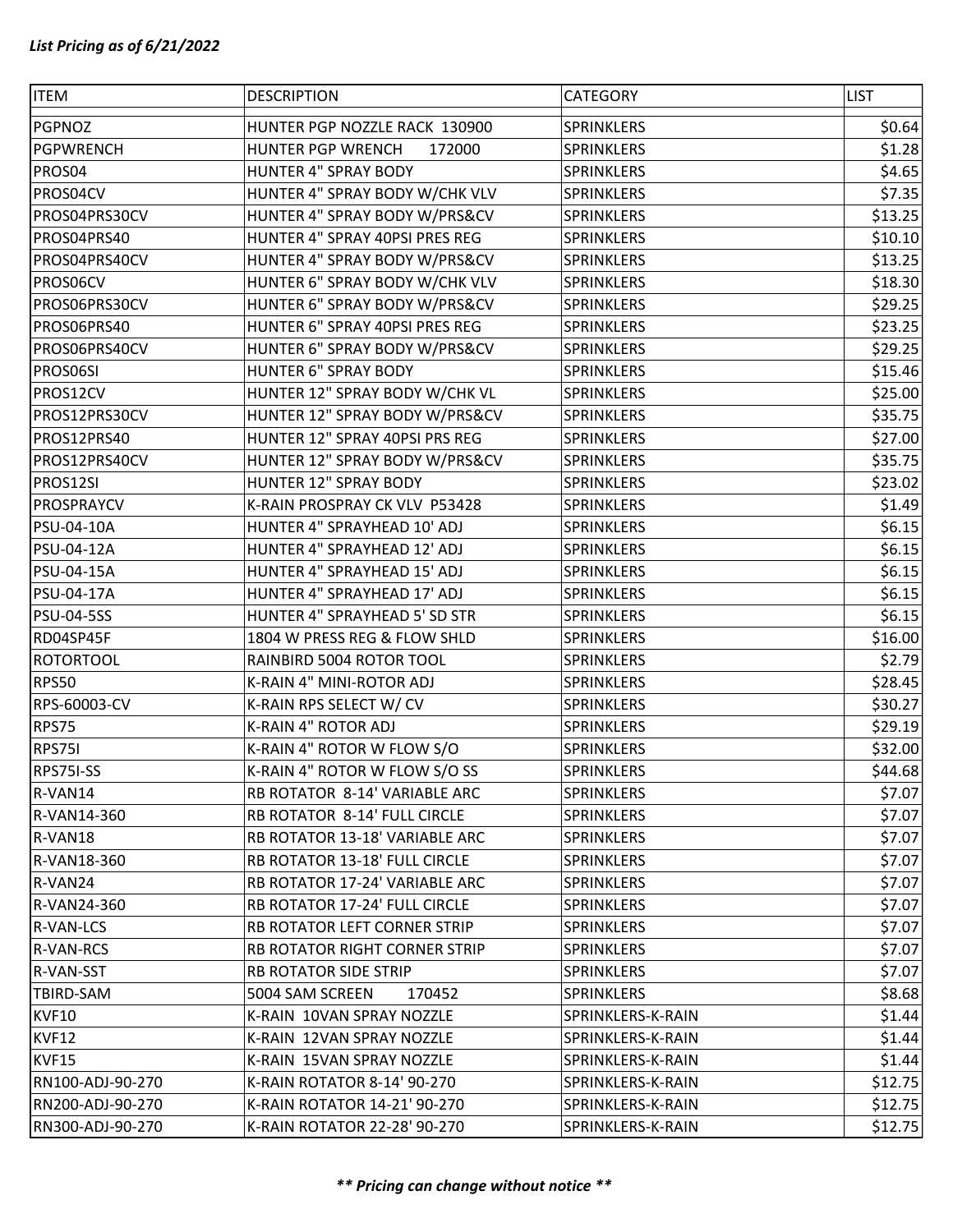| <b>ITEM</b>          | <b>DESCRIPTION</b>                 | <b>CATEGORY</b>   | <b>LIST</b> |
|----------------------|------------------------------------|-------------------|-------------|
| RNADJ100 80-360      | K-RAIN ROTATOR 8-14' ADJ           | SPRINKLERS-K-RAIN | \$12.75     |
| RNADJ200 80-360      | K-RAIN ROTATOR 14-21' ADJ          | SPRINKLERS-K-RAIN | \$12.75     |
| RNADJ300 80-360      | K-RAIN ROTATOR 22-28' ADJ          | SPRINKLERS-K-RAIN | \$12.75     |
| RNS-LES-515          | RNS-LES-515                        | SPRINKLERS-K-RAIN | \$12.75     |
| RNS-RES-515          | RNS-RES-515                        | SPRINKLERS-K-RAIN | \$12.75     |
| <b>RNS-SS-530</b>    | RNS-SS-530                         | SPRINKLERS-K-RAIN | \$12.75     |
| <b>DUCT TAPE</b>     | DUCT TAPE 2"x60YD<br>#86070        | <b>TAPE</b>       | \$14.25     |
| <b>ELECTAPE</b>      | ELEC TAPE 3/4x60' 86001 (10)       | <b>TAPE</b>       | \$1.64      |
| TEFLON-050           | TEFLON TAPE 1/2x520" HTST52012     | <b>TAPE</b>       | \$2.64      |
| TEFLON-075           | TEFLON TAPE 3/4x520" (12)          | <b>TAPE</b>       | \$3.73      |
| 1098                 | PINCH CLAMP CRIMPER 8" 1098        | <b>TOOLS</b>      | \$24.52     |
| 9901                 | PINCH CLAMP CRIMPER 12"            | <b>TOOLS</b>      | \$37.58     |
| <b>BR-PHILLIPS</b>   | RHINO #2 PHILLIPS DRIVER #101      | <b>TOOLS</b>      | \$17.92     |
| BR-WPPLIERS-12       | WATERPUMP PLIERS 12" T25344        | <b>TOOLS</b>      | \$52.24     |
| CABLESAW-46300       | KING PVC CABLE SAW<br>#46300       | <b>TOOLS</b>      | \$12.68     |
| CUT-46310            | PVC PIPE CUTTER<br>#46310          | <b>TOOLS</b>      | \$82.33     |
| CUTBL-BL5001         | EXTRA BLADE FOR SB5000 CUTTER      | <b>TOOLS</b>      | \$13.55     |
| CUTBL-BL5010         | 10 PAK BLADES FOR SB5000 CUTTR     | <b>TOOLS</b>      | \$120.08    |
| CUTBL-BT100          | EXTRA BLADE FOR T100 CUTTER        | <b>TOOLS</b>      | \$9.67      |
| CUTBL-BT135          | <b>EXTRA BLADE FOR T135 CUTTER</b> | <b>TOOLS</b>      | \$13.02     |
| <b>CUT-SB5000</b>    | SWITCHBLADE PRO POLYPIPE CUTTR     | <b>TOOLS</b>      | \$36.96     |
| <b>CUT-T135</b>      | POLYPIPE CUTTER                    | <b>TOOLS</b>      | \$28.50     |
| <b>DPP-01</b>        | DAWN PIPE PULLER                   | <b>TOOLS</b>      | \$103.22    |
| <b>HANDPUMP-KING</b> | KING HAND PUMP<br>#48024           | <b>TOOLS</b>      | \$65.56     |
| <b>HEAD TRIMMER</b>  | HEAD TRIMMER 3-1/2"<br>#85423      | <b>TOOLS</b>      | \$57.00     |
| <b>IRRI-TOOL</b>     | WATLEY 11-IN-1 SPRINKLER TOOL      | <b>TOOLS</b>      | \$34.38     |
| <b>I-TOOL</b>        | KING IRRIG MULTI-TOOL #46600       | <b>TOOLS</b>      | \$94.26     |
| KHW001               | MULTI-PURPOSE IRRIG WRENCH         | <b>TOOLS</b>      | \$59.00     |
| NIPPLE EXTRACT       | NIPPLE EXTRACTOR<br><b>SW500C</b>  | <b>TOOLS</b>      | \$11.54     |
| <b>PIPETRUCK</b>     | PIPE TRUCK PULLING ASSISTANT       | <b>TOOLS</b>      | \$1,375.00  |
| PVCBLADE-12          | PVC SAW BLADE 12"<br>00160         | <b>TOOLS</b>      | \$15.06     |
| PVCSAW-12            | PVC PIPE HAND SAW 12" 00159        | <b>TOOLS</b>      | \$30.95     |
| <b>SL-C550</b>       | <b>BLAZING SPRAY-LOC 5-PACK</b>    | <b>TOOLS</b>      | \$21.49     |
| <b>TUBING CUTTER</b> | COPPER PIPE CUTTER 1-1/8"          | <b>TOOLS</b>      | \$9.28      |
| <b>MAPPGAS</b>       | <b>MAPP GAS CYLINDER</b>           | <b>TORCHES</b>    | \$16.07     |
| <b>PROPANE</b>       | PROPANE GAS CYLINDER               | <b>TORCHES</b>    | \$7.97      |
| TORCH-TS4000         | <b>BERNZOMATIC TRIGGER TORCH</b>   | <b>TORCHES</b>    | \$56.22     |
| 1050                 | TOTE TRAY 15" X 9" X 5"            | <b>TOTE TRAYS</b> | \$44.62     |
| 1075                 | TOTE TRAY 12" X 24" X 6"           | <b>TOTE TRAYS</b> | \$44.62     |
| <b>DIVIDERS</b>      | EXTRA DIVIDER FOR 1075 TOTE        | <b>TOTE TRAYS</b> | \$1.75      |
| 09101010             | CARSON SPEC GRADE 10" ROUND        | <b>VALVE BOX</b>  | \$52.61     |
| 14191010             | CARSON SPEC GRADE STANDARD         | <b>VALVE BOX</b>  | \$91.95     |
| ECONOCOVER-A         | ARMOR ECONO COVER ONLY             | <b>VALVE BOX</b>  | \$6.57      |
| ECONOCOVER-D         | DURA ECONO COVER ONLY              | <b>VALVE BOX</b>  | \$7.23      |
| ECONO-D              | ECONO 6" ROUND VALVE BOX           | <b>VALVE BOX</b>  | \$12.22     |
| ECONO-H              | HIGHLINE ECONO 6" ROUND VBOX       | <b>VALVE BOX</b>  | \$12.72     |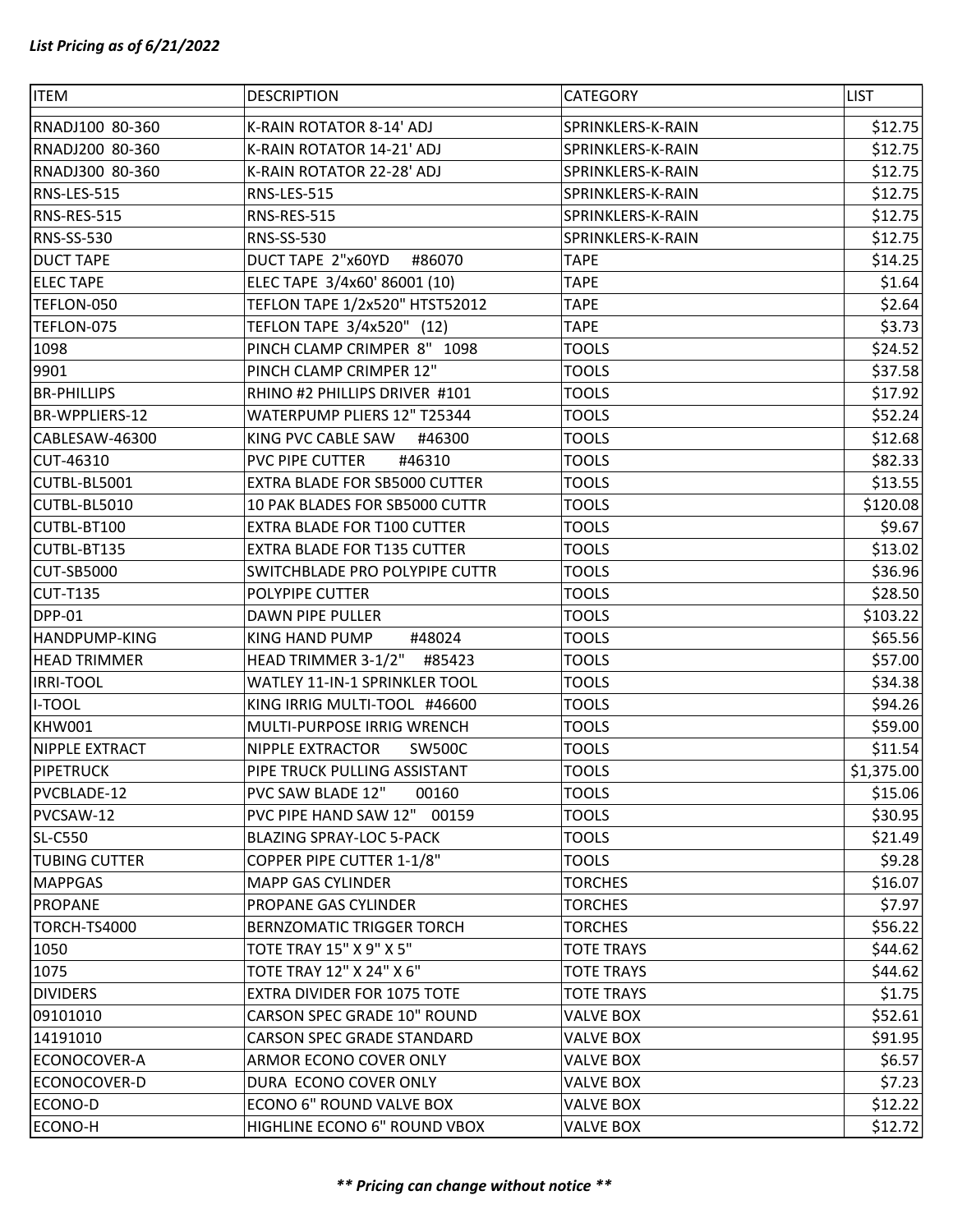| <b>ITEM</b>                      | <b>DESCRIPTION</b>                                                   | CATEGORY         | <b>LIST</b>        |
|----------------------------------|----------------------------------------------------------------------|------------------|--------------------|
| JUMBOCOVER-D                     | DURA JUMBO COVER ONLY                                                | <b>VALVE BOX</b> | \$78.67            |
| JUMBO-D                          | JUMBO 12" DEEP                                                       | <b>VALVE BOX</b> | \$131.40           |
| JUMBO-H                          | HIGHLINE JUMBO 12" DEEP                                              | <b>VALVE BOX</b> | \$142.80           |
| <b>JUMBOX-A</b>                  | ARMOR JUMBO EXT 6" DEEP                                              | <b>VALVE BOX</b> | \$105.17           |
| <b>JUMBOX-D</b>                  | JUMBO EXT 6" DEEP                                                    | <b>VALVE BOX</b> | \$107.77           |
| ROUNDCOVER-D                     | DURA ROUND COVER ONLY                                                | <b>VALVE BOX</b> | \$21.75            |
| ROUND-D                          | 10" ROUND VALVE BOX                                                  | <b>VALVE BOX</b> | \$41.86            |
| ROUND-H                          | HIGHLINE 10" ROUND VALVE BOX                                         | <b>VALVE BOX</b> | \$69.93            |
| STANDARDCOVER-D                  | DURA STANDARD COVER ONLY                                             | <b>VALVE BOX</b> | \$37.39            |
| STANDARD-D                       | STANDARD 12" DEEP                                                    | <b>VALVE BOX</b> | \$86.28            |
| STANDARD-H                       | HIGHLINE STANDARD 12" DEEP                                           | <b>VALVE BOX</b> | \$119.85           |
| STANDARDX-C                      | <b>CARSON STANDARD EXT 6" DEEP</b>                                   | <b>VALVE BOX</b> | \$53.96            |
| STANDARDX-D                      | <b>STANDARD EXT 6" DEEP</b>                                          | <b>VALVE BOX</b> | \$61.22            |
| STANDARDX-H                      | HIGHLINE STANDARD EXT 6" DEEP                                        | <b>VALVE BOX</b> | \$105.60           |
| SUPERJUMBO-R                     | XTRA-LARGE VALVE BOX 18" DEEP                                        | <b>VALVE BOX</b> | \$593.36           |
| <b>WATERBOX</b>                  | M & H WATERBOX                                                       | <b>VALVE BOX</b> | \$235.59           |
| 100DVF                           | RAINBIRD 1" VALVE W/FC FxF                                           | VALVES           | \$50.75            |
| 100PEB                           | RAINBIRD 1" VALVE W/FC FxF                                           | VALVES           | \$143.33           |
| 100PGA                           | RAINBIRD 1" ANGLE VLV W/FC FxF                                       | VALVES           | \$43.05            |
| 150PEB                           | RAINBIRD 1-1/2" VALVE W/FC FxF                                       | VALVES           | \$191.36           |
| 150PESB                          | RAINBIRD 1-1/2" PEB W SCRUBBER                                       | VALVES           | \$263.03           |
| 150PGA                           | RAINBIRD 1-1/2" ANGLE VLV W/FC                                       | VALVES           | \$117.60           |
| 16A-FDV                          | RAINBIRD 1/2" DRAIN VALVE                                            | VALVES           | \$9.06             |
| 200PEB                           | RAINBIRD 2" VALVE W/FC FxF                                           | VALVES           | \$258.04           |
| 200PGA                           | RAINBIRD 2" ANGLE VLV W/FC FxF                                       | VALVES           | \$164.59           |
| <b>75DV</b>                      | RAINBIRD 3/4" VALVE                                                  | VALVES           | \$32.49            |
| ALLEV-KEY                        | ALLEVIATOR SHUT OFF KEY                                              | VALVES           | \$36.10            |
| <b>BD-050F</b>                   | BOILER DRAIN VALVE 1/2x3/4 FHT                                       | VALVES           | \$13.39            |
| BD-1C-050                        | ANGLED BOILER DRAIN VALVE 1/2"                                       | VALVES           | \$24.24            |
| BD-2C-075                        | ANGLED BOILER DRAIN VALVE 3/4"                                       | VALVES           | \$27.84            |
| BLVAL-BNZ-050T                   | BALL VALVE BNZ 1/2" THREAD NL                                        | VALVES           | \$22.00            |
| BLVAL-BNZ-075S                   | BALL VALVE BNZ 3/4" SWEAT NL                                         | VALVES           | \$30.04            |
| BLVAL-BNZ-075T                   | BALL VALVE BNZ 3/4" THREAD NL                                        | VALVES           | \$33.04            |
| BLVAL-BNZ-100S                   | BALL VALVE BNZ 1" SWEAT NL                                           | VALVES           | \$50.91            |
| BLVAL-BNZ-100T                   | <b>BALL VALVE BNZ 1" THREAD NL</b><br>BALL VALVE BNZ 1-1/4" SWEAT NL | VALVES           | \$52.93            |
| BLVAL-BNZ-125S<br>BLVAL-BNZ-125T | BALL VALVE BNZ 11/4" THREAD NL                                       | VALVES<br>VALVES | \$78.63<br>\$85.74 |
| BLVAL-BNZ-150T                   | BALL VALVE BNZ 11/2" THREAD NL                                       | VALVES           | \$134.26           |
| BLVAL-BNZ-200T                   | BALL VALVE BNZ 2" THREAD NL                                          | <b>VALVES</b>    | \$183.23           |
| BLVAL-PVC-050S                   | BALL VALVE PVC 1/2" SLIP                                             |                  |                    |
| BLVAL-PVC-050T                   | BALL VALVE PVC 1/2" THREADED                                         | VALVES<br>VALVES | \$6.23<br>\$6.23   |
| BLVAL-PVC-075S                   | BALL VALVE PVC 3/4" SLIP                                             | VALVES           | \$7.94             |
| BLVAL-PVC-075T                   | BALL VALVE PVC 3/4" THREADED                                         | VALVES           | \$7.94             |
| BLVAL-PVC-100S                   | <b>BALL VALVE PVC 1" SLIP</b>                                        | VALVES           | \$11.03            |
| BLVAL-PVC-100T                   | <b>BALL VALVE PVC 1" THREADED</b>                                    | VALVES           | \$11.03            |
| BLVAL-PVC-125S                   | BALL VALVE PVC 1-1/4" SLIP                                           | VALVES           | \$15.48            |
|                                  |                                                                      |                  |                    |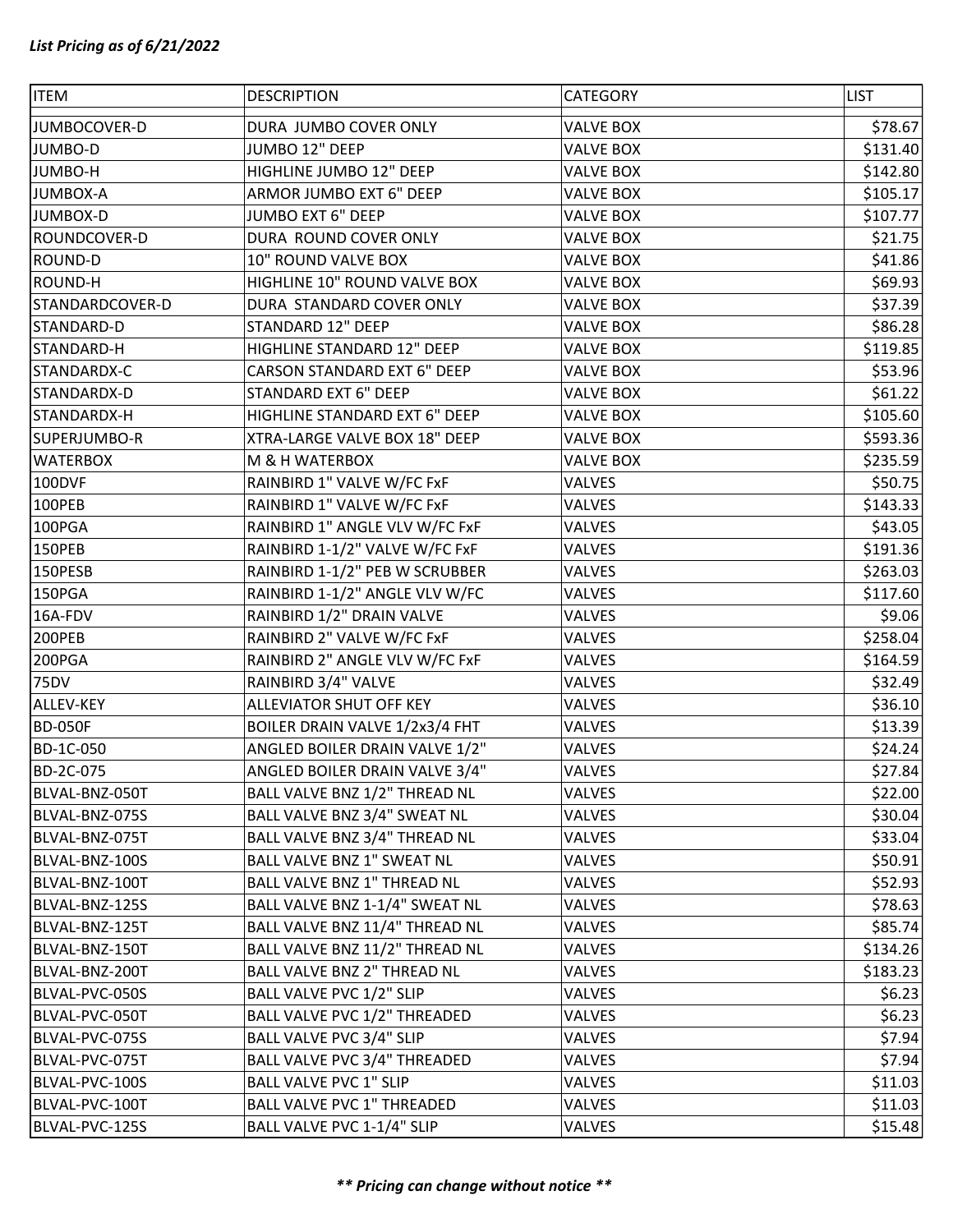| <b>ITEM</b>      | <b>DESCRIPTION</b>                | CATEGORY      | <b>LIST</b> |
|------------------|-----------------------------------|---------------|-------------|
| BLVAL-PVC-125T   | BALL VALVE PVC 1-1/4" THREADED    | VALVES        | \$15.48     |
| BLVAL-PVC-150S   | BALL VALVE PVC 1-1/2" SLIP        | VALVES        | \$25.17     |
| BLVAL-PVC-150T   | BALL VALVE PVC 1-1/2" THREADED    | VALVES        | \$25.17     |
| BLVAL-PVC-200S   | <b>BALL VALVE PVC 2" SLIP</b>     | VALVES        | \$33.43     |
| BLVAL-PVC-200T   | <b>BALL VALVE PVC 2" THREADED</b> | VALVES        | \$33.43     |
| BLVAL-PVC-250S   | BALL VALVE PVC 2-1/2" SLIP        | <b>VALVES</b> | \$87.46     |
| BLVAL-PVC-300S   | <b>BALL VALVE PVC 3" SLIP</b>     | VALVES        | \$150.90    |
| BLVAL-PVC-300T   | <b>BALL VALVE PVC 3" THREADED</b> | VALVES        | \$150.90    |
| CKVAL-100        | <b>CHECK VALVE 1"</b>             | VALVES        | \$74.82     |
| CKVAL-125        | CHECK VALVE 1-1/4"                | VALVES        | \$99.82     |
| CKVAL-150        | CHECK VALVE 1-1/2"                | <b>VALVES</b> | \$139.11    |
| CKVAL-200        | <b>CHECK VALVE 2"</b>             | VALVES        | \$221.25    |
| FTCAV100S        | 1" SWEAT 12V DC REMOTE VALVE      | VALVES        | \$100.00    |
| FTVAL-100        | FOOT VALVE 1"                     | VALVES        | \$64.11     |
| FTVAL-125        | FOOT VALVE 1-1/4"                 | VALVES        | \$75.89     |
| FTVAL-150        | FOOT VALVE 1-1/2"                 | VALVES        | \$128.39    |
| FTVAL-200        | FOOT VALVE 2"                     | VALVES        | \$207.71    |
| GTVAL-P619RW-300 | NIBCO PUSH-ON GATE VAL 3"         | VALVES        | \$1,439.00  |
| GTVAL-T113K-125  | NIBCO GATE VALVE 1.25" BRONZE     | <b>VALVES</b> | \$290.80    |
| GTVAL-T113K-150  | NIBCO GATE VALVE 1.5" BRONZE      | VALVES        | \$330.20    |
| GTVAL-T113K-200  | NIBCO GATE VALVE 2.0" BRONZE      | <b>VALVES</b> | \$397.10    |
| GTVAL-T113K-300  | NIBCO GATE VALVE 3.0" BRONZE      | VALVES        | \$1,394.00  |
| HBD50NL          | BOILER DRAIN 1/2" NO LEAD         | <b>VALVES</b> | \$17.95     |
| HBD75NL          | <b>BOILER DRAIN 3/4" NO LEAD</b>  | VALVES        | \$18.91     |
| <b>HCV-050</b>   | HUNTER CHECK VALVE, 1/2" FxM      | VALVES        | \$9.80      |
| <b>HCV-075</b>   | HUNTER CHECK VALVE, 3/4" FxM      | VALVES        | \$11.10     |
| <b>HK33</b>      | <b>KEY, QUICK COUPLING</b>        | <b>VALVES</b> | \$59.50     |
| <b>HK44</b>      | <b>KEY, QUICK COUPLING</b>        | VALVES        | \$129.00    |
| <b>HK44-A</b>    | KEY, QUICK COUPLING ACME          | VALVES        | \$137.00    |
| HK55             | <b>KEY, QUICK COUPLING</b>        | <b>VALVES</b> | \$148.00    |
| <b>HLK</b>       | KEY, FOR HQ LOCKING RC            | <b>VALVES</b> | \$16.05     |
| HQ3RC            | VALVE, QUICK COUPLING 3/4"        | VALVES        | \$88.75     |
| HQ44LRC          | VALVE, QUICK CPLG W/LOK RC 1"     | <b>VALVES</b> | \$191.00    |
| HQ44RC           | VALVE, QUICK COUPLING W/RC        | <b>VALVES</b> | \$166.00    |
| HQ44RC-AW        | VALVE, QUICK CPLG W/RC ACME 1"    | VALVES        | \$227.00    |
| HQ5RC            | VALVE, QUICK COUPLING 1"          | VALVES        | \$142.00    |
| HS <sub>0</sub>  | HOSE SWIVEL ELL 3/4x3/4           | VALVES        | \$92.50     |
| HS1              | HOSE SWIVEL ELL 1x3/4             | VALVES        | \$99.00     |
| HS <sub>2</sub>  | HOSE SWIVEL ELL 1x1               | <b>VALVES</b> | \$106.00    |
| ICV-101G         | HUNTER 1" VALVE W/FC FxF          | VALVES        | \$158.00    |
| ICV-151G         | HUNTER 1-1/2" VALVE W/FC FxF      | VALVES        | \$211.00    |
| ICV-201G         | HUNTER 2" VALVE W/FC FxF          | VALVES        | \$288.00    |
| <b>IHBB50NL</b>  | HOSE BIBB 1/2" VALVE 1/4-TURN     | VALVES        | \$17.67     |
| IHBB75NL         | HOSE BIBB 3/4" VALVE 1/4-TURN     | VALVES        | \$20.58     |
| <b>PGV-151</b>   | HUNTER 1-1/2" ANGLE VLV W/FC      | VALVES        | \$133.00    |
| <b>PGV-201</b>   | HUNTER 2" ANGLE VLV W/FC          | VALVES        | \$189.00    |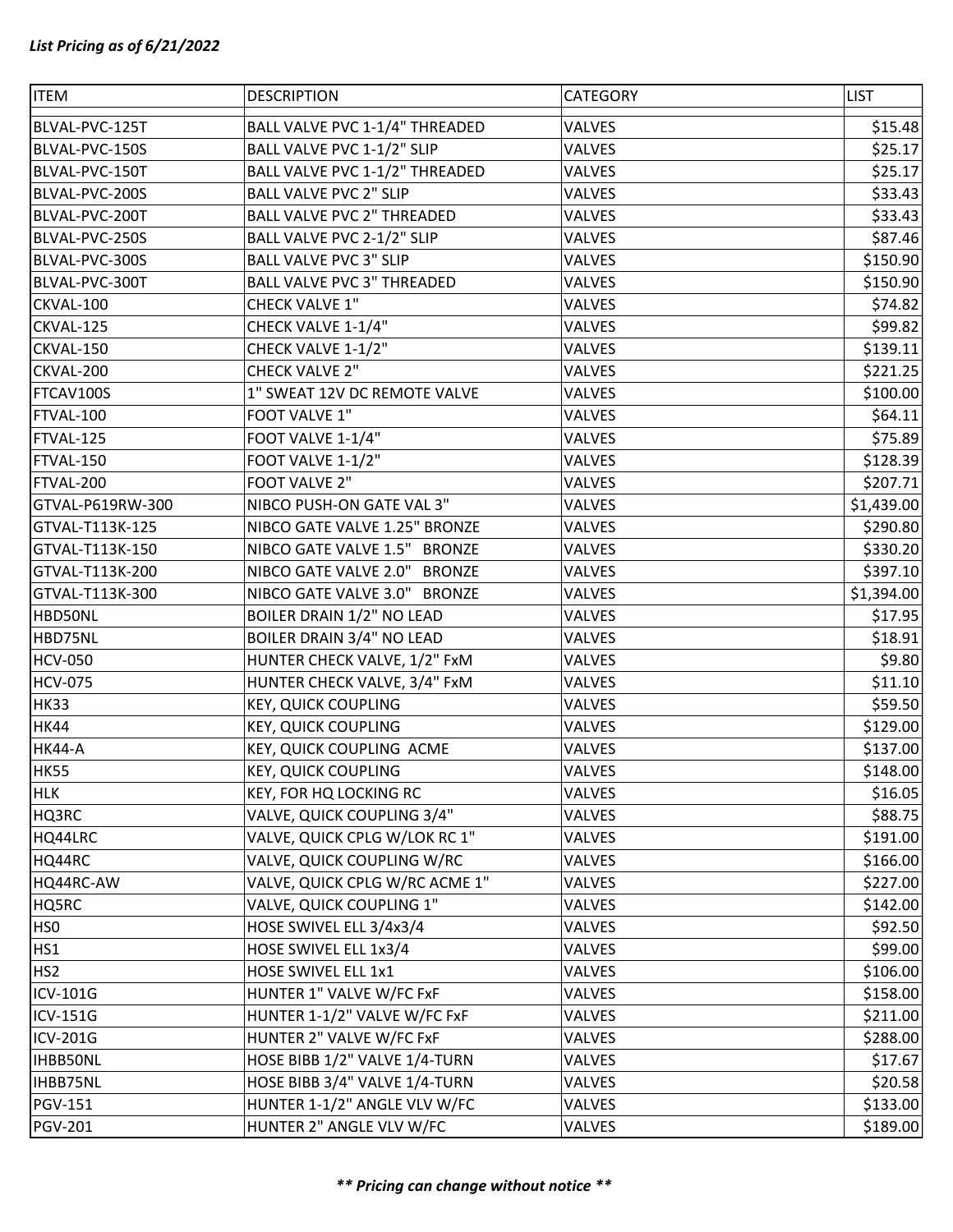| <b>ITEM</b>       | <b>DESCRIPTION</b>               | CATEGORY                   | <b>LIST</b> |
|-------------------|----------------------------------|----------------------------|-------------|
| SPRINKLERLOK      | REMOTE BALL VALVE KIT            | <b>VALVES</b>              | \$158.16    |
| <b>PGV-100G</b>   | <b>HUNTER 1" VALVE FxF</b>       | <b>VALVES HUNTER</b>       | \$36.49     |
| PGV-100JTG        | HUNTER 1" JAR TOP VALVE FxF      | <b>VALVES HUNTER</b>       | \$36.49     |
| PGV-100JTMB       | HUNTER 1" JAR TOP MxB            | <b>VALVES HUNTER</b>       | \$36.49     |
| PGV-100JTMB-075   | HUNTER 1"x 3/4" JAR TOP MxB      | <b>VALVES HUNTER</b>       | \$36.49     |
| PGV-100MB         | <b>HUNTER 1" VALVE MxB</b>       | <b>VALVES HUNTER</b>       | \$36.49     |
| <b>PGV-101MB</b>  | HUNTER 1" VALVE W/FC MxB         | <b>VALVES HUNTER</b>       | \$38.96     |
| 205T              | <b>IRRITROL 1" VALVE</b>         | <b>VALVES IRRITROL</b>     | \$36.77     |
| 2400T             | <b>IRRITROL 1" VALVE FxF</b>     | <b>VALVES IRRITROL</b>     | \$34.74     |
| 2400TB            | <b>IRRITROL 1" VALVE MxB</b>     | <b>VALVES IRRITROL</b>     | \$34.74     |
| 7001-MXB-NFC      | K-RAIN 1" VALVE MxB              | <b>VALVES K-RAIN</b>       | \$36.82     |
| 7001-NFC          | K-RAIN 1" VALVE FxF              | <b>VALVES K-RAIN</b>       | \$36.82     |
| 7101-J            | KRAIN PRO 150 JAR TOP FXF        | <b>VALVES K-RAIN</b>       | \$37.92     |
| 7101-J-MXB        | K-RAIN 1" VALVE JT MxB           | <b>VALVES K-RAIN</b>       | \$37.92     |
| 7115              | K-RAIN VALVE 1-1/2" FxF          | <b>VALVES K-RAIN</b>       | \$101.08    |
| 100DV             | RAINBIRD 1" VALVE FxF            | <b>VALVES RAINBIRD</b>     | \$49.17     |
| 100DVMB           | RAINBIRD 1" VALVE MxB            | <b>VALVES RAINBIRD</b>     | \$49.76     |
| 100HVMB           | RAINBIRD 1" VALVE MxB            | <b>VALVES RAINBIRD</b>     | \$33.98     |
| MAX-DW-15         | <b>WEATHERMATIC 1.5" VALVE</b>   | <b>VALVES WEATHERMATIC</b> | \$190.54    |
| SB-10F-HP         | WEATHERMATIC 1" VLV W/ FLOW CO   | <b>VALVES WEATHERMATIC</b> | \$32.03     |
| <b>SB-10-HP</b>   | <b>WEATHERMATIC 1" VALVE FxF</b> | <b>VALVES WEATHERMATIC</b> | \$46.38     |
| 12/1WHITE-2500    | 12/1 WHTE WIRE PE 600V 2500'RL   | <b>WIRE</b>                | \$1,277.33  |
| 12/1WHITE-500     | 12/1 WHTE WIRE PE 600V 500'RL    | <b>WIRE</b>                | \$239.56    |
| 14/1BLUE-2500     | 14/1 BLUE WIRE PE 600V 2500'RL   | <b>WIRE</b>                | \$794.41    |
| 14/1BLUE-500      | 14/1 BLUE WIRE PE 600V 500'RL    | <b>WIRE</b>                | \$158.90    |
| 14/1RED-2500      | 14/1 RED WIRE PE 600V 2500'RL    | <b>WIRE</b>                | \$795.11    |
| 14/1RED-500       | 14/1 RED WIRE PE 600V 500'RL     | <b>WIRE</b>                | \$156.35    |
| 14/1WHITE-2500    | 14/1 WHTE WIRE PE 600V 2500'RL   | <b>WIRE</b>                | \$794.41    |
| 14/1WHITE-500     | 14/1 WHTE WIRE PE 600V 500'RL    | <b>WIRE</b>                | \$156.35    |
| 14/2HUNTERJKT-500 | 14/2 HUNTER JKT DECODER 500'     | <b>WIRE</b>                | \$665.78    |
| 14/2MAXI-1000     | 14/2 MAXI DECODER CABLE 1000'R   | <b>WIRE</b>                | \$1,311.25  |
| 16/1RED-500       | 16/1 RED WIRE PE 600V 500'RL     | <b>WIRE</b>                | \$140.44    |
| 16/1WHITE-2500    | 16/1 WHTE WIRE PE 600V 2500'RL   | <b>WIRE</b>                | \$702.17    |
| 18/10-1000        | 18/10 10 COND REEL WIRE 1000'R   | <b>WIRE</b>                | \$1,330.57  |
| 18/10-250         | 18/10 10 COND REEL WIRE 250'RL   | <b>WIRE</b>                | \$342.35    |
| 18/10-500         | 18/10 10 COND REEL WIRE 500'RL   | <b>WIRE</b>                | \$684.67    |
| 18/12-250         | 18/12 12 COND REEL WIRE 250'RL   | <b>WIRE</b>                | \$401.49    |
| 18/12-500         | 18/12 12 COND REEL WIRE 500'RL   | <b>WIRE</b>                | \$802.98    |
| 18/13-100         | 18/13 13 COND REEL WIRE 100'RL   | <b>WIRE</b>                | \$221.90    |
| 18/13-1000        | 18/13 13 COND REEL WIRE 1000'R   | <b>WIRE</b>                | \$1,684.63  |
| 18/13-250         | 18/13 13 COND REEL WIRE 250'RL   | <b>WIRE</b>                | \$435.66    |
| 18/13-500         | 18/13 13 COND REEL WIRE 500'RL   | <b>WIRE</b>                | \$871.33    |
| 18/16-250         | 18/16 16 COND REEL WIRE 250'RL   | <b>WIRE</b>                | \$708.20    |
| 18/16-500         | 18/16 16 COND REEL WIRE 500'RL   | <b>WIRE</b>                | \$1,416.42  |
| 18/19-500         | 18/19 19 COND REEL WIRE 500'RL   | <b>WIRE</b>                | \$1,967.09  |
| 18/2-250          | 18/2 2 COND REEL WIRE 250'RL     | <b>WIRE</b>                | \$83.97     |